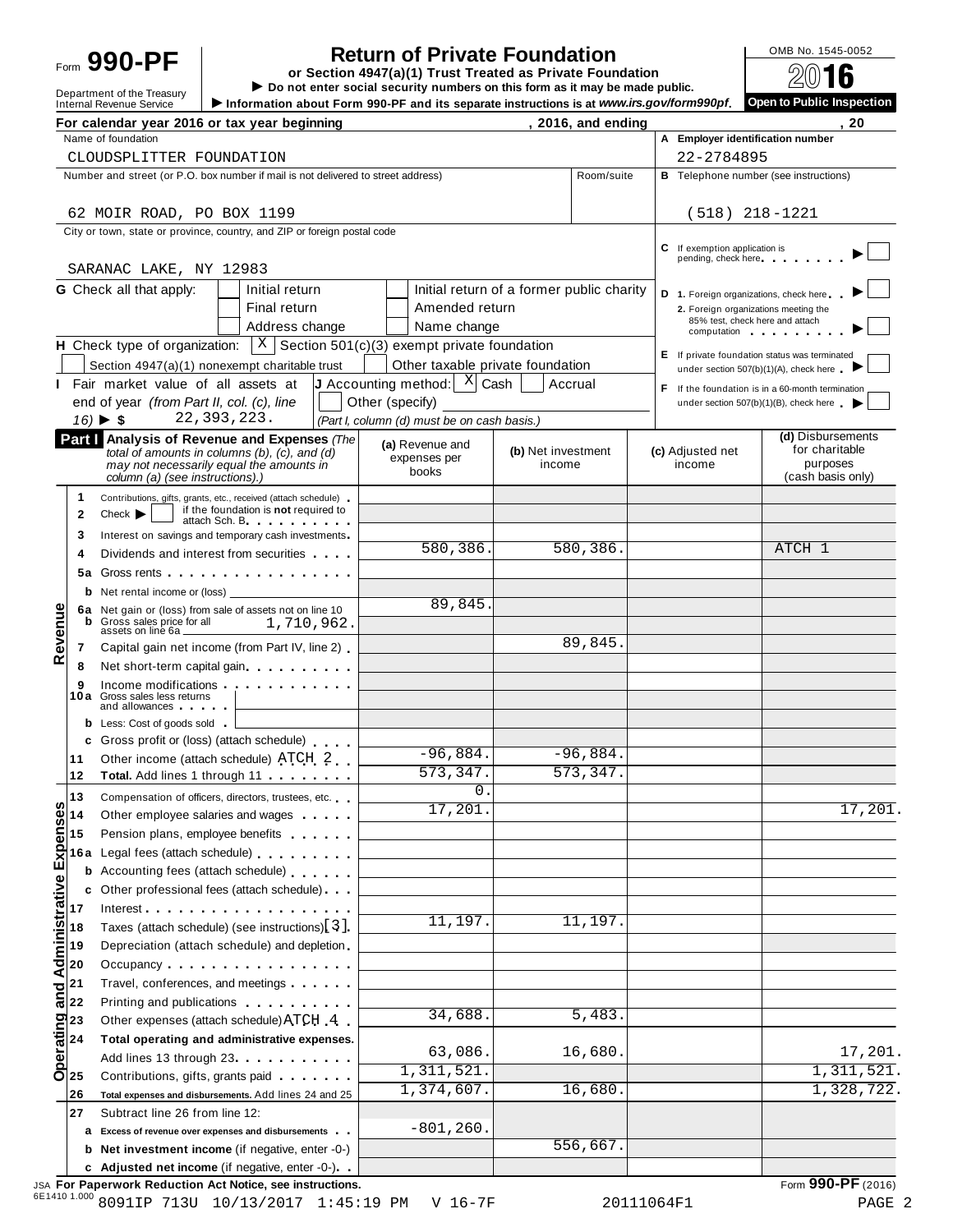|             |                                                                    | CLOUDSPLITTER FOUNDATION<br>Form 990-PF (2016)                                                                                                                                                                                 |                   |                               | 22-2784895<br>Page 2  |
|-------------|--------------------------------------------------------------------|--------------------------------------------------------------------------------------------------------------------------------------------------------------------------------------------------------------------------------|-------------------|-------------------------------|-----------------------|
|             | Part II                                                            | Attached schedules and amounts in the                                                                                                                                                                                          | Beginning of year | End of year                   |                       |
|             |                                                                    | <b>Balance Sheets</b> description column should be for end-of-year<br>amounts only. (See instructions.)                                                                                                                        | (a) Book Value    | (b) Book Value                | (c) Fair Market Value |
|             | 1                                                                  |                                                                                                                                                                                                                                |                   |                               |                       |
|             | $\mathbf{2}$                                                       | Savings and temporary cash investments                                                                                                                                                                                         | 1,689,685.        | 1,779,770.                    | 1,779,770.            |
|             | 3                                                                  | 3,645.                                                                                                                                                                                                                         |                   |                               |                       |
|             |                                                                    |                                                                                                                                                                                                                                | 3,391.            | 3,645.                        | 3,645.                |
| ssets<br>⋖  | 4                                                                  | Pledges receivable $\blacktriangleright$                                                                                                                                                                                       |                   |                               |                       |
|             |                                                                    |                                                                                                                                                                                                                                |                   |                               |                       |
|             | 5                                                                  | Grants receivable entering the state of the state of the state of the state of the state of the state of the state of the state of the state of the state of the state of the state of the state of the state of the state of  |                   |                               |                       |
|             | 6                                                                  | Receivables due from officers, directors, trustees, and other                                                                                                                                                                  |                   |                               |                       |
|             |                                                                    | disqualified persons (attach schedule) (see instructions)                                                                                                                                                                      |                   |                               |                       |
|             | 7                                                                  | Other notes and loans receivable (attach schedule) > _______                                                                                                                                                                   |                   |                               |                       |
|             |                                                                    | Less: allowance for doubtful accounts >                                                                                                                                                                                        |                   |                               |                       |
|             | 8                                                                  | Inventories for sale or use $\cdots \cdots \cdots$                                                                                                                                                                             |                   |                               |                       |
|             | 9                                                                  | Prepaid expenses and deferred charges <b>Expenses Expenses EXPLORER PROPERTY</b>                                                                                                                                               |                   |                               |                       |
|             | 10a                                                                | Investments - U.S. and state government obligations (attach schedule)                                                                                                                                                          |                   |                               |                       |
|             | b                                                                  | Investments - corporate stock (attach schedule) ATCH 5                                                                                                                                                                         | 4,968,557.        | 3,422,466.                    | 4,555,925.            |
|             | c                                                                  | Investments - corporate bonds (attach schedule)                                                                                                                                                                                |                   |                               |                       |
|             | 11                                                                 | Investments - land, buildings,<br>and equipment: basis                                                                                                                                                                         |                   |                               |                       |
|             |                                                                    | Less: accumulated depreciation                                                                                                                                                                                                 |                   |                               |                       |
|             | 12                                                                 | (attach schedule)<br>Investments - mortgage loans                                                                                                                                                                              |                   |                               |                       |
|             | 13                                                                 | Investments - other (attach schedule) ________ ATCH_6                                                                                                                                                                          | 11,481,110.       | 12, 135, 602.                 | 16,053,883.           |
|             | 14                                                                 | Land, buildings, and<br>equipment: basis                                                                                                                                                                                       |                   |                               |                       |
|             |                                                                    | Less: accumulated depreciation $\blacktriangleright$                                                                                                                                                                           |                   |                               |                       |
|             | 15                                                                 | <u> 1989 - Johann Barn, mars an t-Amerikaansk kommunister (</u><br>(attach schedule)<br>Other assets (describe $\blacktriangleright$                                                                                           |                   |                               |                       |
|             | 16                                                                 | Total assets (to be completed by all filers - see the                                                                                                                                                                          |                   |                               |                       |
|             |                                                                    | instructions. Also, see page 1, item I)                                                                                                                                                                                        |                   | $18, 142, 743.$ 17, 341, 483. | 22,393,223.           |
|             | 17                                                                 | Accounts payable and accrued expenses                                                                                                                                                                                          |                   |                               |                       |
|             | 18                                                                 | Grants payable entering the service of the service of the service of the service of the service of the service                                                                                                                 |                   |                               |                       |
|             | 19                                                                 | Deferred revenue expansion of the state of the state of the state of the state of the state of the state of the state of the state of the state of the state of the state of the state of the state of the state of the state  |                   |                               |                       |
|             | 20                                                                 | Loans from officers, directors, trustees, and other disqualified persons                                                                                                                                                       |                   |                               |                       |
| Liabilities | 21                                                                 | Mortgages and other notes payable (attach schedule)                                                                                                                                                                            |                   |                               |                       |
|             | 22                                                                 |                                                                                                                                                                                                                                |                   |                               |                       |
|             |                                                                    |                                                                                                                                                                                                                                |                   |                               |                       |
|             | 23                                                                 | Total liabilities (add lines 17 through 22)                                                                                                                                                                                    | 0.                | 0.                            |                       |
|             |                                                                    | Foundations that follow SFAS 117, check here ▶                                                                                                                                                                                 |                   |                               |                       |
| w           |                                                                    | and complete lines 24 through 26 and lines 30 and 31                                                                                                                                                                           |                   |                               |                       |
|             |                                                                    | Unrestricted entering the state of the state of the state of the state of the state of the state of the state of the state of the state of the state of the state of the state of the state of the state of the state of the s |                   |                               |                       |
|             |                                                                    |                                                                                                                                                                                                                                |                   |                               |                       |
|             |                                                                    |                                                                                                                                                                                                                                |                   |                               |                       |
|             |                                                                    | Χ<br>Foundations that do not follow SFAS 117,                                                                                                                                                                                  |                   |                               |                       |
|             |                                                                    | check here and complete lines 27 through 31.                                                                                                                                                                                   |                   |                               |                       |
|             | Net Assets or Fund Balance<br>$\frac{3}{2}$ assets or Fund Balance | Capital stock, trust principal, or current funds                                                                                                                                                                               |                   |                               |                       |
|             |                                                                    | Paid-in or capital surplus, or land, bldg., and equipment fund                                                                                                                                                                 |                   |                               |                       |
|             |                                                                    | Retained earnings, accumulated income, endowment, or other funds                                                                                                                                                               | 18, 142, 743.     | 17, 341, 483.                 |                       |
|             |                                                                    | Total net assets or fund balances (see instructions)                                                                                                                                                                           | 18, 142, 743.     | 17, 341, 483.                 |                       |
|             |                                                                    | Total liabilities and net assets/fund balances (see                                                                                                                                                                            |                   |                               |                       |
|             |                                                                    | $instructions)$                                                                                                                                                                                                                | 18, 142, 743.     | 17, 341, 483.                 |                       |
|             |                                                                    | Part III Analysis of Changes in Net Assets or Fund Balances                                                                                                                                                                    |                   |                               |                       |
|             |                                                                    | 1 Total net assets or fund balances at beginning of year - Part II, column (a), line 30 (must agree with                                                                                                                       |                   |                               |                       |
|             |                                                                    |                                                                                                                                                                                                                                |                   | 1                             | 18, 142, 743.         |
|             |                                                                    |                                                                                                                                                                                                                                |                   | 2                             | $-801, 260.$          |
|             |                                                                    | 3 Other increases not included in line 2 (itemize) >                                                                                                                                                                           |                   | 3                             |                       |
|             |                                                                    |                                                                                                                                                                                                                                |                   | 4                             | 17,341,483.           |
| 5           |                                                                    | Decreases not included in line 2 (itemize) ▶                                                                                                                                                                                   |                   | 5                             |                       |
|             |                                                                    | 6 Total net assets or fund balances at end of year (line 4 minus line 5) - Part II, column (b), line 30                                                                                                                        |                   | 6                             | 17, 341, 483.         |
|             |                                                                    |                                                                                                                                                                                                                                |                   |                               |                       |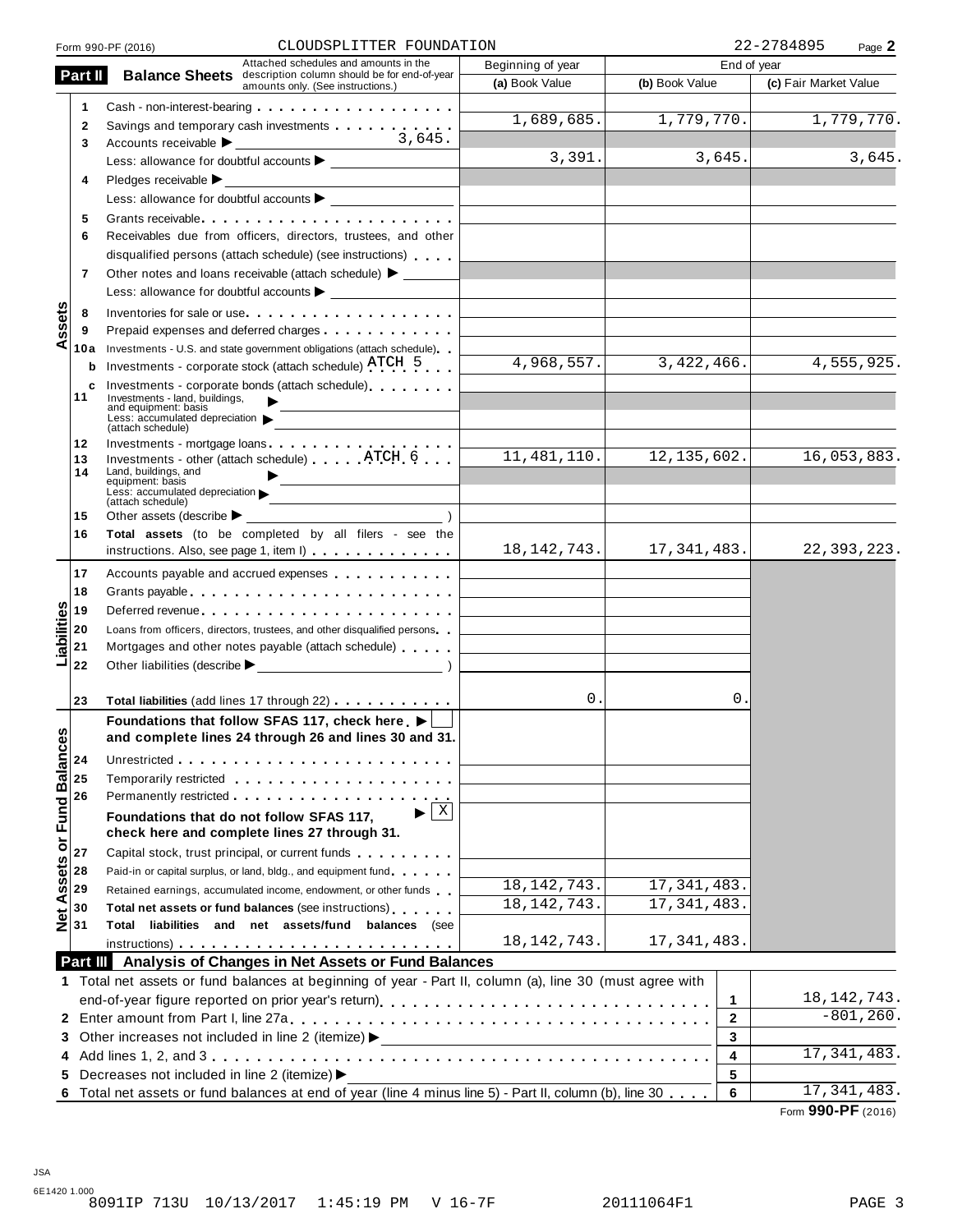$\boxed{\phantom{1}}$  Yes  $\boxed{\text{X}}$  No

|                | Part IV                                       | <b>Capital Gains and Losses for Tax on Investment Income</b>                                                                          |                                                                                 |                                                     |                                                                  |                                  |
|----------------|-----------------------------------------------|---------------------------------------------------------------------------------------------------------------------------------------|---------------------------------------------------------------------------------|-----------------------------------------------------|------------------------------------------------------------------|----------------------------------|
|                |                                               | (a) List and describe the kind(s) of property sold (e.g., real estate,<br>2-story brick warehouse; or common stock, 200 shs. MLC Co.) |                                                                                 | (b) How<br>acquired<br>P - Purchase<br>D - Donation | (c) Date acquired<br>(mo., day, yr.)                             | (d) Date sold<br>(mo., day, yr.) |
| 1a             | SEE PART IV SCHEDULE                          |                                                                                                                                       |                                                                                 |                                                     |                                                                  |                                  |
| b              |                                               |                                                                                                                                       |                                                                                 |                                                     |                                                                  |                                  |
| c              |                                               |                                                                                                                                       |                                                                                 |                                                     |                                                                  |                                  |
| d              |                                               |                                                                                                                                       |                                                                                 |                                                     |                                                                  |                                  |
| е              |                                               |                                                                                                                                       |                                                                                 |                                                     |                                                                  |                                  |
|                | (e) Gross sales price                         | (f) Depreciation allowed<br>(or allowable)                                                                                            | (g) Cost or other basis<br>plus expense of sale                                 |                                                     | (h) Gain or (loss)<br>$(e)$ plus $(f)$ minus $(q)$               |                                  |
| a              |                                               |                                                                                                                                       |                                                                                 |                                                     |                                                                  |                                  |
| b              |                                               |                                                                                                                                       |                                                                                 |                                                     |                                                                  |                                  |
| c              |                                               |                                                                                                                                       |                                                                                 |                                                     |                                                                  |                                  |
| d              |                                               |                                                                                                                                       |                                                                                 |                                                     |                                                                  |                                  |
| е              |                                               |                                                                                                                                       |                                                                                 |                                                     |                                                                  |                                  |
|                |                                               | Complete only for assets showing gain in column (h) and owned by the foundation on 12/31/69                                           |                                                                                 |                                                     | (I) Gains (Col. (h) gain minus                                   |                                  |
|                | (i) $F.M.V.$ as of $12/31/69$                 | (i) Adjusted basis<br>as of 12/31/69                                                                                                  | (k) Excess of col. (i)<br>over col. (i), if any                                 |                                                     | col. (k), but not less than $-0$ -) or<br>Losses (from col. (h)) |                                  |
| a              |                                               |                                                                                                                                       |                                                                                 |                                                     |                                                                  |                                  |
| b              |                                               |                                                                                                                                       |                                                                                 |                                                     |                                                                  |                                  |
| c              |                                               |                                                                                                                                       |                                                                                 |                                                     |                                                                  |                                  |
| d              |                                               |                                                                                                                                       |                                                                                 |                                                     |                                                                  |                                  |
| е              |                                               |                                                                                                                                       |                                                                                 |                                                     |                                                                  |                                  |
| $\overline{2}$ | Capital gain net income or (net capital loss) |                                                                                                                                       | If gain, also enter in Part I, line 7<br>If (loss), enter -0- in Part I, line 7 | 2                                                   |                                                                  | 89,845.                          |
| 3              |                                               | Net short-term capital gain or (loss) as defined in sections 1222(5) and (6):                                                         |                                                                                 |                                                     |                                                                  |                                  |
|                |                                               | If gain, also enter in Part I, line 8, column (c) (see instructions). If (loss), enter -0- in l                                       |                                                                                 |                                                     |                                                                  |                                  |
|                | Part I, line 8                                |                                                                                                                                       |                                                                                 | 3                                                   |                                                                  | 0.                               |

#### **Part V Qualification Under Section 4940(e) for Reduced Tax on Net Investment Income**

(For optional use by domestic private foundations subject to the section 4940(a) tax on net investment income.)

If section  $4940(d)(2)$  applies, leave this part blank.

# Was the foundation liable for the section 4942 tax on the distributable amount of any year in the base period? If "Yes," the foundation does not qualify under section 4940(e). Do not complete this part. Yes No

|  |  | $100, 100$ requirement about not quality and or occupit to reflect be not complete this part. |                                                                                                       |
|--|--|-----------------------------------------------------------------------------------------------|-------------------------------------------------------------------------------------------------------|
|  |  |                                                                                               | Enter the appropriate amount in each column for each year: see the instructions before making any ent |

|                     |                                                                      |                                                                           | Enter the appropriate amount in each column for each year; see the instructions before making any entries.                           |              |                                                             |
|---------------------|----------------------------------------------------------------------|---------------------------------------------------------------------------|--------------------------------------------------------------------------------------------------------------------------------------|--------------|-------------------------------------------------------------|
|                     | (a)<br>Base period years<br>Calendar year (or tax year beginning in) | (b)<br>Adjusted qualifying distributions                                  | (c)<br>Net value of noncharitable-use assets                                                                                         |              | (d)<br>Distribution ratio<br>(col. (b) divided by col. (c)) |
|                     | 2015                                                                 | 860,742.                                                                  | 23, 468, 198.                                                                                                                        |              | 0.036677                                                    |
|                     | 2014                                                                 | 1,516,324.                                                                | 24,782,640.                                                                                                                          |              | 0.061185                                                    |
|                     | 2013                                                                 | 1,098,272.                                                                | 21,569,833.                                                                                                                          |              | 0.050917                                                    |
|                     | 2012                                                                 | 553,125.                                                                  | 19,012,730.                                                                                                                          |              | 0.029092                                                    |
|                     | 2011                                                                 | 552,957.                                                                  | 17,369,414.                                                                                                                          |              | 0.031835                                                    |
| $\overline{2}$<br>3 |                                                                      |                                                                           | Average distribution ratio for the 5-year base period - divide the total on line 2 by 5, or by the                                   | $\mathbf{2}$ | 0.209706                                                    |
|                     |                                                                      | number of years the foundation has been in existence if less than 5 years |                                                                                                                                      | 3            | 0.041941                                                    |
| 4                   |                                                                      |                                                                           |                                                                                                                                      | 4            | 21,746,474.                                                 |
| 5                   |                                                                      |                                                                           |                                                                                                                                      | 5            | 912,069.                                                    |
| 6                   |                                                                      |                                                                           | Enter 1% of net investment income (1% of Part I, line 27b)                                                                           | 6            | 5,567.                                                      |
| $\overline{7}$      |                                                                      |                                                                           |                                                                                                                                      | 7            | 917,636.                                                    |
| 8                   | Part VI instructions.                                                |                                                                           | If line 8 is equal to or greater than line 7, check the box in Part VI, line 1b, and complete that part using a 1% tax rate. See the | 8            | 1,328,722.                                                  |

| Form 990-PF (2016) | Page $\bullet$ |
|--------------------|----------------|
|                    |                |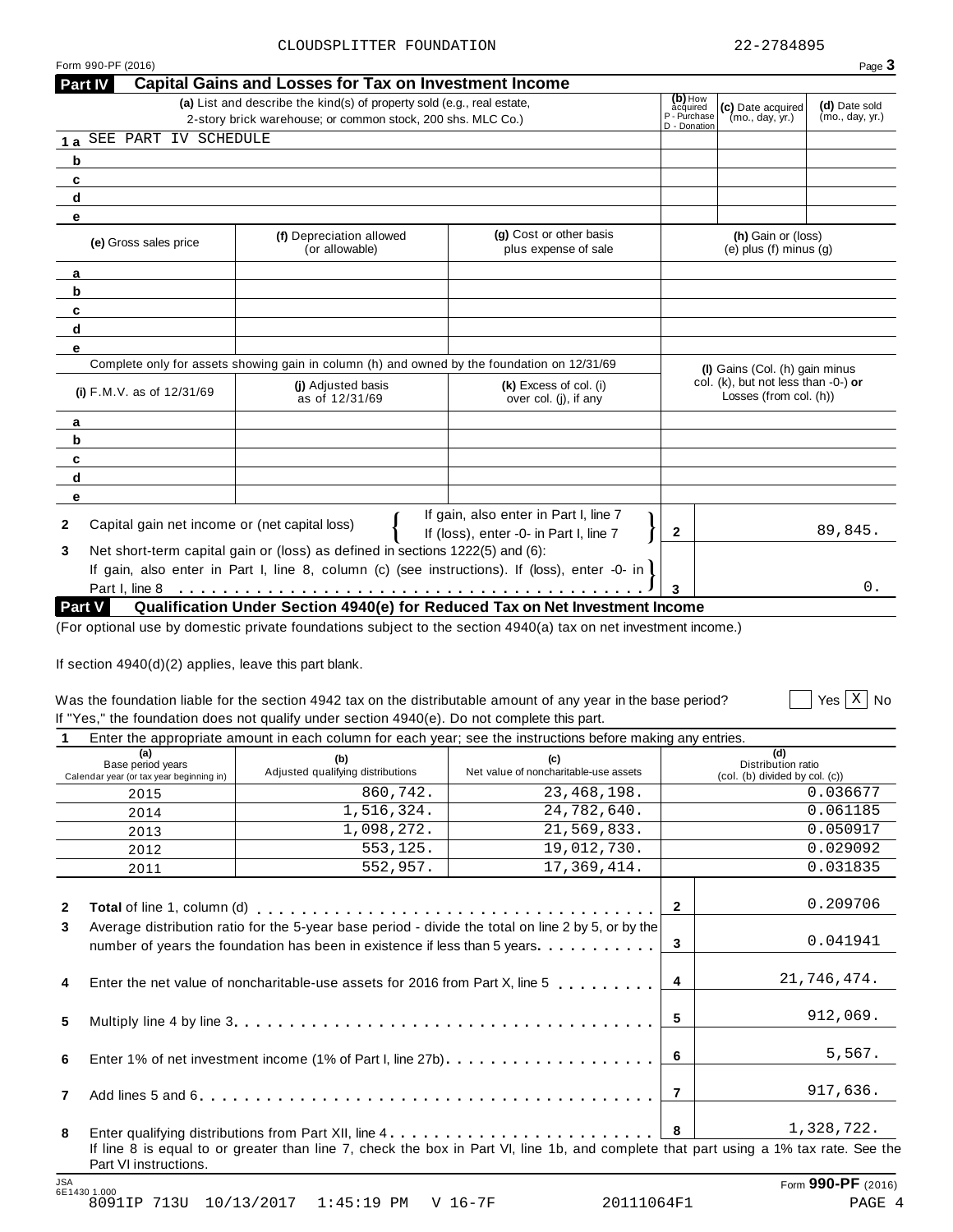| Form 990-PF (2016) |  |
|--------------------|--|
|                    |  |

| Excise Tax Based on Investment Income (Section 4940(a), 4940(b), 4940(e), or 4948- see instructions)<br><b>Part VI</b><br>1a Exempt operating foundations described in section $4940(d)(2)$ , check here $\blacktriangleright$<br>and enter "N/A" on line 1.<br>$\mathbf{1}$<br><b>b</b> Domestic foundations that meet the section 4940(e) requirements in Part V, check<br>c All other domestic foundations enter 2% of line 27b. Exempt foreign organizations enter 4% of<br>Part I, line 12, col. (b).<br>2<br>Tax under section 511 (domestic section 4947(a)(1) trusts and taxable foundations only. Others enter -0-)<br>2<br>3<br>3<br>4<br>Subtitle A (income) tax (domestic section $4947(a)(1)$ trusts and taxable foundations only. Others enter -0-) $\ldots$<br>5<br>Tax based on investment income. Subtract line 4 from line 3. If zero or less, enter -0-<br>5<br>Credits/Payments:<br>6<br>35,954.<br>6а<br>2016 estimated tax payments and 2015 overpayment credited to 2016.<br>a<br>6b<br>Exempt foreign organizations - tax withheld at source<br>b<br>6c<br>Tax paid with application for extension of time to file (Form 8868)<br>c<br>6d<br>Backup withholding erroneously withheld [1] [1] [1] Backup withholding erroneously withheld<br>$\overline{7}$<br>7<br>8<br>Enter any penalty for underpayment of estimated tax. Check here     if Form 2220 is attached<br>8<br>9<br>9<br>10<br>Overpayment. If line 7 is more than the total of lines 5 and 8, enter the amount overpaid<br>10<br>Enter the amount of line 10 to be: Credited to 2017 estimated tax $\blacktriangleright$ 30, 387. Refunded $\blacktriangleright$<br>11<br>11<br><b>Part VII-A</b> Statements Regarding Activities<br>1a During the tax year, did the foundation attempt to influence any national, state, or local legislation or did it<br>1a<br>b Did it spend more than \$100 during the year (either directly or indirectly) for political purposes (see<br>1b<br>If the answer is "Yes" to 1a or 1b, attach a detailed description of the activities and copies of any materials<br>published or distributed by the foundation in connection with the activities.<br>1c<br>d Enter the amount (if any) of tax on political expenditures (section 4955) imposed during the year:<br>(1) On the foundation. $\blacktriangleright$ \$ (2) On foundation managers. $\blacktriangleright$ \$<br>e Enter the reimbursement (if any) paid by the foundation during the year for political expenditure tax imposed<br>2<br>Has the foundation engaged in any activities that have not previously been reported to the IRS?.<br>2<br>If "Yes," attach a detailed description of the activities.<br>Has the foundation made any changes, not previously reported to the IRS, in its governing instrument, articles of<br>3<br>3<br>4a<br>4a<br>4b<br>b<br>5<br>5<br>If "Yes," attach the statement required by General Instruction T.<br>Are the requirements of section 508(e) (relating to sections 4941 through 4945) satisfied either:<br>6<br>• By language in the governing instrument, or<br>• By state legislation that effectively amends the governing instrument so that no mandatory directions that<br>Χ<br>6<br>Χ<br>$\overline{7}$<br>Did the foundation have at least \$5,000 in assets at any time during the year? If "Yes," complete Part II, col. (c), and Part XV<br>7<br>Enter the states to which the foundation reports or with which it is registered (see instructions) $\blacktriangleright$<br>8а<br>NY,<br>b If the answer is "Yes" to line 7, has the foundation furnished a copy of Form 990-PF to the Attorney General<br>Χ<br>8b<br>(or designate) of each state as required by General Instruction G? If "No," attach explanation enterprise under the state of the state of the state of the state of the state of the state of the state of the state of the st<br>Is the foundation claiming status as a private operating foundation within the meaning of section 4942(j)(3) or<br>9<br>4942(j)(5) for calendar year 2016 or the taxable year beginning in 2016 (see instructions for Part XIV)? If "Yes,"<br>9<br>Did any persons become substantial contributors during the tax year? If "Yes," attach a schedule listing their<br>10 | CLOUDSPLITTER FOUNDATION<br>Form 990-PF (2016) | 22-2784895 |         | Page 4      |
|----------------------------------------------------------------------------------------------------------------------------------------------------------------------------------------------------------------------------------------------------------------------------------------------------------------------------------------------------------------------------------------------------------------------------------------------------------------------------------------------------------------------------------------------------------------------------------------------------------------------------------------------------------------------------------------------------------------------------------------------------------------------------------------------------------------------------------------------------------------------------------------------------------------------------------------------------------------------------------------------------------------------------------------------------------------------------------------------------------------------------------------------------------------------------------------------------------------------------------------------------------------------------------------------------------------------------------------------------------------------------------------------------------------------------------------------------------------------------------------------------------------------------------------------------------------------------------------------------------------------------------------------------------------------------------------------------------------------------------------------------------------------------------------------------------------------------------------------------------------------------------------------------------------------------------------------------------------------------------------------------------------------------------------------------------------------------------------------------------------------------------------------------------------------------------------------------------------------------------------------------------------------------------------------------------------------------------------------------------------------------------------------------------------------------------------------------------------------------------------------------------------------------------------------------------------------------------------------------------------------------------------------------------------------------------------------------------------------------------------------------------------------------------------------------------------------------------------------------------------------------------------------------------------------------------------------------------------------------------------------------------------------------------------------------------------------------------------------------------------------------------------------------------------------------------------------------------------------------------------------------------------------------------------------------------------------------------------------------------------------------------------------------------------------------------------------------------------------------------------------------------------------------------------------------------------------------------------------------------------------------------------------------------------------------------------------------------------------------------------------------------------------------------------------------------------------------------------------------------------------------------------------------------------------------------------------------------------------------------------------------------------------------------------------------------------------------------------------------------------------------------------------------------------------------------------------------------------------------------------------------------------------------------|------------------------------------------------|------------|---------|-------------|
|                                                                                                                                                                                                                                                                                                                                                                                                                                                                                                                                                                                                                                                                                                                                                                                                                                                                                                                                                                                                                                                                                                                                                                                                                                                                                                                                                                                                                                                                                                                                                                                                                                                                                                                                                                                                                                                                                                                                                                                                                                                                                                                                                                                                                                                                                                                                                                                                                                                                                                                                                                                                                                                                                                                                                                                                                                                                                                                                                                                                                                                                                                                                                                                                                                                                                                                                                                                                                                                                                                                                                                                                                                                                                                                                                                                                                                                                                                                                                                                                                                                                                                                                                                                                                                                                                  |                                                |            |         |             |
|                                                                                                                                                                                                                                                                                                                                                                                                                                                                                                                                                                                                                                                                                                                                                                                                                                                                                                                                                                                                                                                                                                                                                                                                                                                                                                                                                                                                                                                                                                                                                                                                                                                                                                                                                                                                                                                                                                                                                                                                                                                                                                                                                                                                                                                                                                                                                                                                                                                                                                                                                                                                                                                                                                                                                                                                                                                                                                                                                                                                                                                                                                                                                                                                                                                                                                                                                                                                                                                                                                                                                                                                                                                                                                                                                                                                                                                                                                                                                                                                                                                                                                                                                                                                                                                                                  |                                                |            |         |             |
|                                                                                                                                                                                                                                                                                                                                                                                                                                                                                                                                                                                                                                                                                                                                                                                                                                                                                                                                                                                                                                                                                                                                                                                                                                                                                                                                                                                                                                                                                                                                                                                                                                                                                                                                                                                                                                                                                                                                                                                                                                                                                                                                                                                                                                                                                                                                                                                                                                                                                                                                                                                                                                                                                                                                                                                                                                                                                                                                                                                                                                                                                                                                                                                                                                                                                                                                                                                                                                                                                                                                                                                                                                                                                                                                                                                                                                                                                                                                                                                                                                                                                                                                                                                                                                                                                  |                                                |            |         |             |
|                                                                                                                                                                                                                                                                                                                                                                                                                                                                                                                                                                                                                                                                                                                                                                                                                                                                                                                                                                                                                                                                                                                                                                                                                                                                                                                                                                                                                                                                                                                                                                                                                                                                                                                                                                                                                                                                                                                                                                                                                                                                                                                                                                                                                                                                                                                                                                                                                                                                                                                                                                                                                                                                                                                                                                                                                                                                                                                                                                                                                                                                                                                                                                                                                                                                                                                                                                                                                                                                                                                                                                                                                                                                                                                                                                                                                                                                                                                                                                                                                                                                                                                                                                                                                                                                                  |                                                |            | 5,567.  |             |
|                                                                                                                                                                                                                                                                                                                                                                                                                                                                                                                                                                                                                                                                                                                                                                                                                                                                                                                                                                                                                                                                                                                                                                                                                                                                                                                                                                                                                                                                                                                                                                                                                                                                                                                                                                                                                                                                                                                                                                                                                                                                                                                                                                                                                                                                                                                                                                                                                                                                                                                                                                                                                                                                                                                                                                                                                                                                                                                                                                                                                                                                                                                                                                                                                                                                                                                                                                                                                                                                                                                                                                                                                                                                                                                                                                                                                                                                                                                                                                                                                                                                                                                                                                                                                                                                                  |                                                |            |         |             |
|                                                                                                                                                                                                                                                                                                                                                                                                                                                                                                                                                                                                                                                                                                                                                                                                                                                                                                                                                                                                                                                                                                                                                                                                                                                                                                                                                                                                                                                                                                                                                                                                                                                                                                                                                                                                                                                                                                                                                                                                                                                                                                                                                                                                                                                                                                                                                                                                                                                                                                                                                                                                                                                                                                                                                                                                                                                                                                                                                                                                                                                                                                                                                                                                                                                                                                                                                                                                                                                                                                                                                                                                                                                                                                                                                                                                                                                                                                                                                                                                                                                                                                                                                                                                                                                                                  |                                                |            |         |             |
|                                                                                                                                                                                                                                                                                                                                                                                                                                                                                                                                                                                                                                                                                                                                                                                                                                                                                                                                                                                                                                                                                                                                                                                                                                                                                                                                                                                                                                                                                                                                                                                                                                                                                                                                                                                                                                                                                                                                                                                                                                                                                                                                                                                                                                                                                                                                                                                                                                                                                                                                                                                                                                                                                                                                                                                                                                                                                                                                                                                                                                                                                                                                                                                                                                                                                                                                                                                                                                                                                                                                                                                                                                                                                                                                                                                                                                                                                                                                                                                                                                                                                                                                                                                                                                                                                  |                                                |            |         |             |
|                                                                                                                                                                                                                                                                                                                                                                                                                                                                                                                                                                                                                                                                                                                                                                                                                                                                                                                                                                                                                                                                                                                                                                                                                                                                                                                                                                                                                                                                                                                                                                                                                                                                                                                                                                                                                                                                                                                                                                                                                                                                                                                                                                                                                                                                                                                                                                                                                                                                                                                                                                                                                                                                                                                                                                                                                                                                                                                                                                                                                                                                                                                                                                                                                                                                                                                                                                                                                                                                                                                                                                                                                                                                                                                                                                                                                                                                                                                                                                                                                                                                                                                                                                                                                                                                                  |                                                |            |         |             |
|                                                                                                                                                                                                                                                                                                                                                                                                                                                                                                                                                                                                                                                                                                                                                                                                                                                                                                                                                                                                                                                                                                                                                                                                                                                                                                                                                                                                                                                                                                                                                                                                                                                                                                                                                                                                                                                                                                                                                                                                                                                                                                                                                                                                                                                                                                                                                                                                                                                                                                                                                                                                                                                                                                                                                                                                                                                                                                                                                                                                                                                                                                                                                                                                                                                                                                                                                                                                                                                                                                                                                                                                                                                                                                                                                                                                                                                                                                                                                                                                                                                                                                                                                                                                                                                                                  |                                                |            |         | 5,567.      |
|                                                                                                                                                                                                                                                                                                                                                                                                                                                                                                                                                                                                                                                                                                                                                                                                                                                                                                                                                                                                                                                                                                                                                                                                                                                                                                                                                                                                                                                                                                                                                                                                                                                                                                                                                                                                                                                                                                                                                                                                                                                                                                                                                                                                                                                                                                                                                                                                                                                                                                                                                                                                                                                                                                                                                                                                                                                                                                                                                                                                                                                                                                                                                                                                                                                                                                                                                                                                                                                                                                                                                                                                                                                                                                                                                                                                                                                                                                                                                                                                                                                                                                                                                                                                                                                                                  |                                                |            |         | 0.          |
|                                                                                                                                                                                                                                                                                                                                                                                                                                                                                                                                                                                                                                                                                                                                                                                                                                                                                                                                                                                                                                                                                                                                                                                                                                                                                                                                                                                                                                                                                                                                                                                                                                                                                                                                                                                                                                                                                                                                                                                                                                                                                                                                                                                                                                                                                                                                                                                                                                                                                                                                                                                                                                                                                                                                                                                                                                                                                                                                                                                                                                                                                                                                                                                                                                                                                                                                                                                                                                                                                                                                                                                                                                                                                                                                                                                                                                                                                                                                                                                                                                                                                                                                                                                                                                                                                  |                                                |            | 5,567.  |             |
|                                                                                                                                                                                                                                                                                                                                                                                                                                                                                                                                                                                                                                                                                                                                                                                                                                                                                                                                                                                                                                                                                                                                                                                                                                                                                                                                                                                                                                                                                                                                                                                                                                                                                                                                                                                                                                                                                                                                                                                                                                                                                                                                                                                                                                                                                                                                                                                                                                                                                                                                                                                                                                                                                                                                                                                                                                                                                                                                                                                                                                                                                                                                                                                                                                                                                                                                                                                                                                                                                                                                                                                                                                                                                                                                                                                                                                                                                                                                                                                                                                                                                                                                                                                                                                                                                  |                                                |            |         |             |
|                                                                                                                                                                                                                                                                                                                                                                                                                                                                                                                                                                                                                                                                                                                                                                                                                                                                                                                                                                                                                                                                                                                                                                                                                                                                                                                                                                                                                                                                                                                                                                                                                                                                                                                                                                                                                                                                                                                                                                                                                                                                                                                                                                                                                                                                                                                                                                                                                                                                                                                                                                                                                                                                                                                                                                                                                                                                                                                                                                                                                                                                                                                                                                                                                                                                                                                                                                                                                                                                                                                                                                                                                                                                                                                                                                                                                                                                                                                                                                                                                                                                                                                                                                                                                                                                                  |                                                |            |         |             |
|                                                                                                                                                                                                                                                                                                                                                                                                                                                                                                                                                                                                                                                                                                                                                                                                                                                                                                                                                                                                                                                                                                                                                                                                                                                                                                                                                                                                                                                                                                                                                                                                                                                                                                                                                                                                                                                                                                                                                                                                                                                                                                                                                                                                                                                                                                                                                                                                                                                                                                                                                                                                                                                                                                                                                                                                                                                                                                                                                                                                                                                                                                                                                                                                                                                                                                                                                                                                                                                                                                                                                                                                                                                                                                                                                                                                                                                                                                                                                                                                                                                                                                                                                                                                                                                                                  |                                                |            |         |             |
|                                                                                                                                                                                                                                                                                                                                                                                                                                                                                                                                                                                                                                                                                                                                                                                                                                                                                                                                                                                                                                                                                                                                                                                                                                                                                                                                                                                                                                                                                                                                                                                                                                                                                                                                                                                                                                                                                                                                                                                                                                                                                                                                                                                                                                                                                                                                                                                                                                                                                                                                                                                                                                                                                                                                                                                                                                                                                                                                                                                                                                                                                                                                                                                                                                                                                                                                                                                                                                                                                                                                                                                                                                                                                                                                                                                                                                                                                                                                                                                                                                                                                                                                                                                                                                                                                  |                                                |            |         |             |
|                                                                                                                                                                                                                                                                                                                                                                                                                                                                                                                                                                                                                                                                                                                                                                                                                                                                                                                                                                                                                                                                                                                                                                                                                                                                                                                                                                                                                                                                                                                                                                                                                                                                                                                                                                                                                                                                                                                                                                                                                                                                                                                                                                                                                                                                                                                                                                                                                                                                                                                                                                                                                                                                                                                                                                                                                                                                                                                                                                                                                                                                                                                                                                                                                                                                                                                                                                                                                                                                                                                                                                                                                                                                                                                                                                                                                                                                                                                                                                                                                                                                                                                                                                                                                                                                                  |                                                |            |         |             |
|                                                                                                                                                                                                                                                                                                                                                                                                                                                                                                                                                                                                                                                                                                                                                                                                                                                                                                                                                                                                                                                                                                                                                                                                                                                                                                                                                                                                                                                                                                                                                                                                                                                                                                                                                                                                                                                                                                                                                                                                                                                                                                                                                                                                                                                                                                                                                                                                                                                                                                                                                                                                                                                                                                                                                                                                                                                                                                                                                                                                                                                                                                                                                                                                                                                                                                                                                                                                                                                                                                                                                                                                                                                                                                                                                                                                                                                                                                                                                                                                                                                                                                                                                                                                                                                                                  |                                                |            | 35,954. |             |
|                                                                                                                                                                                                                                                                                                                                                                                                                                                                                                                                                                                                                                                                                                                                                                                                                                                                                                                                                                                                                                                                                                                                                                                                                                                                                                                                                                                                                                                                                                                                                                                                                                                                                                                                                                                                                                                                                                                                                                                                                                                                                                                                                                                                                                                                                                                                                                                                                                                                                                                                                                                                                                                                                                                                                                                                                                                                                                                                                                                                                                                                                                                                                                                                                                                                                                                                                                                                                                                                                                                                                                                                                                                                                                                                                                                                                                                                                                                                                                                                                                                                                                                                                                                                                                                                                  |                                                |            |         |             |
|                                                                                                                                                                                                                                                                                                                                                                                                                                                                                                                                                                                                                                                                                                                                                                                                                                                                                                                                                                                                                                                                                                                                                                                                                                                                                                                                                                                                                                                                                                                                                                                                                                                                                                                                                                                                                                                                                                                                                                                                                                                                                                                                                                                                                                                                                                                                                                                                                                                                                                                                                                                                                                                                                                                                                                                                                                                                                                                                                                                                                                                                                                                                                                                                                                                                                                                                                                                                                                                                                                                                                                                                                                                                                                                                                                                                                                                                                                                                                                                                                                                                                                                                                                                                                                                                                  |                                                |            |         |             |
|                                                                                                                                                                                                                                                                                                                                                                                                                                                                                                                                                                                                                                                                                                                                                                                                                                                                                                                                                                                                                                                                                                                                                                                                                                                                                                                                                                                                                                                                                                                                                                                                                                                                                                                                                                                                                                                                                                                                                                                                                                                                                                                                                                                                                                                                                                                                                                                                                                                                                                                                                                                                                                                                                                                                                                                                                                                                                                                                                                                                                                                                                                                                                                                                                                                                                                                                                                                                                                                                                                                                                                                                                                                                                                                                                                                                                                                                                                                                                                                                                                                                                                                                                                                                                                                                                  |                                                |            | 30,387. |             |
|                                                                                                                                                                                                                                                                                                                                                                                                                                                                                                                                                                                                                                                                                                                                                                                                                                                                                                                                                                                                                                                                                                                                                                                                                                                                                                                                                                                                                                                                                                                                                                                                                                                                                                                                                                                                                                                                                                                                                                                                                                                                                                                                                                                                                                                                                                                                                                                                                                                                                                                                                                                                                                                                                                                                                                                                                                                                                                                                                                                                                                                                                                                                                                                                                                                                                                                                                                                                                                                                                                                                                                                                                                                                                                                                                                                                                                                                                                                                                                                                                                                                                                                                                                                                                                                                                  |                                                |            |         |             |
|                                                                                                                                                                                                                                                                                                                                                                                                                                                                                                                                                                                                                                                                                                                                                                                                                                                                                                                                                                                                                                                                                                                                                                                                                                                                                                                                                                                                                                                                                                                                                                                                                                                                                                                                                                                                                                                                                                                                                                                                                                                                                                                                                                                                                                                                                                                                                                                                                                                                                                                                                                                                                                                                                                                                                                                                                                                                                                                                                                                                                                                                                                                                                                                                                                                                                                                                                                                                                                                                                                                                                                                                                                                                                                                                                                                                                                                                                                                                                                                                                                                                                                                                                                                                                                                                                  |                                                |            |         |             |
|                                                                                                                                                                                                                                                                                                                                                                                                                                                                                                                                                                                                                                                                                                                                                                                                                                                                                                                                                                                                                                                                                                                                                                                                                                                                                                                                                                                                                                                                                                                                                                                                                                                                                                                                                                                                                                                                                                                                                                                                                                                                                                                                                                                                                                                                                                                                                                                                                                                                                                                                                                                                                                                                                                                                                                                                                                                                                                                                                                                                                                                                                                                                                                                                                                                                                                                                                                                                                                                                                                                                                                                                                                                                                                                                                                                                                                                                                                                                                                                                                                                                                                                                                                                                                                                                                  |                                                |            | Yes     | No          |
|                                                                                                                                                                                                                                                                                                                                                                                                                                                                                                                                                                                                                                                                                                                                                                                                                                                                                                                                                                                                                                                                                                                                                                                                                                                                                                                                                                                                                                                                                                                                                                                                                                                                                                                                                                                                                                                                                                                                                                                                                                                                                                                                                                                                                                                                                                                                                                                                                                                                                                                                                                                                                                                                                                                                                                                                                                                                                                                                                                                                                                                                                                                                                                                                                                                                                                                                                                                                                                                                                                                                                                                                                                                                                                                                                                                                                                                                                                                                                                                                                                                                                                                                                                                                                                                                                  |                                                |            |         | Χ           |
|                                                                                                                                                                                                                                                                                                                                                                                                                                                                                                                                                                                                                                                                                                                                                                                                                                                                                                                                                                                                                                                                                                                                                                                                                                                                                                                                                                                                                                                                                                                                                                                                                                                                                                                                                                                                                                                                                                                                                                                                                                                                                                                                                                                                                                                                                                                                                                                                                                                                                                                                                                                                                                                                                                                                                                                                                                                                                                                                                                                                                                                                                                                                                                                                                                                                                                                                                                                                                                                                                                                                                                                                                                                                                                                                                                                                                                                                                                                                                                                                                                                                                                                                                                                                                                                                                  |                                                |            |         |             |
|                                                                                                                                                                                                                                                                                                                                                                                                                                                                                                                                                                                                                                                                                                                                                                                                                                                                                                                                                                                                                                                                                                                                                                                                                                                                                                                                                                                                                                                                                                                                                                                                                                                                                                                                                                                                                                                                                                                                                                                                                                                                                                                                                                                                                                                                                                                                                                                                                                                                                                                                                                                                                                                                                                                                                                                                                                                                                                                                                                                                                                                                                                                                                                                                                                                                                                                                                                                                                                                                                                                                                                                                                                                                                                                                                                                                                                                                                                                                                                                                                                                                                                                                                                                                                                                                                  |                                                |            |         | Χ           |
|                                                                                                                                                                                                                                                                                                                                                                                                                                                                                                                                                                                                                                                                                                                                                                                                                                                                                                                                                                                                                                                                                                                                                                                                                                                                                                                                                                                                                                                                                                                                                                                                                                                                                                                                                                                                                                                                                                                                                                                                                                                                                                                                                                                                                                                                                                                                                                                                                                                                                                                                                                                                                                                                                                                                                                                                                                                                                                                                                                                                                                                                                                                                                                                                                                                                                                                                                                                                                                                                                                                                                                                                                                                                                                                                                                                                                                                                                                                                                                                                                                                                                                                                                                                                                                                                                  |                                                |            |         |             |
|                                                                                                                                                                                                                                                                                                                                                                                                                                                                                                                                                                                                                                                                                                                                                                                                                                                                                                                                                                                                                                                                                                                                                                                                                                                                                                                                                                                                                                                                                                                                                                                                                                                                                                                                                                                                                                                                                                                                                                                                                                                                                                                                                                                                                                                                                                                                                                                                                                                                                                                                                                                                                                                                                                                                                                                                                                                                                                                                                                                                                                                                                                                                                                                                                                                                                                                                                                                                                                                                                                                                                                                                                                                                                                                                                                                                                                                                                                                                                                                                                                                                                                                                                                                                                                                                                  |                                                |            |         |             |
|                                                                                                                                                                                                                                                                                                                                                                                                                                                                                                                                                                                                                                                                                                                                                                                                                                                                                                                                                                                                                                                                                                                                                                                                                                                                                                                                                                                                                                                                                                                                                                                                                                                                                                                                                                                                                                                                                                                                                                                                                                                                                                                                                                                                                                                                                                                                                                                                                                                                                                                                                                                                                                                                                                                                                                                                                                                                                                                                                                                                                                                                                                                                                                                                                                                                                                                                                                                                                                                                                                                                                                                                                                                                                                                                                                                                                                                                                                                                                                                                                                                                                                                                                                                                                                                                                  |                                                |            |         | Χ           |
|                                                                                                                                                                                                                                                                                                                                                                                                                                                                                                                                                                                                                                                                                                                                                                                                                                                                                                                                                                                                                                                                                                                                                                                                                                                                                                                                                                                                                                                                                                                                                                                                                                                                                                                                                                                                                                                                                                                                                                                                                                                                                                                                                                                                                                                                                                                                                                                                                                                                                                                                                                                                                                                                                                                                                                                                                                                                                                                                                                                                                                                                                                                                                                                                                                                                                                                                                                                                                                                                                                                                                                                                                                                                                                                                                                                                                                                                                                                                                                                                                                                                                                                                                                                                                                                                                  |                                                |            |         |             |
|                                                                                                                                                                                                                                                                                                                                                                                                                                                                                                                                                                                                                                                                                                                                                                                                                                                                                                                                                                                                                                                                                                                                                                                                                                                                                                                                                                                                                                                                                                                                                                                                                                                                                                                                                                                                                                                                                                                                                                                                                                                                                                                                                                                                                                                                                                                                                                                                                                                                                                                                                                                                                                                                                                                                                                                                                                                                                                                                                                                                                                                                                                                                                                                                                                                                                                                                                                                                                                                                                                                                                                                                                                                                                                                                                                                                                                                                                                                                                                                                                                                                                                                                                                                                                                                                                  |                                                |            |         |             |
|                                                                                                                                                                                                                                                                                                                                                                                                                                                                                                                                                                                                                                                                                                                                                                                                                                                                                                                                                                                                                                                                                                                                                                                                                                                                                                                                                                                                                                                                                                                                                                                                                                                                                                                                                                                                                                                                                                                                                                                                                                                                                                                                                                                                                                                                                                                                                                                                                                                                                                                                                                                                                                                                                                                                                                                                                                                                                                                                                                                                                                                                                                                                                                                                                                                                                                                                                                                                                                                                                                                                                                                                                                                                                                                                                                                                                                                                                                                                                                                                                                                                                                                                                                                                                                                                                  |                                                |            |         |             |
|                                                                                                                                                                                                                                                                                                                                                                                                                                                                                                                                                                                                                                                                                                                                                                                                                                                                                                                                                                                                                                                                                                                                                                                                                                                                                                                                                                                                                                                                                                                                                                                                                                                                                                                                                                                                                                                                                                                                                                                                                                                                                                                                                                                                                                                                                                                                                                                                                                                                                                                                                                                                                                                                                                                                                                                                                                                                                                                                                                                                                                                                                                                                                                                                                                                                                                                                                                                                                                                                                                                                                                                                                                                                                                                                                                                                                                                                                                                                                                                                                                                                                                                                                                                                                                                                                  |                                                |            |         |             |
|                                                                                                                                                                                                                                                                                                                                                                                                                                                                                                                                                                                                                                                                                                                                                                                                                                                                                                                                                                                                                                                                                                                                                                                                                                                                                                                                                                                                                                                                                                                                                                                                                                                                                                                                                                                                                                                                                                                                                                                                                                                                                                                                                                                                                                                                                                                                                                                                                                                                                                                                                                                                                                                                                                                                                                                                                                                                                                                                                                                                                                                                                                                                                                                                                                                                                                                                                                                                                                                                                                                                                                                                                                                                                                                                                                                                                                                                                                                                                                                                                                                                                                                                                                                                                                                                                  |                                                |            |         | Χ           |
|                                                                                                                                                                                                                                                                                                                                                                                                                                                                                                                                                                                                                                                                                                                                                                                                                                                                                                                                                                                                                                                                                                                                                                                                                                                                                                                                                                                                                                                                                                                                                                                                                                                                                                                                                                                                                                                                                                                                                                                                                                                                                                                                                                                                                                                                                                                                                                                                                                                                                                                                                                                                                                                                                                                                                                                                                                                                                                                                                                                                                                                                                                                                                                                                                                                                                                                                                                                                                                                                                                                                                                                                                                                                                                                                                                                                                                                                                                                                                                                                                                                                                                                                                                                                                                                                                  |                                                |            |         |             |
|                                                                                                                                                                                                                                                                                                                                                                                                                                                                                                                                                                                                                                                                                                                                                                                                                                                                                                                                                                                                                                                                                                                                                                                                                                                                                                                                                                                                                                                                                                                                                                                                                                                                                                                                                                                                                                                                                                                                                                                                                                                                                                                                                                                                                                                                                                                                                                                                                                                                                                                                                                                                                                                                                                                                                                                                                                                                                                                                                                                                                                                                                                                                                                                                                                                                                                                                                                                                                                                                                                                                                                                                                                                                                                                                                                                                                                                                                                                                                                                                                                                                                                                                                                                                                                                                                  |                                                |            |         |             |
|                                                                                                                                                                                                                                                                                                                                                                                                                                                                                                                                                                                                                                                                                                                                                                                                                                                                                                                                                                                                                                                                                                                                                                                                                                                                                                                                                                                                                                                                                                                                                                                                                                                                                                                                                                                                                                                                                                                                                                                                                                                                                                                                                                                                                                                                                                                                                                                                                                                                                                                                                                                                                                                                                                                                                                                                                                                                                                                                                                                                                                                                                                                                                                                                                                                                                                                                                                                                                                                                                                                                                                                                                                                                                                                                                                                                                                                                                                                                                                                                                                                                                                                                                                                                                                                                                  |                                                |            |         | $\mathbf X$ |
|                                                                                                                                                                                                                                                                                                                                                                                                                                                                                                                                                                                                                                                                                                                                                                                                                                                                                                                                                                                                                                                                                                                                                                                                                                                                                                                                                                                                                                                                                                                                                                                                                                                                                                                                                                                                                                                                                                                                                                                                                                                                                                                                                                                                                                                                                                                                                                                                                                                                                                                                                                                                                                                                                                                                                                                                                                                                                                                                                                                                                                                                                                                                                                                                                                                                                                                                                                                                                                                                                                                                                                                                                                                                                                                                                                                                                                                                                                                                                                                                                                                                                                                                                                                                                                                                                  |                                                |            |         | Χ           |
|                                                                                                                                                                                                                                                                                                                                                                                                                                                                                                                                                                                                                                                                                                                                                                                                                                                                                                                                                                                                                                                                                                                                                                                                                                                                                                                                                                                                                                                                                                                                                                                                                                                                                                                                                                                                                                                                                                                                                                                                                                                                                                                                                                                                                                                                                                                                                                                                                                                                                                                                                                                                                                                                                                                                                                                                                                                                                                                                                                                                                                                                                                                                                                                                                                                                                                                                                                                                                                                                                                                                                                                                                                                                                                                                                                                                                                                                                                                                                                                                                                                                                                                                                                                                                                                                                  |                                                |            |         |             |
|                                                                                                                                                                                                                                                                                                                                                                                                                                                                                                                                                                                                                                                                                                                                                                                                                                                                                                                                                                                                                                                                                                                                                                                                                                                                                                                                                                                                                                                                                                                                                                                                                                                                                                                                                                                                                                                                                                                                                                                                                                                                                                                                                                                                                                                                                                                                                                                                                                                                                                                                                                                                                                                                                                                                                                                                                                                                                                                                                                                                                                                                                                                                                                                                                                                                                                                                                                                                                                                                                                                                                                                                                                                                                                                                                                                                                                                                                                                                                                                                                                                                                                                                                                                                                                                                                  |                                                |            |         | Χ           |
|                                                                                                                                                                                                                                                                                                                                                                                                                                                                                                                                                                                                                                                                                                                                                                                                                                                                                                                                                                                                                                                                                                                                                                                                                                                                                                                                                                                                                                                                                                                                                                                                                                                                                                                                                                                                                                                                                                                                                                                                                                                                                                                                                                                                                                                                                                                                                                                                                                                                                                                                                                                                                                                                                                                                                                                                                                                                                                                                                                                                                                                                                                                                                                                                                                                                                                                                                                                                                                                                                                                                                                                                                                                                                                                                                                                                                                                                                                                                                                                                                                                                                                                                                                                                                                                                                  |                                                |            |         |             |
|                                                                                                                                                                                                                                                                                                                                                                                                                                                                                                                                                                                                                                                                                                                                                                                                                                                                                                                                                                                                                                                                                                                                                                                                                                                                                                                                                                                                                                                                                                                                                                                                                                                                                                                                                                                                                                                                                                                                                                                                                                                                                                                                                                                                                                                                                                                                                                                                                                                                                                                                                                                                                                                                                                                                                                                                                                                                                                                                                                                                                                                                                                                                                                                                                                                                                                                                                                                                                                                                                                                                                                                                                                                                                                                                                                                                                                                                                                                                                                                                                                                                                                                                                                                                                                                                                  |                                                |            |         |             |
|                                                                                                                                                                                                                                                                                                                                                                                                                                                                                                                                                                                                                                                                                                                                                                                                                                                                                                                                                                                                                                                                                                                                                                                                                                                                                                                                                                                                                                                                                                                                                                                                                                                                                                                                                                                                                                                                                                                                                                                                                                                                                                                                                                                                                                                                                                                                                                                                                                                                                                                                                                                                                                                                                                                                                                                                                                                                                                                                                                                                                                                                                                                                                                                                                                                                                                                                                                                                                                                                                                                                                                                                                                                                                                                                                                                                                                                                                                                                                                                                                                                                                                                                                                                                                                                                                  |                                                |            |         |             |
|                                                                                                                                                                                                                                                                                                                                                                                                                                                                                                                                                                                                                                                                                                                                                                                                                                                                                                                                                                                                                                                                                                                                                                                                                                                                                                                                                                                                                                                                                                                                                                                                                                                                                                                                                                                                                                                                                                                                                                                                                                                                                                                                                                                                                                                                                                                                                                                                                                                                                                                                                                                                                                                                                                                                                                                                                                                                                                                                                                                                                                                                                                                                                                                                                                                                                                                                                                                                                                                                                                                                                                                                                                                                                                                                                                                                                                                                                                                                                                                                                                                                                                                                                                                                                                                                                  |                                                |            |         |             |
|                                                                                                                                                                                                                                                                                                                                                                                                                                                                                                                                                                                                                                                                                                                                                                                                                                                                                                                                                                                                                                                                                                                                                                                                                                                                                                                                                                                                                                                                                                                                                                                                                                                                                                                                                                                                                                                                                                                                                                                                                                                                                                                                                                                                                                                                                                                                                                                                                                                                                                                                                                                                                                                                                                                                                                                                                                                                                                                                                                                                                                                                                                                                                                                                                                                                                                                                                                                                                                                                                                                                                                                                                                                                                                                                                                                                                                                                                                                                                                                                                                                                                                                                                                                                                                                                                  |                                                |            |         |             |
|                                                                                                                                                                                                                                                                                                                                                                                                                                                                                                                                                                                                                                                                                                                                                                                                                                                                                                                                                                                                                                                                                                                                                                                                                                                                                                                                                                                                                                                                                                                                                                                                                                                                                                                                                                                                                                                                                                                                                                                                                                                                                                                                                                                                                                                                                                                                                                                                                                                                                                                                                                                                                                                                                                                                                                                                                                                                                                                                                                                                                                                                                                                                                                                                                                                                                                                                                                                                                                                                                                                                                                                                                                                                                                                                                                                                                                                                                                                                                                                                                                                                                                                                                                                                                                                                                  |                                                |            |         |             |
|                                                                                                                                                                                                                                                                                                                                                                                                                                                                                                                                                                                                                                                                                                                                                                                                                                                                                                                                                                                                                                                                                                                                                                                                                                                                                                                                                                                                                                                                                                                                                                                                                                                                                                                                                                                                                                                                                                                                                                                                                                                                                                                                                                                                                                                                                                                                                                                                                                                                                                                                                                                                                                                                                                                                                                                                                                                                                                                                                                                                                                                                                                                                                                                                                                                                                                                                                                                                                                                                                                                                                                                                                                                                                                                                                                                                                                                                                                                                                                                                                                                                                                                                                                                                                                                                                  |                                                |            |         |             |
|                                                                                                                                                                                                                                                                                                                                                                                                                                                                                                                                                                                                                                                                                                                                                                                                                                                                                                                                                                                                                                                                                                                                                                                                                                                                                                                                                                                                                                                                                                                                                                                                                                                                                                                                                                                                                                                                                                                                                                                                                                                                                                                                                                                                                                                                                                                                                                                                                                                                                                                                                                                                                                                                                                                                                                                                                                                                                                                                                                                                                                                                                                                                                                                                                                                                                                                                                                                                                                                                                                                                                                                                                                                                                                                                                                                                                                                                                                                                                                                                                                                                                                                                                                                                                                                                                  |                                                |            |         |             |
|                                                                                                                                                                                                                                                                                                                                                                                                                                                                                                                                                                                                                                                                                                                                                                                                                                                                                                                                                                                                                                                                                                                                                                                                                                                                                                                                                                                                                                                                                                                                                                                                                                                                                                                                                                                                                                                                                                                                                                                                                                                                                                                                                                                                                                                                                                                                                                                                                                                                                                                                                                                                                                                                                                                                                                                                                                                                                                                                                                                                                                                                                                                                                                                                                                                                                                                                                                                                                                                                                                                                                                                                                                                                                                                                                                                                                                                                                                                                                                                                                                                                                                                                                                                                                                                                                  |                                                |            |         |             |
|                                                                                                                                                                                                                                                                                                                                                                                                                                                                                                                                                                                                                                                                                                                                                                                                                                                                                                                                                                                                                                                                                                                                                                                                                                                                                                                                                                                                                                                                                                                                                                                                                                                                                                                                                                                                                                                                                                                                                                                                                                                                                                                                                                                                                                                                                                                                                                                                                                                                                                                                                                                                                                                                                                                                                                                                                                                                                                                                                                                                                                                                                                                                                                                                                                                                                                                                                                                                                                                                                                                                                                                                                                                                                                                                                                                                                                                                                                                                                                                                                                                                                                                                                                                                                                                                                  |                                                |            |         |             |
|                                                                                                                                                                                                                                                                                                                                                                                                                                                                                                                                                                                                                                                                                                                                                                                                                                                                                                                                                                                                                                                                                                                                                                                                                                                                                                                                                                                                                                                                                                                                                                                                                                                                                                                                                                                                                                                                                                                                                                                                                                                                                                                                                                                                                                                                                                                                                                                                                                                                                                                                                                                                                                                                                                                                                                                                                                                                                                                                                                                                                                                                                                                                                                                                                                                                                                                                                                                                                                                                                                                                                                                                                                                                                                                                                                                                                                                                                                                                                                                                                                                                                                                                                                                                                                                                                  |                                                |            |         |             |
|                                                                                                                                                                                                                                                                                                                                                                                                                                                                                                                                                                                                                                                                                                                                                                                                                                                                                                                                                                                                                                                                                                                                                                                                                                                                                                                                                                                                                                                                                                                                                                                                                                                                                                                                                                                                                                                                                                                                                                                                                                                                                                                                                                                                                                                                                                                                                                                                                                                                                                                                                                                                                                                                                                                                                                                                                                                                                                                                                                                                                                                                                                                                                                                                                                                                                                                                                                                                                                                                                                                                                                                                                                                                                                                                                                                                                                                                                                                                                                                                                                                                                                                                                                                                                                                                                  |                                                |            |         |             |
|                                                                                                                                                                                                                                                                                                                                                                                                                                                                                                                                                                                                                                                                                                                                                                                                                                                                                                                                                                                                                                                                                                                                                                                                                                                                                                                                                                                                                                                                                                                                                                                                                                                                                                                                                                                                                                                                                                                                                                                                                                                                                                                                                                                                                                                                                                                                                                                                                                                                                                                                                                                                                                                                                                                                                                                                                                                                                                                                                                                                                                                                                                                                                                                                                                                                                                                                                                                                                                                                                                                                                                                                                                                                                                                                                                                                                                                                                                                                                                                                                                                                                                                                                                                                                                                                                  |                                                |            |         | Χ           |
|                                                                                                                                                                                                                                                                                                                                                                                                                                                                                                                                                                                                                                                                                                                                                                                                                                                                                                                                                                                                                                                                                                                                                                                                                                                                                                                                                                                                                                                                                                                                                                                                                                                                                                                                                                                                                                                                                                                                                                                                                                                                                                                                                                                                                                                                                                                                                                                                                                                                                                                                                                                                                                                                                                                                                                                                                                                                                                                                                                                                                                                                                                                                                                                                                                                                                                                                                                                                                                                                                                                                                                                                                                                                                                                                                                                                                                                                                                                                                                                                                                                                                                                                                                                                                                                                                  |                                                |            |         |             |
| 10                                                                                                                                                                                                                                                                                                                                                                                                                                                                                                                                                                                                                                                                                                                                                                                                                                                                                                                                                                                                                                                                                                                                                                                                                                                                                                                                                                                                                                                                                                                                                                                                                                                                                                                                                                                                                                                                                                                                                                                                                                                                                                                                                                                                                                                                                                                                                                                                                                                                                                                                                                                                                                                                                                                                                                                                                                                                                                                                                                                                                                                                                                                                                                                                                                                                                                                                                                                                                                                                                                                                                                                                                                                                                                                                                                                                                                                                                                                                                                                                                                                                                                                                                                                                                                                                               |                                                |            |         | Χ           |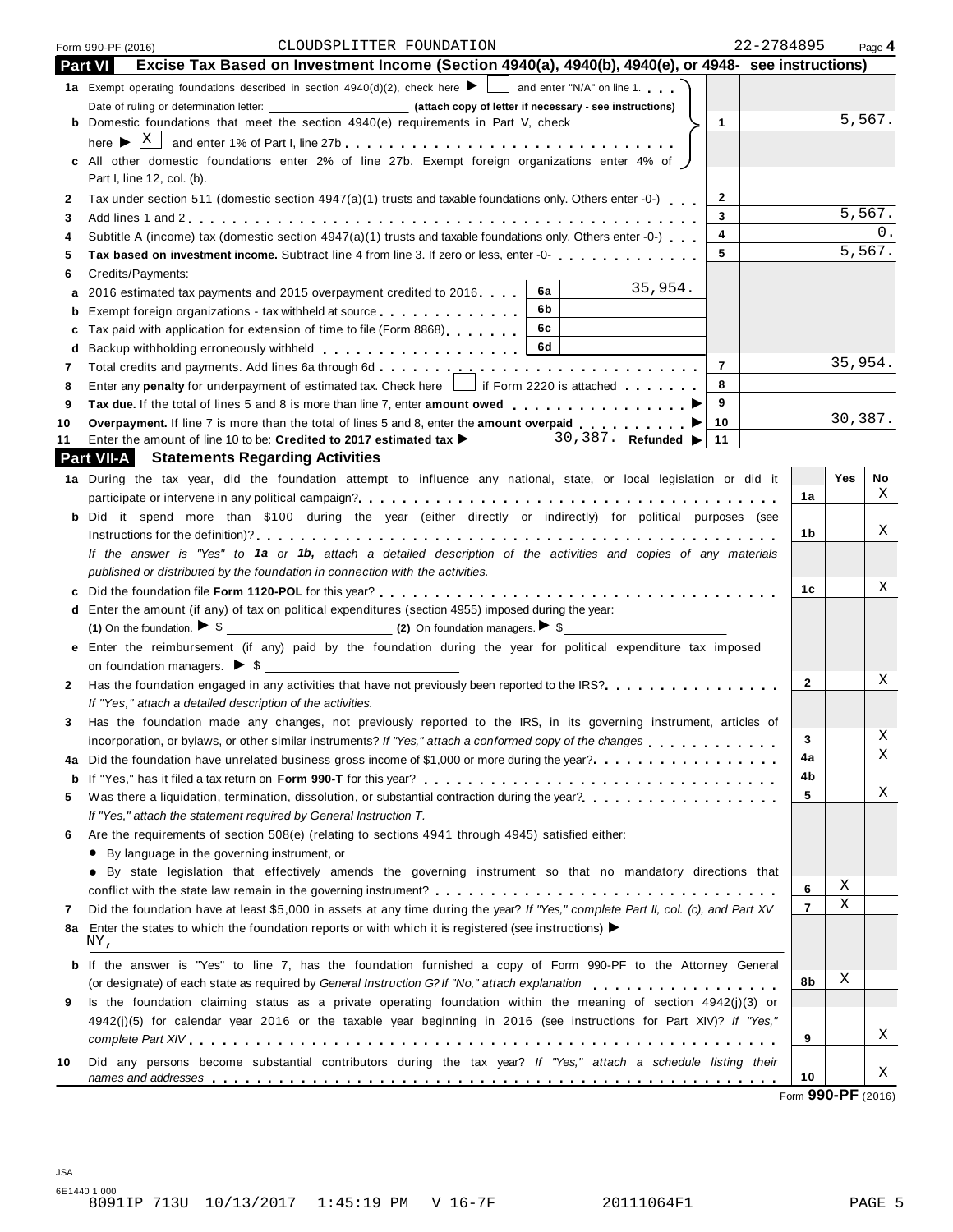|    | Form 990-PF (2016)<br>22-2784895<br>CLOUDSPLITTER FOUNDATION                                                                                                                        |    |     | Page 5 |
|----|-------------------------------------------------------------------------------------------------------------------------------------------------------------------------------------|----|-----|--------|
|    | <b>Part VII-A</b><br><b>Statements Regarding Activities (continued)</b>                                                                                                             |    |     |        |
|    | 11 At any time during the year, did the foundation, directly or indirectly, own a controlled entity within the                                                                      |    | Yes | No     |
|    | meaning of section 512(b)(13)? If "Yes," attach schedule (see instructions)                                                                                                         | 11 |     | X      |
|    | 12 Did the foundation make a distribution to a donor advised fund over which the foundation or a disqualified                                                                       |    |     |        |
|    | person had advisory privileges? If "Yes," attach statement (see instructions)                                                                                                       | 12 |     | Χ      |
| 13 | Did the foundation comply with the public inspection requirements for its annual returns and exemption application?                                                                 | 13 | Χ   |        |
|    | WWW.KEET-FOUNDATION.ORG<br>Website address $\blacktriangleright$                                                                                                                    |    |     |        |
| 14 | Telephone no. $\triangleright$ 518-218-1221<br>The books are in care of > BENDER LANE ADVISORY, LLC                                                                                 |    |     |        |
|    | Located at > PO BOX 38016 ALBANY, NY<br>$ZIP+4$ $\triangleright$ 12203                                                                                                              |    |     |        |
| 15 | Section 4947(a)(1) nonexempt charitable trusts filing Form 990-PF in lieu of Form 1041 - Check here                                                                                 |    |     |        |
|    | and enter the amount of tax-exempt interest received or accrued during the year $\dots \dots \dots \dots \dots \dots \longrightarrow 15$                                            |    |     |        |
| 16 | At any time during calendar year 2016, did the foundation have an interest in or a signature or other authority                                                                     |    | Yes | No     |
|    |                                                                                                                                                                                     | 16 |     | X      |
|    | See the instructions for exceptions and filing requirements for FinCEN Form 114. If "Yes," enter the name of                                                                        |    |     |        |
|    | the foreign country                                                                                                                                                                 |    |     |        |
|    | <b>Part VII-B</b> Statements Regarding Activities for Which Form 4720 May Be Required                                                                                               |    | Yes | No     |
|    | File Form 4720 if any item is checked in the "Yes" column, unless an exception applies.                                                                                             |    |     |        |
|    | 1a During the year did the foundation (either directly or indirectly):<br> X <br>Yes<br><b>No</b>                                                                                   |    |     |        |
|    | (1) Engage in the sale or exchange, or leasing of property with a disqualified person?<br>(2) Borrow money from, lend money to, or otherwise extend credit to (or accept it from) a |    |     |        |
|    | X<br>No<br>Yes                                                                                                                                                                      |    |     |        |
|    | $\, {\rm X}$<br>(3) Furnish goods, services, or facilities to (or accept them from) a disqualified person?<br>Yes<br>No                                                             |    |     |        |
|    | X<br>Yes<br>No<br>(4) Pay compensation to, or pay or reimburse the expenses of, a disqualified person?                                                                              |    |     |        |
|    | (5) Transfer any income or assets to a disqualified person (or make any of either available for                                                                                     |    |     |        |
|    | X <br><b>No</b><br>Yes                                                                                                                                                              |    |     |        |
|    | (6) Agree to pay money or property to a government official? (Exception. Check "No" if the                                                                                          |    |     |        |
|    | foundation agreed to make a grant to or to employ the official for a period after                                                                                                   |    |     |        |
|    | X <br><b>No</b><br>termination of government service, if terminating within 90 days.).<br>Yes                                                                                       |    |     |        |
|    | <b>b</b> If any answer is "Yes" to 1a(1)-(6), did any of the acts fail to qualify under the exceptions described in Regulations                                                     |    |     |        |
|    |                                                                                                                                                                                     | 1b |     |        |
|    | Organizations relying on a current notice regarding disaster assistance check here ▶ L                                                                                              |    |     |        |
|    | c Did the foundation engage in a prior year in any of the acts described in 1a, other than excepted acts, that                                                                      |    |     |        |
|    | were not corrected before the first day of the tax year beginning in 2016? $\ldots$ , $\ldots$ , $\ldots$ , $\ldots$ , $\ldots$ , $\ldots$ , $\ldots$                               | 1c |     | Χ      |
|    | 2 Taxes on failure to distribute income (section 4942) (does not apply for years the foundation was a private                                                                       |    |     |        |
|    | operating foundation defined in section $4942(i)(3)$ or $4942(i)(5)$ :                                                                                                              |    |     |        |
|    | a At the end of tax year 2016, did the foundation have any undistributed income (lines 6d and<br>$\Box$<br>$\overline{z}$                                                           |    |     |        |
|    | $\mathbb{A}$ No                                                                                                                                                                     |    |     |        |
|    |                                                                                                                                                                                     |    |     |        |
|    | <b>b</b> Are there any years listed in 2a for which the foundation is not applying the provisions of section 4942(a)(2)                                                             |    |     |        |
|    | (relating to incorrect valuation of assets) to the year's undistributed income? (If applying section 4942(a)(2) to                                                                  |    |     | Χ      |
|    |                                                                                                                                                                                     | 2b |     |        |
|    | c If the provisions of section 4942(a)(2) are being applied to any of the years listed in 2a, list the years here.                                                                  |    |     |        |
|    | ▶                                                                                                                                                                                   |    |     |        |
|    | 3a Did the foundation hold more than a 2% direct or indirect interest in any business enterprise<br>$\mathbf{X} \mid \mathbf{N}$ o                                                  |    |     |        |
|    | Yes<br><b>b</b> If "Yes," did it have excess business holdings in 2016 as a result of (1) any purchase by the foundation or                                                         |    |     |        |
|    | disqualified persons after May 26, 1969; (2) the lapse of the 5-year period (or longer period approved by the                                                                       |    |     |        |
|    | Commissioner under section $4943(c)(7)$ ) to dispose of holdings acquired by gift or bequest; or (3) the lapse of                                                                   |    |     |        |
|    | the 10-, 15-, or 20-year first phase holding period? (Use Schedule C, Form 4720, to determine if the                                                                                |    |     |        |
|    |                                                                                                                                                                                     | 3b |     |        |
|    | 4a Did the foundation invest during the year any amount in a manner that would jeopardize its charitable purposes?                                                                  | 4a |     | Χ      |
|    | <b>b</b> Did the foundation make any investment in a prior year (but after December 31, 1969) that could jeopardize its                                                             |    |     |        |
|    | charitable purpose that had not been removed from jeopardy before the first day of the tax year beginning in 2016?                                                                  | 4b |     | Χ      |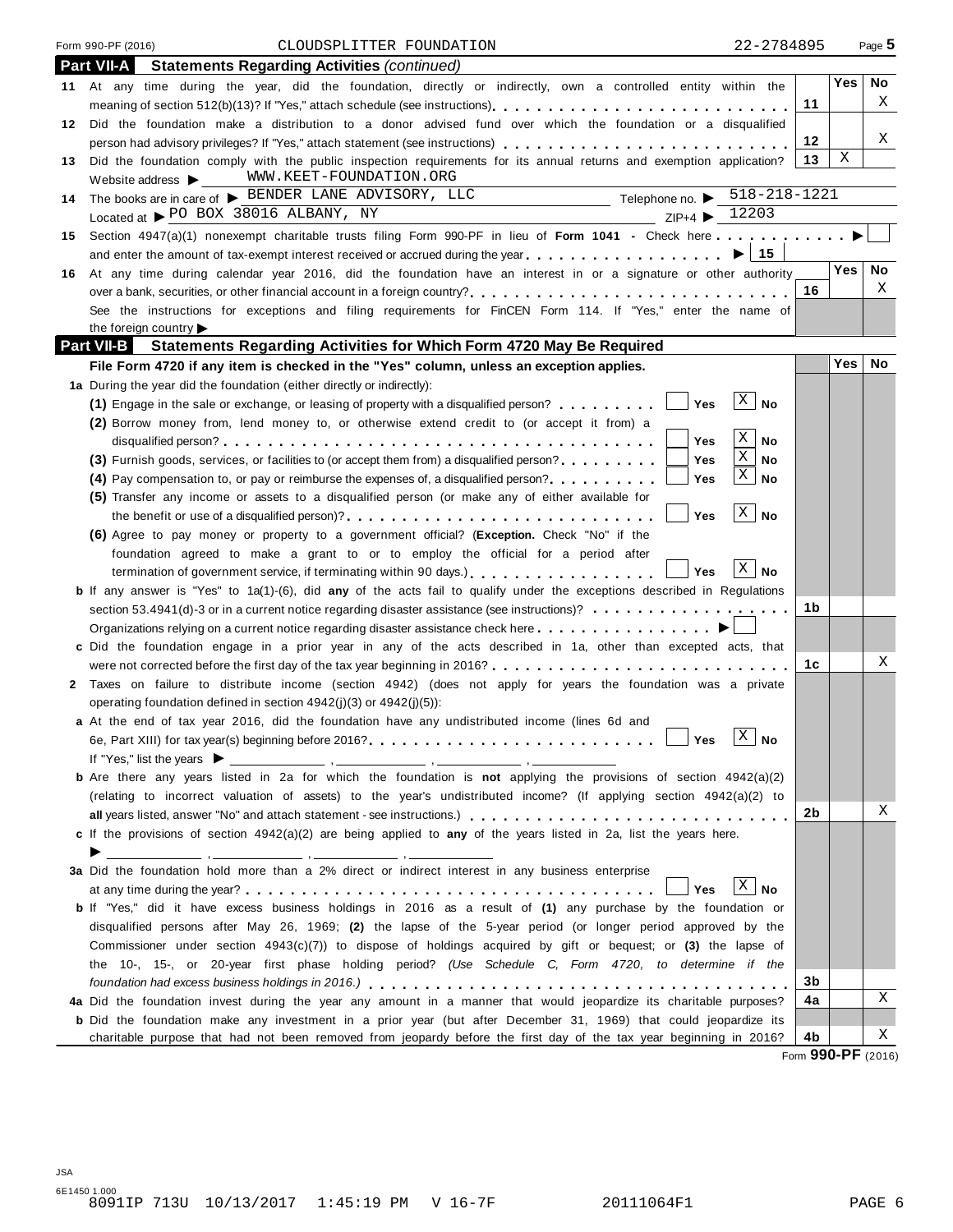|        | Form 990-PF (2016) | CLOUDSPLITTER FOUNDATION                                                                                             |                                                                 |                                                   |                                                                             | 22-2784895                               | Page $6$ |
|--------|--------------------|----------------------------------------------------------------------------------------------------------------------|-----------------------------------------------------------------|---------------------------------------------------|-----------------------------------------------------------------------------|------------------------------------------|----------|
|        | <b>Part VII-B</b>  | Statements Regarding Activities for Which Form 4720 May Be Required (continued)                                      |                                                                 |                                                   |                                                                             |                                          |          |
| 5а     |                    | During the year did the foundation pay or incur any amount to:                                                       |                                                                 |                                                   |                                                                             |                                          |          |
|        |                    | (1) Carry on propaganda, or otherwise attempt to influence legislation (section $4945(e)$ )?                         |                                                                 |                                                   | $X$ No<br>Yes                                                               |                                          |          |
|        |                    | (2) Influence the outcome of any specific public election (see section 4955); or to carry on,                        |                                                                 |                                                   |                                                                             |                                          |          |
|        |                    |                                                                                                                      |                                                                 |                                                   | $X $ No<br>Yes                                                              |                                          |          |
|        |                    | (3) Provide a grant to an individual for travel, study, or other similar purposes?                                   |                                                                 |                                                   | $\mathbf X$<br>Yes                                                          | No                                       |          |
|        |                    | (4) Provide a grant to an organization other than a charitable, etc., organization described in                      |                                                                 |                                                   |                                                                             |                                          |          |
|        |                    |                                                                                                                      |                                                                 |                                                   | $X$ No<br><b>Yes</b>                                                        |                                          |          |
|        |                    | (5) Provide for any purpose other than religious, charitable, scientific, literary, or educational                   |                                                                 |                                                   |                                                                             |                                          |          |
|        |                    | purposes, or for the prevention of cruelty to children or animals?                                                   |                                                                 |                                                   | $X$ No<br><b>Yes</b>                                                        |                                          |          |
| b      |                    | If any answer is "Yes" to 5a(1)-(5), did any of the transactions fail to qualify under the exceptions described in   |                                                                 |                                                   |                                                                             |                                          |          |
|        |                    | Regulations section 53.4945 or in a current notice regarding disaster assistance (see instructions)?                 |                                                                 |                                                   |                                                                             | 5b                                       | Χ        |
|        |                    | Organizations relying on a current notice regarding disaster assistance check here                                   |                                                                 |                                                   |                                                                             |                                          |          |
| c      |                    | If the answer is "Yes" to question $5a(4)$ , does the foundation claim exemption from the tax                        |                                                                 |                                                   |                                                                             |                                          |          |
|        |                    |                                                                                                                      |                                                                 |                                                   | $X$ No<br>Yes                                                               |                                          |          |
|        |                    | If "Yes," attach the statement required by Regulations section 53.4945-5(d).                                         |                                                                 |                                                   |                                                                             |                                          |          |
| 6а     |                    | Did the foundation, during the year, receive any funds, directly or indirectly, to pay premiums                      |                                                                 |                                                   |                                                                             |                                          |          |
|        |                    |                                                                                                                      |                                                                 |                                                   | $X$ No<br><b>Yes</b>                                                        |                                          |          |
| b      |                    | Did the foundation, during the year, pay premiums, directly or indirectly, on a personal benefit contract?           |                                                                 |                                                   |                                                                             | 6b                                       |          |
|        |                    | If "Yes" to 6b, file Form 8870.                                                                                      |                                                                 |                                                   |                                                                             |                                          |          |
| 7a     |                    | At any time during the tax year, was the foundation a party to a prohibited tax shelter transaction? $\vert$   Yes   |                                                                 |                                                   | $ X $ No                                                                    |                                          |          |
| b      |                    | If "Yes," did the foundation receive any proceeds or have any net income attributable to the transaction?            |                                                                 |                                                   |                                                                             | 7b                                       |          |
|        | <b>Part VIII</b>   | Information About Officers, Directors, Trustees, Foundation Managers, Highly Paid Employees,<br>and Contractors      |                                                                 |                                                   |                                                                             |                                          |          |
| 1      |                    | List all officers, directors, trustees, foundation managers and their compensation (see instructions).               |                                                                 |                                                   |                                                                             |                                          |          |
|        |                    | (a) Name and address                                                                                                 | (b) Title, and average<br>hours per week<br>devoted to position | (c) Compensation<br>(If not paid,<br>$enter - 0-$ | (d) Contributions to<br>employee benefit plans<br>and deferred compensation | (e) Expense account,<br>other allowances |          |
|        |                    |                                                                                                                      |                                                                 |                                                   |                                                                             |                                          |          |
| ATCH 7 |                    |                                                                                                                      |                                                                 |                                                   |                                                                             |                                          |          |
|        |                    |                                                                                                                      |                                                                 | 0.                                                | 0.                                                                          |                                          | 0.       |
|        |                    |                                                                                                                      |                                                                 |                                                   |                                                                             |                                          |          |
|        |                    |                                                                                                                      |                                                                 |                                                   |                                                                             |                                          |          |
|        |                    |                                                                                                                      |                                                                 |                                                   |                                                                             |                                          |          |
|        |                    |                                                                                                                      |                                                                 |                                                   |                                                                             |                                          |          |
|        |                    |                                                                                                                      |                                                                 |                                                   |                                                                             |                                          |          |
|        |                    |                                                                                                                      |                                                                 |                                                   |                                                                             |                                          |          |
| 2      |                    | Compensation of five highest-paid employees (other than those included on line 1 - see instructions). If none, enter |                                                                 |                                                   |                                                                             |                                          |          |
|        | "NONE."            | (a) Name and address of each employee paid more than \$50,000                                                        | (b) Title, and average<br>hours per week                        | (c) Compensation                                  | (d) Contributions to<br>employee benefit                                    | (e) Expense account,                     |          |
|        |                    |                                                                                                                      | devoted to position                                             |                                                   | plans and deferred<br>compensation                                          | other allowances                         |          |
|        |                    |                                                                                                                      |                                                                 |                                                   |                                                                             |                                          |          |
|        | NONE               |                                                                                                                      |                                                                 |                                                   |                                                                             |                                          |          |
|        |                    |                                                                                                                      |                                                                 |                                                   |                                                                             |                                          |          |
|        |                    |                                                                                                                      |                                                                 |                                                   |                                                                             |                                          |          |
|        |                    |                                                                                                                      |                                                                 |                                                   |                                                                             |                                          |          |
|        |                    |                                                                                                                      |                                                                 |                                                   |                                                                             |                                          |          |
|        |                    |                                                                                                                      |                                                                 |                                                   |                                                                             |                                          |          |
|        |                    |                                                                                                                      |                                                                 |                                                   |                                                                             |                                          |          |
|        |                    |                                                                                                                      |                                                                 |                                                   |                                                                             |                                          |          |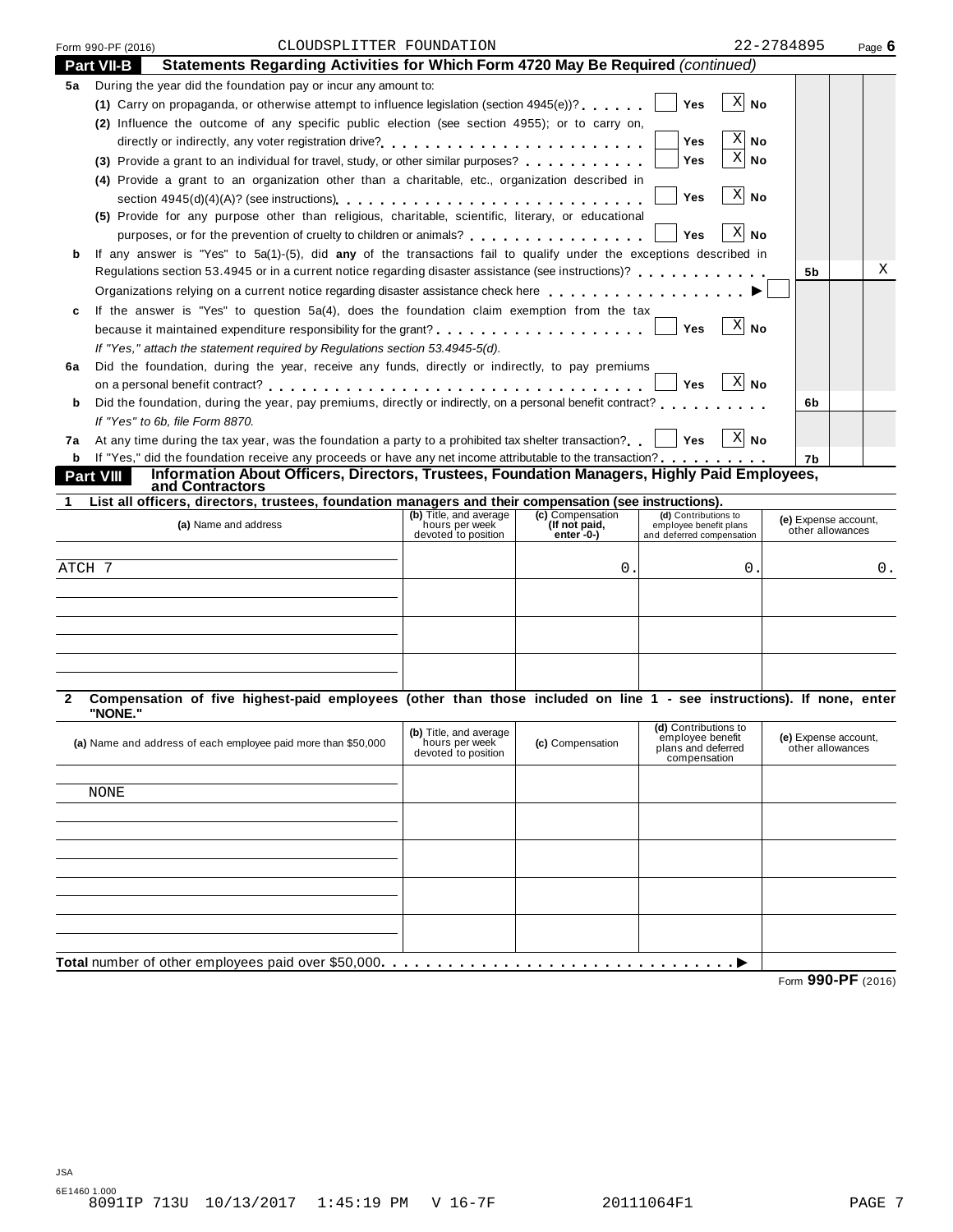| Form 990-PF (2016)                                                                                                                                                                                 |                     | Page 7           |
|----------------------------------------------------------------------------------------------------------------------------------------------------------------------------------------------------|---------------------|------------------|
| <b>Part VIII</b><br>Information About Officers, Directors, Trustees, Foundation Managers, Highly Paid Employees,<br>and Contractors (continued)                                                    |                     |                  |
| Five highest-paid independent contractors for professional services (see instructions). If none, enter "NONE."<br>3                                                                                |                     |                  |
| (a) Name and address of each person paid more than \$50,000                                                                                                                                        | (b) Type of service | (c) Compensation |
| NONE                                                                                                                                                                                               |                     |                  |
|                                                                                                                                                                                                    |                     |                  |
|                                                                                                                                                                                                    |                     |                  |
|                                                                                                                                                                                                    |                     |                  |
|                                                                                                                                                                                                    |                     |                  |
|                                                                                                                                                                                                    |                     |                  |
|                                                                                                                                                                                                    |                     |                  |
|                                                                                                                                                                                                    |                     |                  |
|                                                                                                                                                                                                    | ▶                   |                  |
| Part IX-A<br><b>Summary of Direct Charitable Activities</b>                                                                                                                                        |                     |                  |
| List the foundation's four largest direct charitable activities during the tax year. Include relevant statistical information such as the number of                                                |                     |                  |
| organizations and other beneficiaries served, conferences convened, research papers produced, etc.                                                                                                 |                     | Expenses         |
| PLEASE NOTE, THE FOUNDATION IS NOT INVOLVED IN ANY DIRECT<br>1.                                                                                                                                    |                     |                  |
| CHARITABLE ACTIVITIES. ITS PRIMARY PURPOSE IS TO SUPPORT,                                                                                                                                          |                     |                  |
| BY CONTRIBUTIONS, OTHER CHARITABLE ORGANIZATIONS EXEMPT                                                                                                                                            |                     |                  |
| UNDER INTERNAL REVENUE CODE SECTION 501(C)(3)<br>2                                                                                                                                                 |                     |                  |
|                                                                                                                                                                                                    |                     |                  |
|                                                                                                                                                                                                    |                     |                  |
| 3                                                                                                                                                                                                  |                     |                  |
|                                                                                                                                                                                                    |                     |                  |
|                                                                                                                                                                                                    |                     |                  |
|                                                                                                                                                                                                    |                     |                  |
|                                                                                                                                                                                                    |                     |                  |
| Part IX-B<br><b>Summary of Program-Related Investments (see instructions)</b><br>Describe the two largest program-related investments made by the foundation during the tax year on lines 1 and 2. |                     | Amount           |
| <b>NONE</b>                                                                                                                                                                                        |                     |                  |
|                                                                                                                                                                                                    |                     |                  |
|                                                                                                                                                                                                    |                     |                  |
|                                                                                                                                                                                                    |                     |                  |
|                                                                                                                                                                                                    |                     |                  |
| All other program-related investments. See instructions.                                                                                                                                           |                     |                  |
| 3 NONE                                                                                                                                                                                             |                     |                  |
|                                                                                                                                                                                                    |                     |                  |
|                                                                                                                                                                                                    |                     |                  |
|                                                                                                                                                                                                    | ▶                   |                  |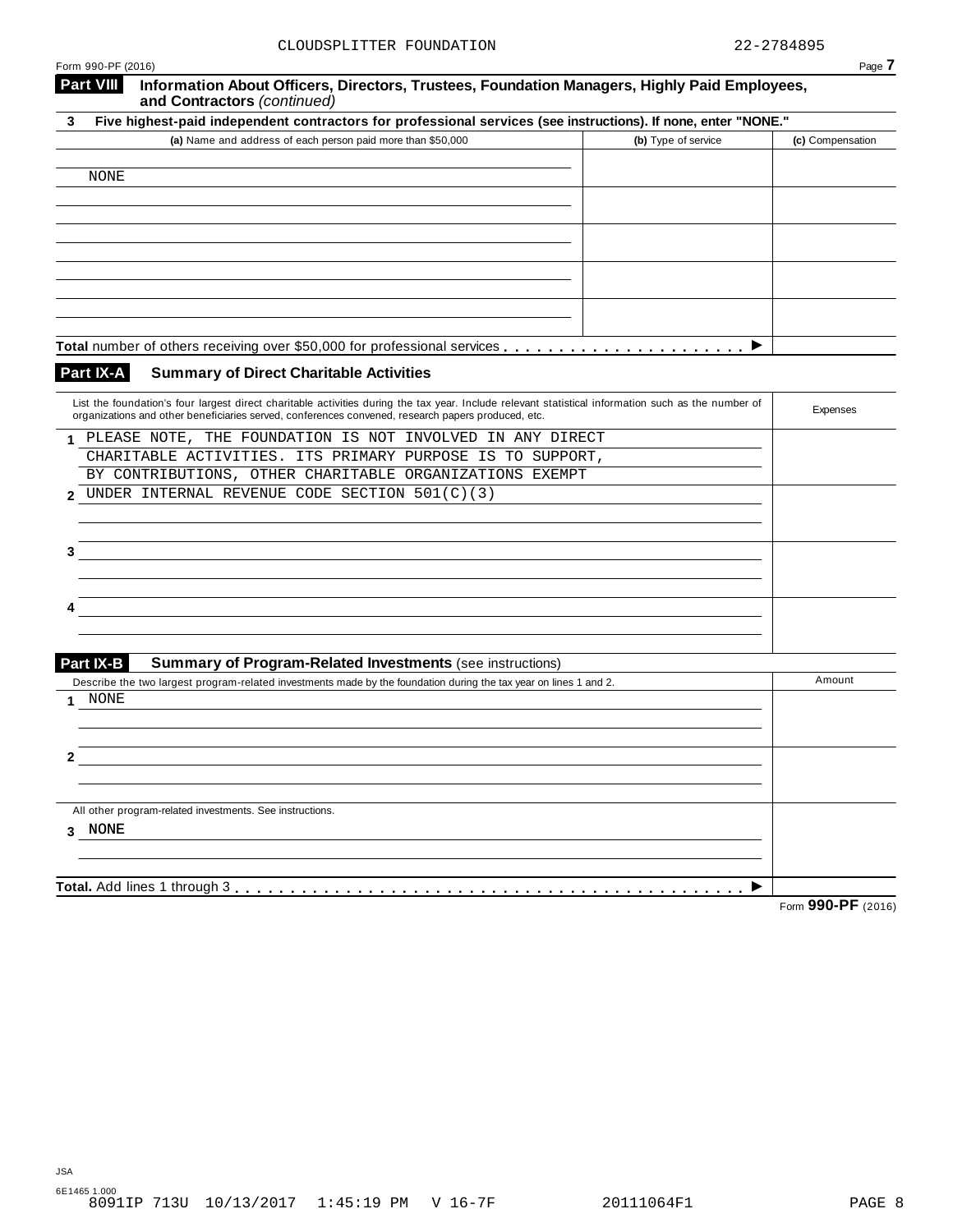| Form 990-PF (2016)                                                                                                                                                                                                                          |                | Page 8      |
|---------------------------------------------------------------------------------------------------------------------------------------------------------------------------------------------------------------------------------------------|----------------|-------------|
| Part X<br>Minimum Investment Return (All domestic foundations must complete this part. Foreign foundations,<br>see instructions.)                                                                                                           |                |             |
| Fair market value of assets not used (or held for use) directly in carrying out charitable, etc.,<br>1<br>purposes:                                                                                                                         |                |             |
| a                                                                                                                                                                                                                                           | 1a             | 20,829,469. |
| b                                                                                                                                                                                                                                           | 1b             | 1,245,082.  |
| c                                                                                                                                                                                                                                           | 1c             | 3,088.      |
| d                                                                                                                                                                                                                                           | 1 <sub>d</sub> | 22,077,639. |
| Reduction claimed for blockage or other factors reported on lines 1a and<br>е                                                                                                                                                               |                |             |
|                                                                                                                                                                                                                                             |                |             |
| $\mathbf{2}$                                                                                                                                                                                                                                | $\overline{2}$ |             |
| 3                                                                                                                                                                                                                                           | 3              | 22,077,639. |
| Cash deemed held for charitable activities. Enter 1 1/2% of line 3 (for greater amount, see<br>4                                                                                                                                            |                |             |
|                                                                                                                                                                                                                                             | 4              | 331,165.    |
| Net value of noncharitable-use assets. Subtract line 4 from line 3. Enter here and on Part V, line 4                                                                                                                                        | 5              | 21,746,474. |
|                                                                                                                                                                                                                                             | 6              | 1,087,324.  |
| <b>Part XI</b><br><b>Distributable Amount</b> (see instructions) (Section 4942(j)(3) and (j)(5) private operating foundations<br>and certain foreign organizations check here $\blacktriangleright$ $\vert$ and do not complete this part.) |                |             |
|                                                                                                                                                                                                                                             | $\mathbf{1}$   | 1,087,324.  |
| 5,567.<br>2a<br>Tax on investment income for 2016 from Part VI, line 5<br>2a                                                                                                                                                                |                |             |
| 2b<br>Income tax for 2016. (This does not include the tax from Part VI.) [<br>b                                                                                                                                                             |                |             |
| c                                                                                                                                                                                                                                           | 2c             | 5,567.      |
| Distributable amount before adjustments. Subtract line 2c from line 1                                                                                                                                                                       | $\mathbf{3}$   | 1,081,757.  |
| Recoveries of amounts treated as qualifying distributions                                                                                                                                                                                   | 4              |             |
|                                                                                                                                                                                                                                             | 5              | 1,081,757.  |
| Deduction from distributable amount (see instructions)                                                                                                                                                                                      | 6              |             |
| Distributable amount as adjusted. Subtract line 6 from line 5. Enter here and on Part XIII,                                                                                                                                                 |                |             |
|                                                                                                                                                                                                                                             | $\overline{7}$ | 1,081,757.  |
| <b>Part XII</b> Qualifying Distributions (see instructions)                                                                                                                                                                                 |                |             |
| Amounts paid (including administrative expenses) to accomplish charitable, etc., purposes:                                                                                                                                                  |                |             |
| Expenses, contributions, gifts, etc. - total from Part I, column (d), line 26<br>a                                                                                                                                                          | 1a             | 1,328,722.  |
| b                                                                                                                                                                                                                                           | 1b             |             |
| Amounts paid to acquire assets used (or held for use) directly in carrying out charitable, etc.,                                                                                                                                            |                |             |
|                                                                                                                                                                                                                                             | $\mathbf{2}$   |             |
|                                                                                                                                                                                                                                             |                |             |
|                                                                                                                                                                                                                                             |                |             |
| Amounts set aside for specific charitable projects that satisfy the:                                                                                                                                                                        | 3a             |             |
|                                                                                                                                                                                                                                             | 3b             |             |
|                                                                                                                                                                                                                                             | 4              | 1,328,722.  |
| Qualifying distributions. Add lines 1a through 3b. Enter here and on Part V, line 8, and Part XIII, line 4<br>Foundations that qualify under section 4940(e) for the reduced rate of tax on net investment income.                          |                |             |
|                                                                                                                                                                                                                                             | 5              | 5,567.      |
| 3.<br>b<br>4<br>5<br>6                                                                                                                                                                                                                      | 6              | 1,323,155.  |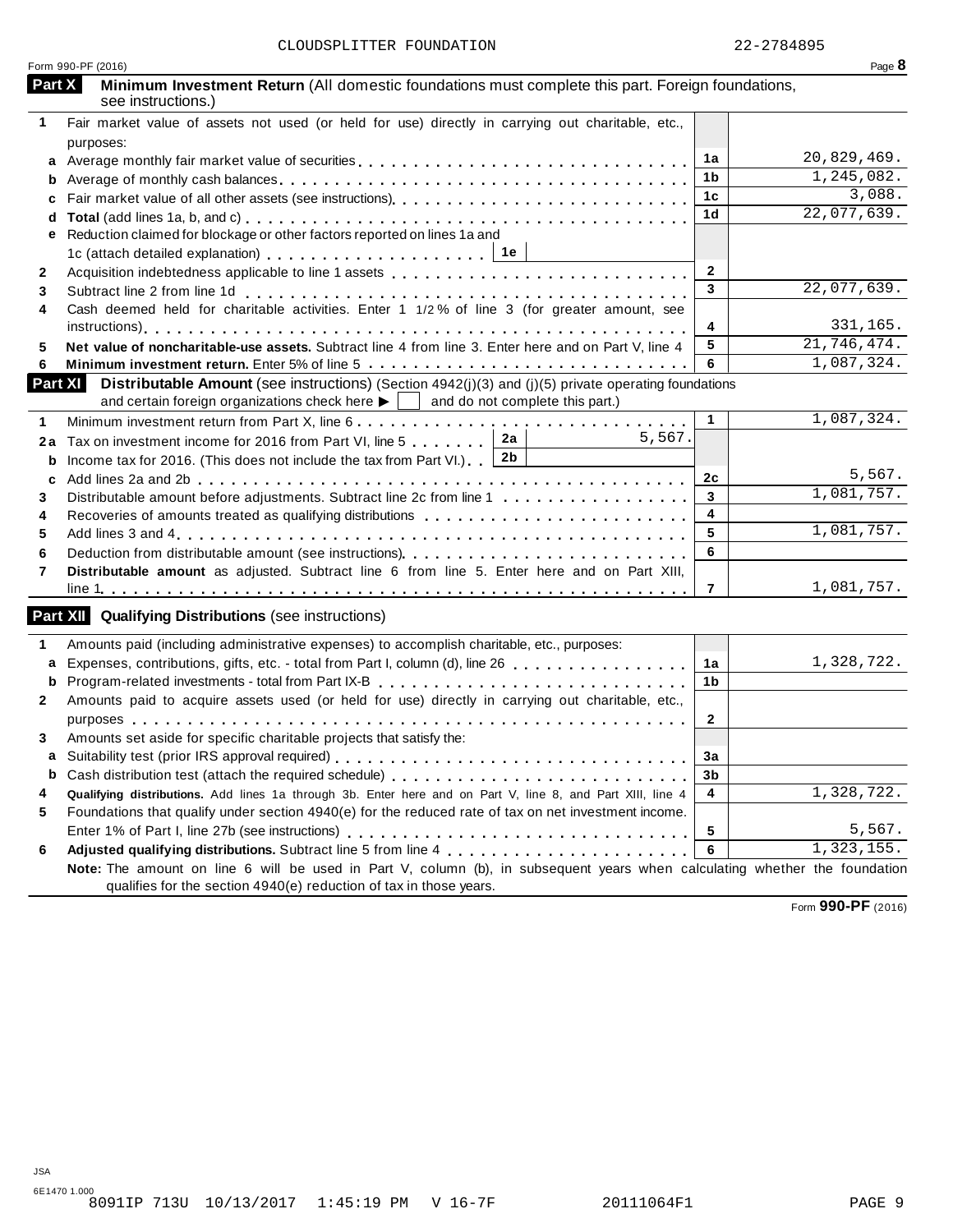#### Form 990-PF (2016) Page **9**

| <b>Undistributed Income</b> (see instructions)<br><b>Part XIII</b>                                             |          |                            |             |             |
|----------------------------------------------------------------------------------------------------------------|----------|----------------------------|-------------|-------------|
|                                                                                                                | (a)      | (b)<br>Years prior to 2015 | (c)<br>2015 | (d)<br>2016 |
| 1 Distributable amount for 2016 from Part XI,                                                                  | Corpus   |                            |             |             |
|                                                                                                                |          |                            |             | 1,081,757.  |
| 2 Undistributed income, if any, as of the end of 2016:                                                         |          |                            |             |             |
| a Enter amount for 2015 only enter-                                                                            |          |                            |             |             |
| <b>b</b> Total for prior years: 20 $14$ , 20 $13$ , 20 $12$                                                    |          |                            |             |             |
| 3 Excess distributions carryover, if any, to 2016:                                                             |          |                            |             |             |
| <b>a</b> From 2011 <b>a</b><br>$b$ From 2012                                                                   |          |                            |             |             |
| 37,051.<br>$c$ From 2013                                                                                       |          |                            |             |             |
| 367,344.<br>$d$ From 2014                                                                                      |          |                            |             |             |
| e From 2015                                                                                                    |          |                            |             |             |
| f Total of lines 3a through e                                                                                  | 404,395  |                            |             |             |
| 4 Qualifying distributions for 2016 from Part XII,                                                             |          |                            |             |             |
| 1,328,722.<br>line 4: $\triangleright$ \$                                                                      |          |                            |             |             |
| a Applied to 2015, but not more than line 2a                                                                   |          |                            |             |             |
| <b>b</b> Applied to undistributed income of prior years                                                        |          |                            |             |             |
| (Election required - see instructions)                                                                         |          |                            |             |             |
| c Treated as distributions out of corpus (Election                                                             |          |                            |             |             |
| required - see instructions) example and the set of the set of the set of the set of the set of the set of the |          |                            |             | 1,081,757.  |
| <b>d</b> Applied to 2016 distributable amount                                                                  | 246,965. |                            |             |             |
| <b>e</b> Remaining amount distributed out of corpus<br>5 Excess distributions carryover applied to 2016        |          |                            |             |             |
| (If an amount appears in column (d), the same                                                                  |          |                            |             |             |
| amount must be shown in column (a).)<br>6 Enter the net total of each column as                                |          |                            |             |             |
| indicated below:                                                                                               |          |                            |             |             |
| a Corpus. Add lines 3f, 4c, and 4e. Subtract line 5                                                            | 651,360. |                            |             |             |
| <b>b</b> Prior years' undistributed income. Subtract                                                           |          |                            |             |             |
| line 4b from line 2b.                                                                                          |          |                            |             |             |
| c Enter the amount of prior years' undistributed<br>income for which a notice of deficiency has                |          |                            |             |             |
| been issued, or on which the section 4942(a)                                                                   |          |                            |             |             |
| tax has been previously assessed                                                                               |          |                            |             |             |
| d Subtract line 6c from line 6b. Taxable<br>amount - see instructions                                          |          |                            |             |             |
| e Undistributed income for 2015. Subtract line                                                                 |          |                            |             |             |
| 4a from line 2a. Taxable amount - see<br>instructions                                                          |          |                            |             |             |
| f Undistributed income for 2016. Subtract lines                                                                |          |                            |             |             |
| 4d and 5 from line 1. This amount must be                                                                      |          |                            |             |             |
| distributed in 2017                                                                                            |          |                            |             |             |
| 7 Amounts treated as distributions out of corpus                                                               |          |                            |             |             |
| to satisfy requirements imposed by section                                                                     |          |                            |             |             |
| 170(b)(1)(F) or 4942(g)(3) (Election may be                                                                    |          |                            |             |             |
| required - see instructions) example.                                                                          |          |                            |             |             |
| 8 Excess distributions carryover from 2011 not<br>applied on line 5 or line 7 (see instructions)               |          |                            |             |             |
| 9 Excess distributions carryover to 2017.                                                                      |          |                            |             |             |
| Subtract lines 7 and 8 from line 6a                                                                            | 651,360. |                            |             |             |
| 10 Analysis of line 9:                                                                                         |          |                            |             |             |
| <b>a</b> Excess from 2012<br>37,051.                                                                           |          |                            |             |             |
| <b>b</b> Excess from 2013<br>367, 344.                                                                         |          |                            |             |             |
| c Excess from 2014                                                                                             |          |                            |             |             |
| d Excess from 2015<br>246,965.<br>e Excess from 2016                                                           |          |                            |             |             |
|                                                                                                                |          |                            |             |             |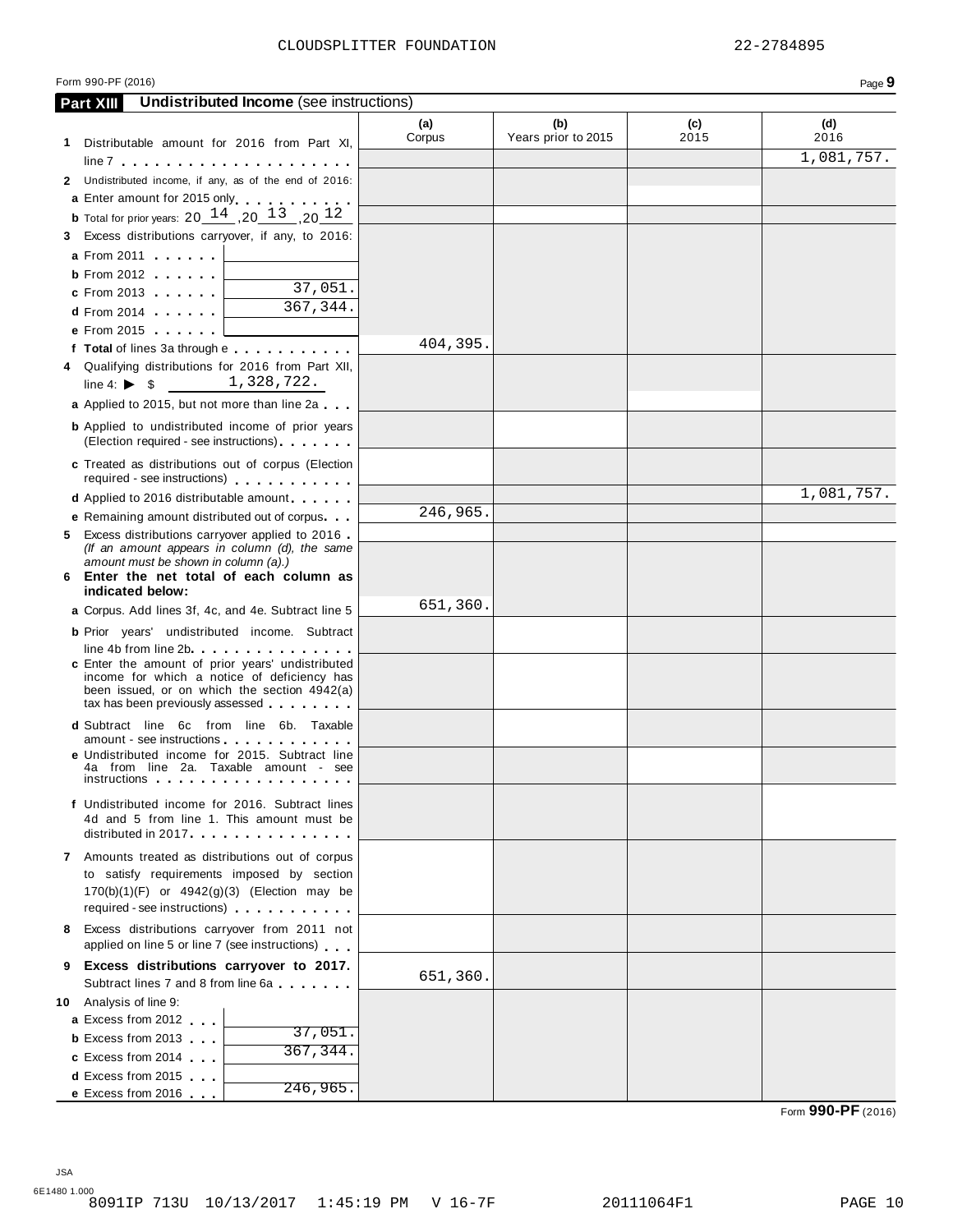|   | Form 990-PF (2016)                                                                                                                                                                                                                                                  |          | CLOUDSPLITTER FOUNDATION                                                           |               |            |               | 22-2784895 | Page 10        |
|---|---------------------------------------------------------------------------------------------------------------------------------------------------------------------------------------------------------------------------------------------------------------------|----------|------------------------------------------------------------------------------------|---------------|------------|---------------|------------|----------------|
|   | <b>Part XIV</b>                                                                                                                                                                                                                                                     |          | <b>Private Operating Foundations</b> (see instructions and Part VII-A, question 9) |               |            |               |            | NOT APPLICABLE |
|   | 1a If the foundation has received a ruling or determination letter that it is a private operating                                                                                                                                                                   |          |                                                                                    |               |            |               |            |                |
|   | foundation, and the ruling is effective for 2016, enter the date of the ruling $\dots \dots \dots$                                                                                                                                                                  |          |                                                                                    |               |            |               |            |                |
|   | <b>b</b> Check box to indicate whether the foundation is a private operating foundation described in section                                                                                                                                                        |          |                                                                                    |               |            | 4942(j)(3) or |            | 4942(j)(5)     |
|   | 2a Enter the lesser of the ad-                                                                                                                                                                                                                                      | Tax year |                                                                                    | Prior 3 years |            |               |            | (e) Total      |
|   | justed net income from Part                                                                                                                                                                                                                                         | (a) 2016 | (b) 2015                                                                           | $(c)$ 2014    | $(d)$ 2013 |               |            |                |
|   | I or the minimum investment                                                                                                                                                                                                                                         |          |                                                                                    |               |            |               |            |                |
|   | return from Part X for each<br>year listed <b>the contract of the set of the set of the set of the set of the set of the set of the set of the set of the set of the set of the set of the set of the set of the set of the set of the set of the set of the se</b> |          |                                                                                    |               |            |               |            |                |
|   | $\mathbf b$ 85% of line 2a                                                                                                                                                                                                                                          |          |                                                                                    |               |            |               |            |                |
|   | C Qualifying distributions from Part                                                                                                                                                                                                                                |          |                                                                                    |               |            |               |            |                |
|   | XII, line 4 for each year listed                                                                                                                                                                                                                                    |          |                                                                                    |               |            |               |            |                |
|   | <b>d</b> Amounts included in line 2c not<br>used directly for active conduct                                                                                                                                                                                        |          |                                                                                    |               |            |               |            |                |
|   | of exempt activities and the state of                                                                                                                                                                                                                               |          |                                                                                    |               |            |               |            |                |
|   | <b>e</b> Qualifying distributions made                                                                                                                                                                                                                              |          |                                                                                    |               |            |               |            |                |
|   | directly for active conduct of<br>exempt activities. Subtract line                                                                                                                                                                                                  |          |                                                                                    |               |            |               |            |                |
|   | 2d from line 2c and the state of the state of the state of the state of the state of the state of the state of                                                                                                                                                      |          |                                                                                    |               |            |               |            |                |
| 3 | Complete 3a, b, or c for the<br>alternative test relied upon:                                                                                                                                                                                                       |          |                                                                                    |               |            |               |            |                |
|   | <b>a</b> "Assets" alternative test - enter:                                                                                                                                                                                                                         |          |                                                                                    |               |            |               |            |                |
|   | (1) Value of all assets                                                                                                                                                                                                                                             |          |                                                                                    |               |            |               |            |                |
|   | (2) Value of assets qualifying<br>under section                                                                                                                                                                                                                     |          |                                                                                    |               |            |               |            |                |
|   | 4942(j)(3)(B)(i)                                                                                                                                                                                                                                                    |          |                                                                                    |               |            |               |            |                |
|   | <b>b</b> "Endowment" alternative test-                                                                                                                                                                                                                              |          |                                                                                    |               |            |               |            |                |
|   | enter 2/3 of minimum invest-<br>ment return shown in Part X,                                                                                                                                                                                                        |          |                                                                                    |               |            |               |            |                |
|   | line 6 for each year listed                                                                                                                                                                                                                                         |          |                                                                                    |               |            |               |            |                |
|   | C "Support" alternative test - enter:                                                                                                                                                                                                                               |          |                                                                                    |               |            |               |            |                |
|   | (1) Total support other than                                                                                                                                                                                                                                        |          |                                                                                    |               |            |               |            |                |
|   | gross investment income<br>(interest, dividends, rents,                                                                                                                                                                                                             |          |                                                                                    |               |            |               |            |                |
|   | payments on securities                                                                                                                                                                                                                                              |          |                                                                                    |               |            |               |            |                |
|   | loans (section 512(a)(5)),<br>or royalties) and the control of                                                                                                                                                                                                      |          |                                                                                    |               |            |               |            |                |
|   | (2) Support from general<br>public and 5 or more                                                                                                                                                                                                                    |          |                                                                                    |               |            |               |            |                |
|   | exempt organizations as                                                                                                                                                                                                                                             |          |                                                                                    |               |            |               |            |                |
|   | provided in section 4942                                                                                                                                                                                                                                            |          |                                                                                    |               |            |               |            |                |
|   | (3) Largest amount of sup-                                                                                                                                                                                                                                          |          |                                                                                    |               |            |               |            |                |
|   | port from an exempt<br>organization.                                                                                                                                                                                                                                |          |                                                                                    |               |            |               |            |                |
|   | (A) Cross invostment income                                                                                                                                                                                                                                         |          |                                                                                    |               |            |               |            |                |

#### Supplementary Information (Complete this part only if the foundation had \$5,000 or more in assets at **any time during the year - see instructions.) Part XV**

**1 Information Regarding Foundation Managers:**

**a** List any managers of the foundation who have contributed more than 2% of the total contributions received by the foundation before the close of any tax year (but only if they have contributed more than \$5,000). (See section 507(d)(2).)

#### ERNEST E. KEET

**b** List any managers of the foundation who own 10% or more of the stock of a corporation (or an equally large portion of the ownership of a partnership or other entity) of which the foundation has a 10% or greater interest.

#### N/A

#### **2 Information Regarding Contribution, Grant, Gift, Loan, Scholarship, etc., Programs:**

Check here  $\blacktriangleright \overline{X}$  if the foundation only makes contributions to preselected charitable organizations and does not accept<br>unsolicited requests for funds. If the foundation makes gifts, grants, etc. (see instructions other conditions, complete items 2a, b, c, and d. X

**a** The name, address, and telephone number or e-mail address of the person to whom applications should be addressed:

**b** The form in which applications should be submitted and information and materials they should include:

**c** Any submission deadlines:

**d** Any restrictions or limitations on awards, such as by geographical areas, charitable fields, kinds of institutions, or other factors: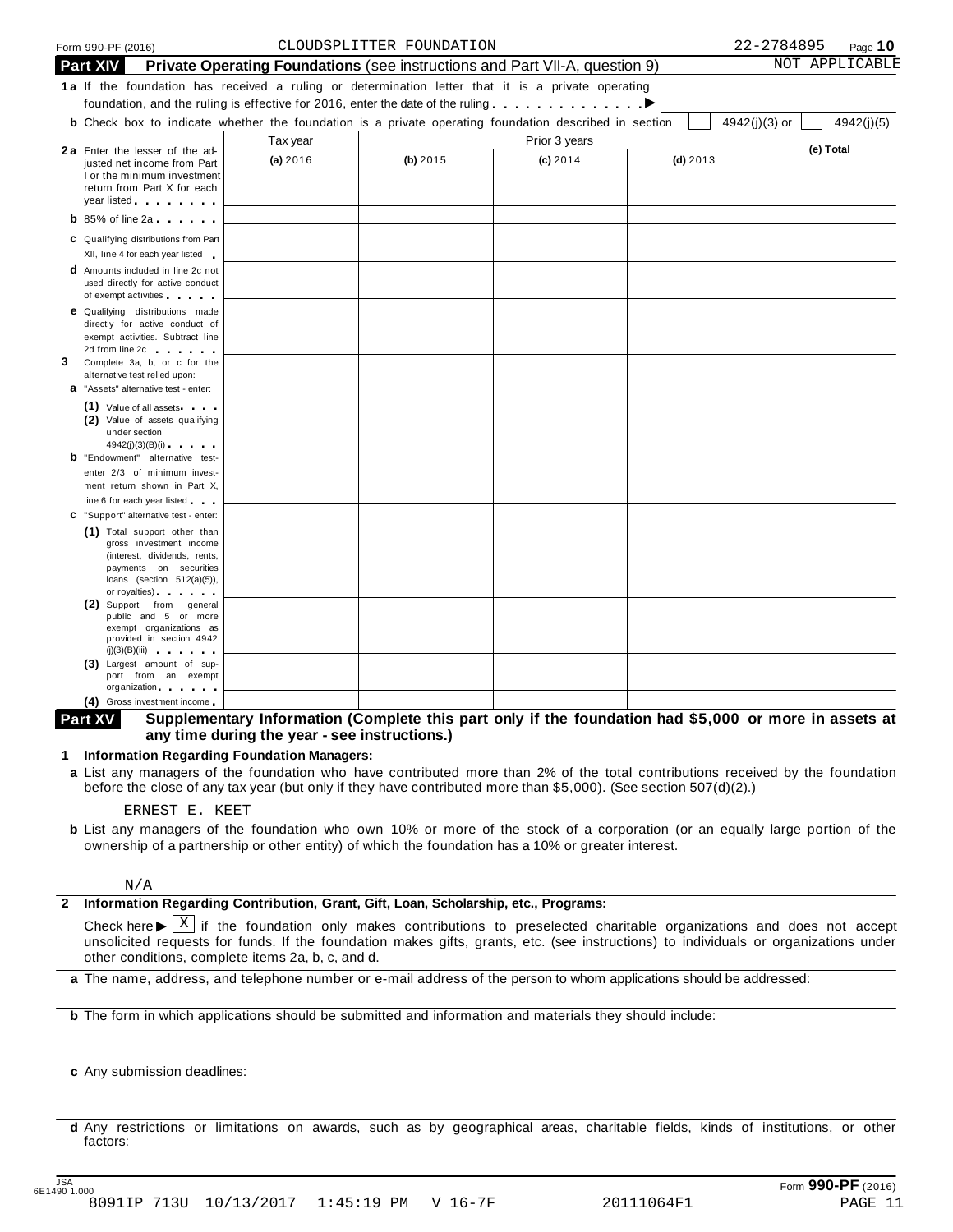| Part XV                              | <b>Supplementary Information (continued)</b>                                                                                                                                                                                                 |                                     |            |
|--------------------------------------|----------------------------------------------------------------------------------------------------------------------------------------------------------------------------------------------------------------------------------------------|-------------------------------------|------------|
|                                      |                                                                                                                                                                                                                                              |                                     |            |
|                                      | <b>3 Grants and Contributions Paid During the Year or Approved for Future Payment</b><br>Recipient Fection of the Contribution of the Contribution and address (home or business) <b>Exception Contribution</b><br>Mame and address (home or |                                     |            |
|                                      |                                                                                                                                                                                                                                              | Purpose of grant or<br>contribution | Amount     |
|                                      |                                                                                                                                                                                                                                              |                                     |            |
| a Paid during the year               |                                                                                                                                                                                                                                              |                                     |            |
|                                      |                                                                                                                                                                                                                                              |                                     |            |
| ATCH 8                               |                                                                                                                                                                                                                                              |                                     |            |
|                                      |                                                                                                                                                                                                                                              |                                     |            |
|                                      |                                                                                                                                                                                                                                              |                                     |            |
|                                      |                                                                                                                                                                                                                                              |                                     |            |
|                                      |                                                                                                                                                                                                                                              |                                     |            |
|                                      |                                                                                                                                                                                                                                              |                                     |            |
|                                      |                                                                                                                                                                                                                                              |                                     |            |
|                                      |                                                                                                                                                                                                                                              |                                     |            |
|                                      |                                                                                                                                                                                                                                              |                                     |            |
|                                      |                                                                                                                                                                                                                                              |                                     |            |
|                                      |                                                                                                                                                                                                                                              |                                     |            |
|                                      |                                                                                                                                                                                                                                              |                                     |            |
|                                      |                                                                                                                                                                                                                                              |                                     |            |
|                                      |                                                                                                                                                                                                                                              |                                     |            |
|                                      |                                                                                                                                                                                                                                              |                                     |            |
|                                      |                                                                                                                                                                                                                                              |                                     |            |
|                                      |                                                                                                                                                                                                                                              |                                     |            |
|                                      |                                                                                                                                                                                                                                              |                                     |            |
|                                      |                                                                                                                                                                                                                                              |                                     |            |
|                                      |                                                                                                                                                                                                                                              |                                     |            |
|                                      |                                                                                                                                                                                                                                              |                                     |            |
|                                      |                                                                                                                                                                                                                                              |                                     |            |
|                                      |                                                                                                                                                                                                                                              |                                     |            |
|                                      |                                                                                                                                                                                                                                              |                                     |            |
|                                      |                                                                                                                                                                                                                                              |                                     |            |
|                                      |                                                                                                                                                                                                                                              |                                     |            |
|                                      |                                                                                                                                                                                                                                              |                                     |            |
|                                      |                                                                                                                                                                                                                                              |                                     |            |
|                                      |                                                                                                                                                                                                                                              |                                     |            |
|                                      |                                                                                                                                                                                                                                              |                                     |            |
|                                      |                                                                                                                                                                                                                                              |                                     |            |
|                                      |                                                                                                                                                                                                                                              |                                     |            |
|                                      |                                                                                                                                                                                                                                              |                                     |            |
|                                      |                                                                                                                                                                                                                                              |                                     |            |
|                                      |                                                                                                                                                                                                                                              |                                     |            |
|                                      |                                                                                                                                                                                                                                              |                                     | 1,311,521. |
|                                      |                                                                                                                                                                                                                                              |                                     |            |
| <b>b</b> Approved for future payment |                                                                                                                                                                                                                                              |                                     |            |
|                                      |                                                                                                                                                                                                                                              |                                     |            |
|                                      |                                                                                                                                                                                                                                              |                                     |            |
|                                      |                                                                                                                                                                                                                                              |                                     |            |
|                                      |                                                                                                                                                                                                                                              |                                     |            |
|                                      |                                                                                                                                                                                                                                              |                                     |            |
|                                      |                                                                                                                                                                                                                                              |                                     |            |
|                                      |                                                                                                                                                                                                                                              |                                     |            |
|                                      |                                                                                                                                                                                                                                              |                                     |            |
|                                      |                                                                                                                                                                                                                                              |                                     |            |
|                                      |                                                                                                                                                                                                                                              |                                     |            |
|                                      |                                                                                                                                                                                                                                              |                                     |            |
|                                      |                                                                                                                                                                                                                                              |                                     |            |
|                                      |                                                                                                                                                                                                                                              |                                     |            |
|                                      |                                                                                                                                                                                                                                              |                                     |            |
|                                      |                                                                                                                                                                                                                                              |                                     |            |
|                                      |                                                                                                                                                                                                                                              |                                     |            |
|                                      |                                                                                                                                                                                                                                              |                                     |            |
|                                      |                                                                                                                                                                                                                                              |                                     |            |
|                                      |                                                                                                                                                                                                                                              |                                     |            |
|                                      |                                                                                                                                                                                                                                              |                                     |            |
| <b>Total</b>                         |                                                                                                                                                                                                                                              | $\rightarrow$ 3b                    |            |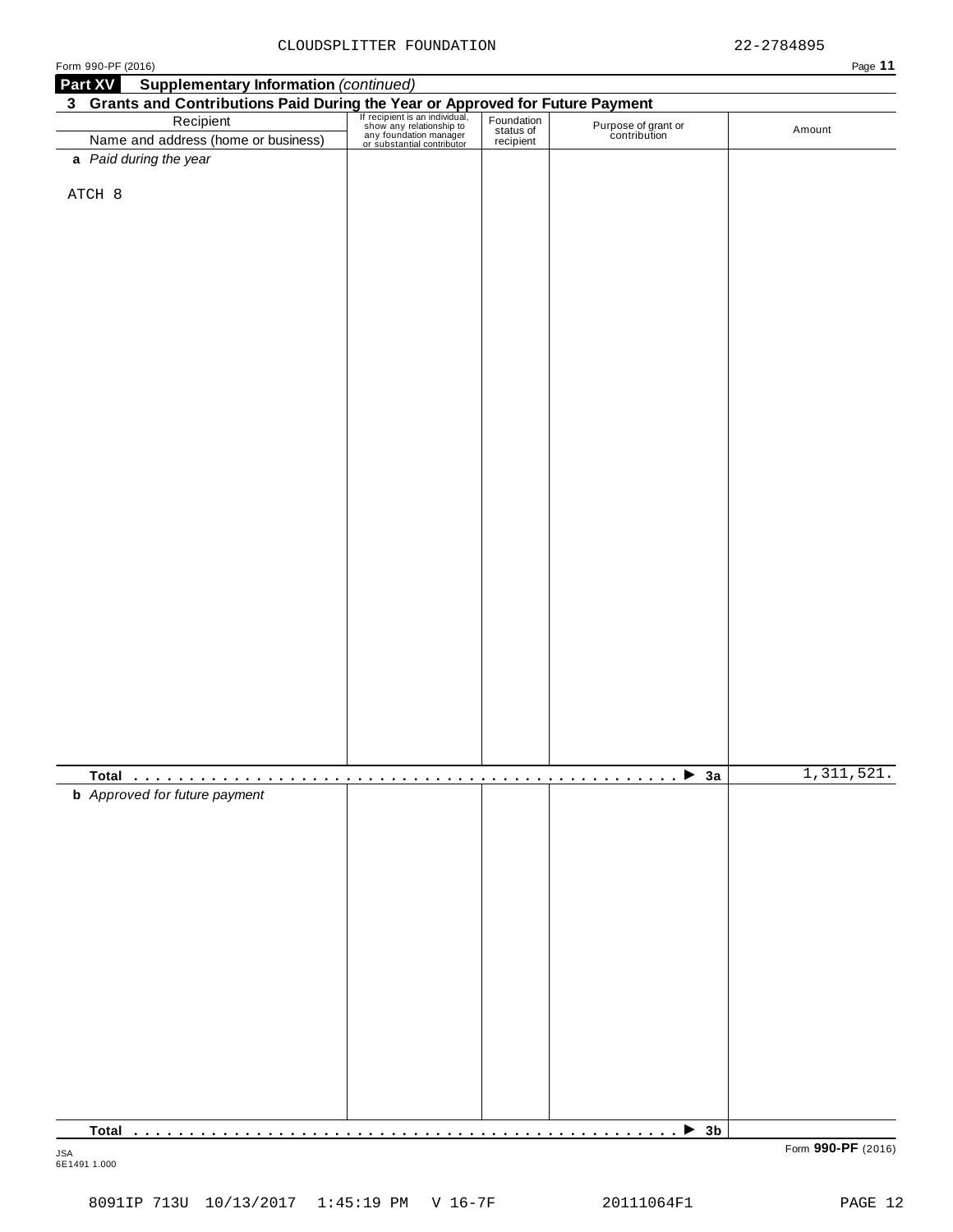| <b>Analysis of Income-Producing Activities</b><br>Part XVI-A                                                                                                                                                                                              |                             |                           |                       |                                      | (e)                                    |
|-----------------------------------------------------------------------------------------------------------------------------------------------------------------------------------------------------------------------------------------------------------|-----------------------------|---------------------------|-----------------------|--------------------------------------|----------------------------------------|
| Enter gross amounts unless otherwise indicated.                                                                                                                                                                                                           |                             | Unrelated business income |                       | Excluded by section 512, 513, or 514 | Related or exempt                      |
| 1 Program service revenue:                                                                                                                                                                                                                                | (a)<br><b>Business code</b> | (b)<br>Amount             | (c)<br>Exclusion code | (d)<br>Amount                        | function income<br>(See instructions.) |
| а<br><u> Alexandria de la conte</u>                                                                                                                                                                                                                       |                             |                           |                       |                                      |                                        |
| b<br><u> 1989 - Andrea State Barbara, amerikan personal (h. 1989).</u>                                                                                                                                                                                    |                             |                           |                       |                                      |                                        |
| c<br><u> 1989 - John Harry Harry Harry Harry Harry Harry Harry Harry Harry Harry Harry Harry Harry Harry Harry Harry H</u>                                                                                                                                |                             |                           |                       |                                      |                                        |
| d<br><u> 1989 - Andrea Barbara, amerikan personal (h. 1989).</u>                                                                                                                                                                                          |                             |                           |                       |                                      |                                        |
| е<br><u> 1989 - Andrea State Barbara, amerikan personal di personal dengan personal dengan personal dengan personal de</u>                                                                                                                                |                             |                           |                       |                                      |                                        |
| f                                                                                                                                                                                                                                                         |                             |                           |                       |                                      |                                        |
| Fees and contracts from government agencies<br>g                                                                                                                                                                                                          |                             |                           |                       |                                      |                                        |
| 2 Membership dues and assessments                                                                                                                                                                                                                         |                             |                           |                       |                                      |                                        |
| 3 Interest on savings and temporary cash investments -                                                                                                                                                                                                    |                             |                           | 14                    | 580,386.                             |                                        |
| 4 Dividends and interest from securities                                                                                                                                                                                                                  |                             |                           |                       |                                      |                                        |
| 5 Net rental income or (loss) from real estate:                                                                                                                                                                                                           |                             |                           |                       |                                      |                                        |
| Debt-financed property entertainment of the state of<br>а                                                                                                                                                                                                 |                             |                           |                       |                                      |                                        |
| Not debt-financed property <b>contains the set of the set of the set of the set of the set of the set of the set of the set of the set of the set of the set of the set of the set of the set of the set of the set of the set o</b><br>b                 |                             |                           |                       |                                      |                                        |
| 6 Net rental income or (loss) from personal property .                                                                                                                                                                                                    |                             |                           |                       |                                      |                                        |
| 7 Other investment income                                                                                                                                                                                                                                 |                             |                           | 18                    | 89,845.                              |                                        |
| 8 Gain or (loss) from sales of assets other than inventory                                                                                                                                                                                                |                             |                           |                       |                                      |                                        |
| 9 Net income or (loss) from special events                                                                                                                                                                                                                |                             |                           |                       |                                      |                                        |
| 10 Gross profit or (loss) from sales of inventory                                                                                                                                                                                                         |                             |                           |                       |                                      |                                        |
| ATCH 9                                                                                                                                                                                                                                                    |                             |                           |                       | $-96,884.$                           |                                        |
| $\mathbf b$<br><u> 1989 - John Stone, Amerikan besteht der Stone (</u>                                                                                                                                                                                    |                             |                           |                       |                                      |                                        |
| c                                                                                                                                                                                                                                                         |                             |                           |                       |                                      |                                        |
| d                                                                                                                                                                                                                                                         |                             |                           |                       |                                      |                                        |
| е<br>12 Subtotal. Add columns (b), (d), and (e)                                                                                                                                                                                                           |                             |                           |                       | 573, 347.                            |                                        |
| (See worksheet in line 13 instructions to verify calculations.)<br><b>Part XVI-B</b><br>Relationship of Activities to the Accomplishment of Exempt Purposes<br>Line No.                                                                                   |                             |                           |                       |                                      |                                        |
| Explain below how each activity for which income is reported in column (e) of Part XVI-A contributed importantly to the<br>accomplishment of the foundation's exempt purposes (other than by providing funds for such purposes). (See instructions.)<br>▼ |                             |                           |                       |                                      |                                        |
|                                                                                                                                                                                                                                                           |                             |                           |                       |                                      | 573, 347.                              |
|                                                                                                                                                                                                                                                           |                             |                           |                       |                                      |                                        |
|                                                                                                                                                                                                                                                           |                             |                           |                       |                                      |                                        |
|                                                                                                                                                                                                                                                           |                             |                           |                       |                                      |                                        |
|                                                                                                                                                                                                                                                           |                             |                           |                       |                                      |                                        |
|                                                                                                                                                                                                                                                           |                             |                           |                       |                                      |                                        |
|                                                                                                                                                                                                                                                           |                             |                           |                       |                                      |                                        |
|                                                                                                                                                                                                                                                           |                             |                           |                       |                                      |                                        |
|                                                                                                                                                                                                                                                           |                             |                           |                       |                                      |                                        |
|                                                                                                                                                                                                                                                           |                             |                           |                       |                                      |                                        |
|                                                                                                                                                                                                                                                           |                             |                           |                       |                                      |                                        |
|                                                                                                                                                                                                                                                           |                             |                           |                       |                                      |                                        |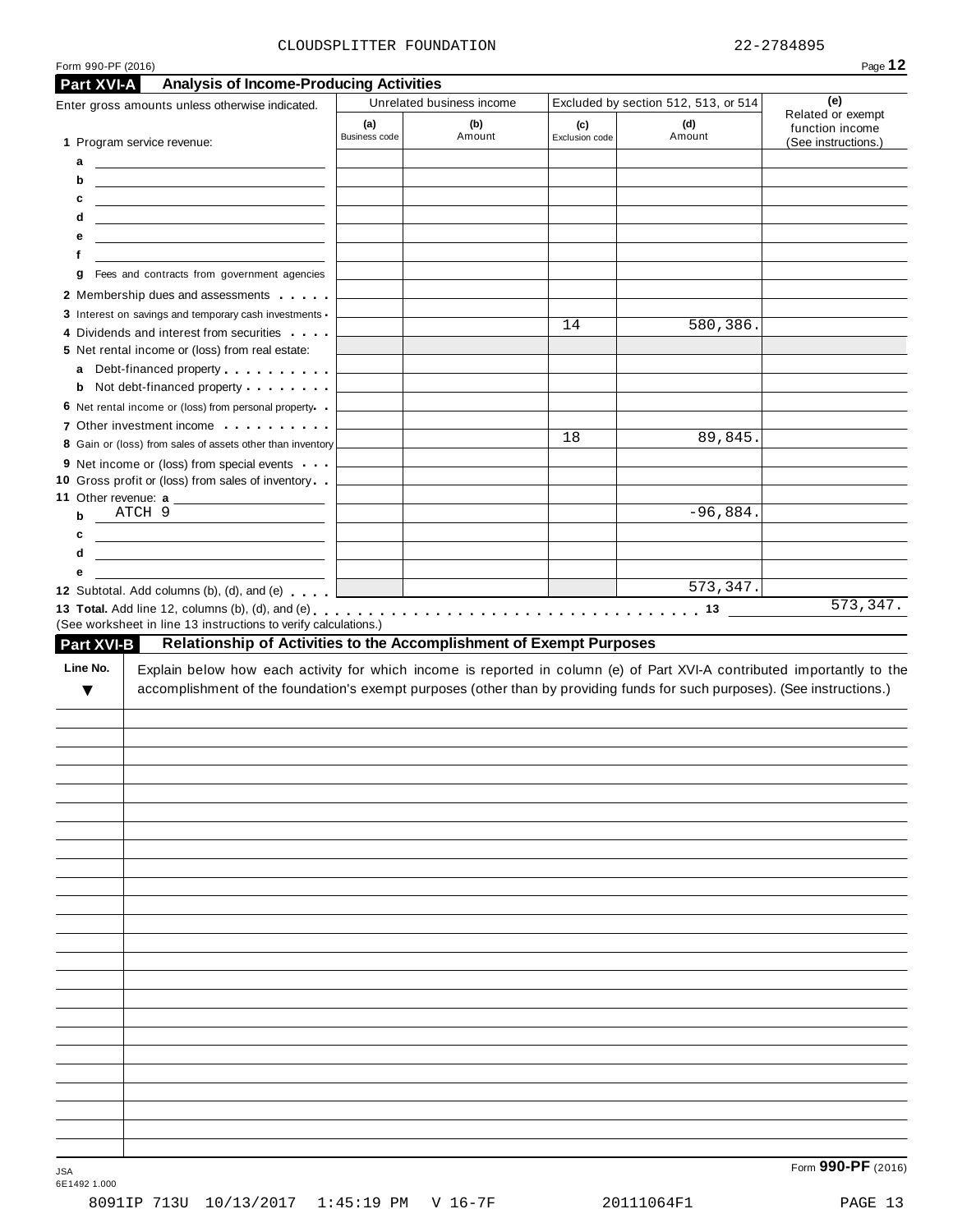| <b>Part XVII</b> |  | <b>Exempt Organizations</b>                                                                                                                                                                                                                                                    |                                           |                                               |                          |                |                 | Information Regarding Transfers To and Transactions and Relationships With Noncharitable |                  |            |    |
|------------------|--|--------------------------------------------------------------------------------------------------------------------------------------------------------------------------------------------------------------------------------------------------------------------------------|-------------------------------------------|-----------------------------------------------|--------------------------|----------------|-----------------|------------------------------------------------------------------------------------------|------------------|------------|----|
| 1                |  | Did the organization directly or indirectly engage in any of the following with any other organization described<br>in section 501(c) of the Code (other than section 501(c)(3) organizations) or in section 527, relating to political<br>organizations?                      |                                           |                                               |                          |                |                 |                                                                                          |                  | Yes        | No |
|                  |  | a Transfers from the reporting foundation to a noncharitable exempt organization of:                                                                                                                                                                                           |                                           |                                               |                          |                |                 |                                                                                          |                  |            | Χ  |
|                  |  |                                                                                                                                                                                                                                                                                |                                           |                                               |                          |                | ∣1a(1)<br>1a(2) |                                                                                          | X                |            |    |
|                  |  | <b>b</b> Other transactions:                                                                                                                                                                                                                                                   |                                           |                                               |                          |                |                 |                                                                                          |                  |            | Χ  |
|                  |  |                                                                                                                                                                                                                                                                                |                                           |                                               |                          |                |                 |                                                                                          | 1b(1)            |            | X  |
|                  |  |                                                                                                                                                                                                                                                                                |                                           |                                               |                          |                |                 |                                                                                          | 1b(2) <br> 1b(3) |            | X  |
|                  |  |                                                                                                                                                                                                                                                                                |                                           |                                               |                          |                |                 |                                                                                          |                  |            | X  |
|                  |  |                                                                                                                                                                                                                                                                                |                                           |                                               |                          |                |                 |                                                                                          |                  |            | X  |
|                  |  |                                                                                                                                                                                                                                                                                |                                           |                                               |                          |                |                 |                                                                                          |                  |            | X  |
|                  |  |                                                                                                                                                                                                                                                                                |                                           |                                               |                          |                |                 |                                                                                          |                  |            | X  |
|                  |  | d If the answer to any of the above is "Yes," complete the following schedule. Column (b) should always show the fair market                                                                                                                                                   |                                           |                                               |                          |                |                 |                                                                                          |                  |            |    |
|                  |  | value of the goods, other assets, or services given by the reporting foundation. If the foundation received less than fair market<br>value in any transaction or sharing arrangement, show in column (d) the value of the goods, other assets, or services received.           |                                           |                                               |                          |                |                 |                                                                                          |                  |            |    |
| (a) Line no.     |  | (b) Amount involved                                                                                                                                                                                                                                                            |                                           | (c) Name of noncharitable exempt organization |                          |                |                 | (d) Description of transfers, transactions, and sharing arrangements                     |                  |            |    |
|                  |  | N/A                                                                                                                                                                                                                                                                            |                                           |                                               |                          | N/A            |                 |                                                                                          |                  |            |    |
|                  |  |                                                                                                                                                                                                                                                                                |                                           |                                               |                          |                |                 |                                                                                          |                  |            |    |
|                  |  |                                                                                                                                                                                                                                                                                |                                           |                                               |                          |                |                 |                                                                                          |                  |            |    |
|                  |  |                                                                                                                                                                                                                                                                                |                                           |                                               |                          |                |                 |                                                                                          |                  |            |    |
|                  |  |                                                                                                                                                                                                                                                                                |                                           |                                               |                          |                |                 |                                                                                          |                  |            |    |
|                  |  |                                                                                                                                                                                                                                                                                |                                           |                                               |                          |                |                 |                                                                                          |                  |            |    |
|                  |  |                                                                                                                                                                                                                                                                                |                                           |                                               |                          |                |                 |                                                                                          |                  |            |    |
|                  |  |                                                                                                                                                                                                                                                                                |                                           |                                               |                          |                |                 |                                                                                          |                  |            |    |
|                  |  |                                                                                                                                                                                                                                                                                |                                           |                                               |                          |                |                 |                                                                                          |                  |            |    |
|                  |  |                                                                                                                                                                                                                                                                                |                                           |                                               |                          |                |                 |                                                                                          |                  |            |    |
|                  |  |                                                                                                                                                                                                                                                                                |                                           |                                               |                          |                |                 |                                                                                          |                  |            |    |
|                  |  |                                                                                                                                                                                                                                                                                |                                           |                                               |                          |                |                 |                                                                                          |                  |            |    |
|                  |  |                                                                                                                                                                                                                                                                                |                                           |                                               |                          |                |                 |                                                                                          |                  |            |    |
|                  |  |                                                                                                                                                                                                                                                                                |                                           |                                               |                          |                |                 |                                                                                          |                  |            |    |
|                  |  |                                                                                                                                                                                                                                                                                |                                           |                                               |                          |                |                 |                                                                                          |                  |            |    |
|                  |  | 2a Is the foundation directly or indirectly affiliated with, or related to, one or more tax-exempt organizations<br>described in section 501(c) of the Code (other than section 501(c)(3)) or in section 527? $\dots$ .<br><b>b</b> If "Yes," complete the following schedule. |                                           |                                               |                          |                |                 |                                                                                          |                  | Yes $X$ No |    |
|                  |  | (a) Name of organization                                                                                                                                                                                                                                                       |                                           |                                               | (b) Type of organization |                |                 | (c) Description of relationship                                                          |                  |            |    |
|                  |  |                                                                                                                                                                                                                                                                                |                                           |                                               |                          |                |                 |                                                                                          |                  |            |    |
|                  |  |                                                                                                                                                                                                                                                                                |                                           |                                               |                          |                |                 |                                                                                          |                  |            |    |
|                  |  | Under penalties of perjury, I declare that I have examined this return, including accompanying schedules and statements, and to the best of my knowledge and belief, it is true,                                                                                               |                                           |                                               |                          |                |                 |                                                                                          |                  |            |    |
|                  |  | correct, and complete. Declaration of preparer (other than taxpayer) is based on all information of which preparer has any knowledge.                                                                                                                                          |                                           |                                               |                          |                |                 |                                                                                          |                  |            |    |
| Sign             |  | ERNEST E KEET                                                                                                                                                                                                                                                                  |                                           |                                               | 10/10/2017               | <b>TRUSTEE</b> |                 | May the IRS discuss this return                                                          |                  |            |    |
| <b>Here</b>      |  |                                                                                                                                                                                                                                                                                |                                           |                                               |                          |                |                 | the preparer shown below<br>with                                                         |                  |            |    |
|                  |  | Signature of officer or trustee                                                                                                                                                                                                                                                |                                           | Date                                          |                          | Title          |                 | (see instructions)?                                                                      |                  | $X $ Yes   | No |
|                  |  | Print/Type preparer's name                                                                                                                                                                                                                                                     |                                           | Preparer's signature                          |                          |                | Date            | Check<br>if                                                                              | <b>PTIN</b>      |            |    |
| Paid             |  | DANIEL G PIAZZA                                                                                                                                                                                                                                                                |                                           | DANIEL G PIAZZA                               |                          |                |                 | 05/10/2017 self-employed                                                                 | P00037900        |            |    |
| Preparer         |  | Firm's name                                                                                                                                                                                                                                                                    |                                           | BENDER LANE ADVISORY LLC                      |                          |                |                 | $\blacktriangleright$ 16-1627374<br>Firm's EIN                                           |                  |            |    |
| <b>Use Only</b>  |  | Firm's address                                                                                                                                                                                                                                                                 | $\blacktriangleright$ 4 TOWER PL STE 1001 |                                               |                          |                |                 |                                                                                          |                  |            |    |
|                  |  |                                                                                                                                                                                                                                                                                | ALBANY,<br>ΝY                             |                                               |                          |                | 12203-3721      | $518 - 218 - 1218$<br>Phone no.                                                          |                  |            |    |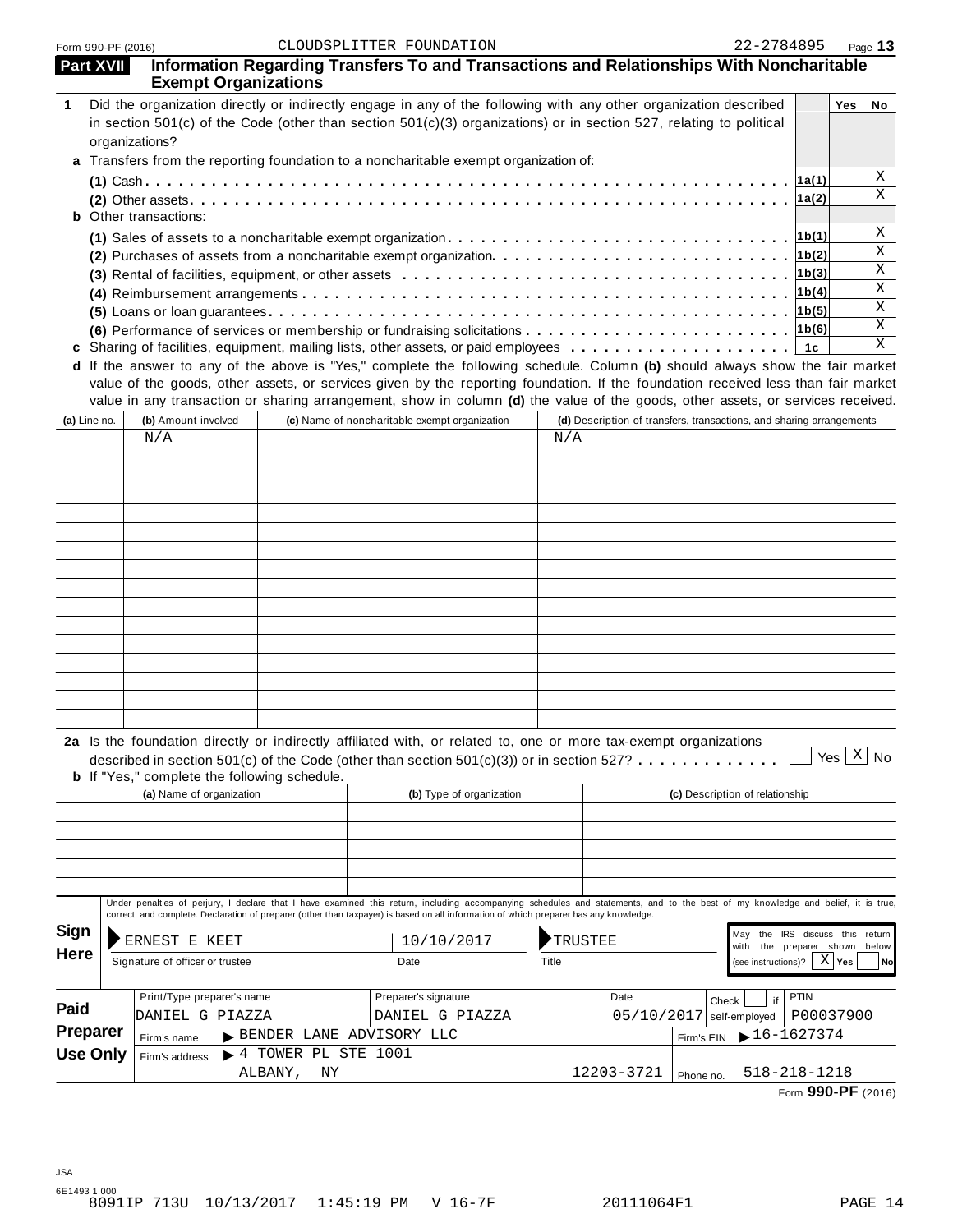# **FORM 990-PF - PART IV CAPITAL GAINS AND LOSSES FOR TAX ON INVESTMENT INCOME**

|                                               | Kind of Property                      | Description                                                 |                                 |                                               |                                    | $ \mathsf{P} $<br>orl | Date<br>acquired     | Date sold  |
|-----------------------------------------------|---------------------------------------|-------------------------------------------------------------|---------------------------------|-----------------------------------------------|------------------------------------|-----------------------|----------------------|------------|
| Gross sale<br>price less<br>expenses of sale  | Depreciation<br>allowed/<br>allowable | Cost or<br>other<br>basis                                   | <b>FMV</b><br>as of<br>12/31/69 | Adj. basis<br>$\overline{a}$ s of<br>12/31/69 | Excess of<br>FMV over<br>adj basis |                       | Gain<br>or<br>(loss) |            |
|                                               |                                       | TOTAL CAPITAL GAIN DISTRIBUTIONS                            |                                 |                                               |                                    |                       | 2,257.               |            |
|                                               |                                       | ENERGY TRANSFER PARTNERS (K-1)<br>PROPERTY TYPE: SECURITIES |                                 |                                               |                                    |                       | VAR                  | <b>VAR</b> |
| 24,724.                                       |                                       |                                                             |                                 |                                               |                                    |                       | 24,724.              |            |
|                                               |                                       | ENERGY TRANSFER EQUITY (K-1)<br>PROPERTY TYPE: SECURITIES   |                                 |                                               |                                    | ΙP                    | VAR                  | <b>VAR</b> |
| 327.                                          |                                       |                                                             |                                 |                                               |                                    |                       | 327.                 |            |
|                                               |                                       | DEUTSCHE TELEKOM - LT D<br>PROPERTY TYPE: SECURITIES        |                                 |                                               |                                    | Pl                    | VARIOUS              | VARIOUS    |
| 997,585.                                      |                                       | 662,905.                                                    |                                 |                                               |                                    |                       | 334,680.             |            |
|                                               |                                       | TELEFONICA - LT D<br>PROPERTY TYPE: SECURITIES              |                                 |                                               |                                    | Pl                    | VARIOUS              | VARIOUS    |
| 496,027.                                      |                                       | 857,160.                                                    |                                 |                                               |                                    |                       | $-361, 133.$         |            |
|                                               |                                       | HENNESSY FOCUS - LT E<br>PROPERTY TYPE: SECURITIES          |                                 |                                               |                                    | Þl                    | VARIOUS              | 12/15/2016 |
| 32,886.                                       |                                       | 18,393.                                                     |                                 |                                               |                                    |                       | 14,493.              |            |
|                                               |                                       | ROYAL DUTCH SHELL - LT E<br>PROPERTY TYPE: SECURITIES       |                                 |                                               |                                    | Pl                    | 09/23/2003           | 12/15/2016 |
| 53,460.                                       |                                       | 45,030.                                                     |                                 |                                               |                                    |                       | 8,430.               |            |
|                                               |                                       | T ROWE PRICE MEDIA - LT E<br>PROPERTY TYPE: SECURITIES      |                                 |                                               |                                    | Pl                    | VARIOUS              | 12/15/2016 |
| 103,696.                                      |                                       | 37,629.                                                     |                                 |                                               |                                    |                       | 66,067.              |            |
|                                               |                                       |                                                             |                                 |                                               |                                    |                       |                      |            |
| $\boxed{\text{TOTAL GAIN(LDSS)} \dots \dots}$ |                                       |                                                             |                                 |                                               |                                    |                       | 89,845.              |            |
|                                               |                                       |                                                             |                                 |                                               |                                    |                       |                      |            |
|                                               |                                       |                                                             |                                 |                                               |                                    |                       |                      |            |
|                                               |                                       |                                                             |                                 |                                               |                                    |                       |                      |            |
|                                               |                                       |                                                             |                                 |                                               |                                    |                       |                      |            |
|                                               |                                       |                                                             |                                 |                                               |                                    |                       |                      |            |
|                                               |                                       |                                                             |                                 |                                               |                                    |                       |                      |            |
|                                               |                                       |                                                             |                                 |                                               |                                    |                       |                      |            |
|                                               |                                       |                                                             |                                 |                                               |                                    |                       |                      |            |
|                                               |                                       |                                                             |                                 |                                               |                                    |                       |                      |            |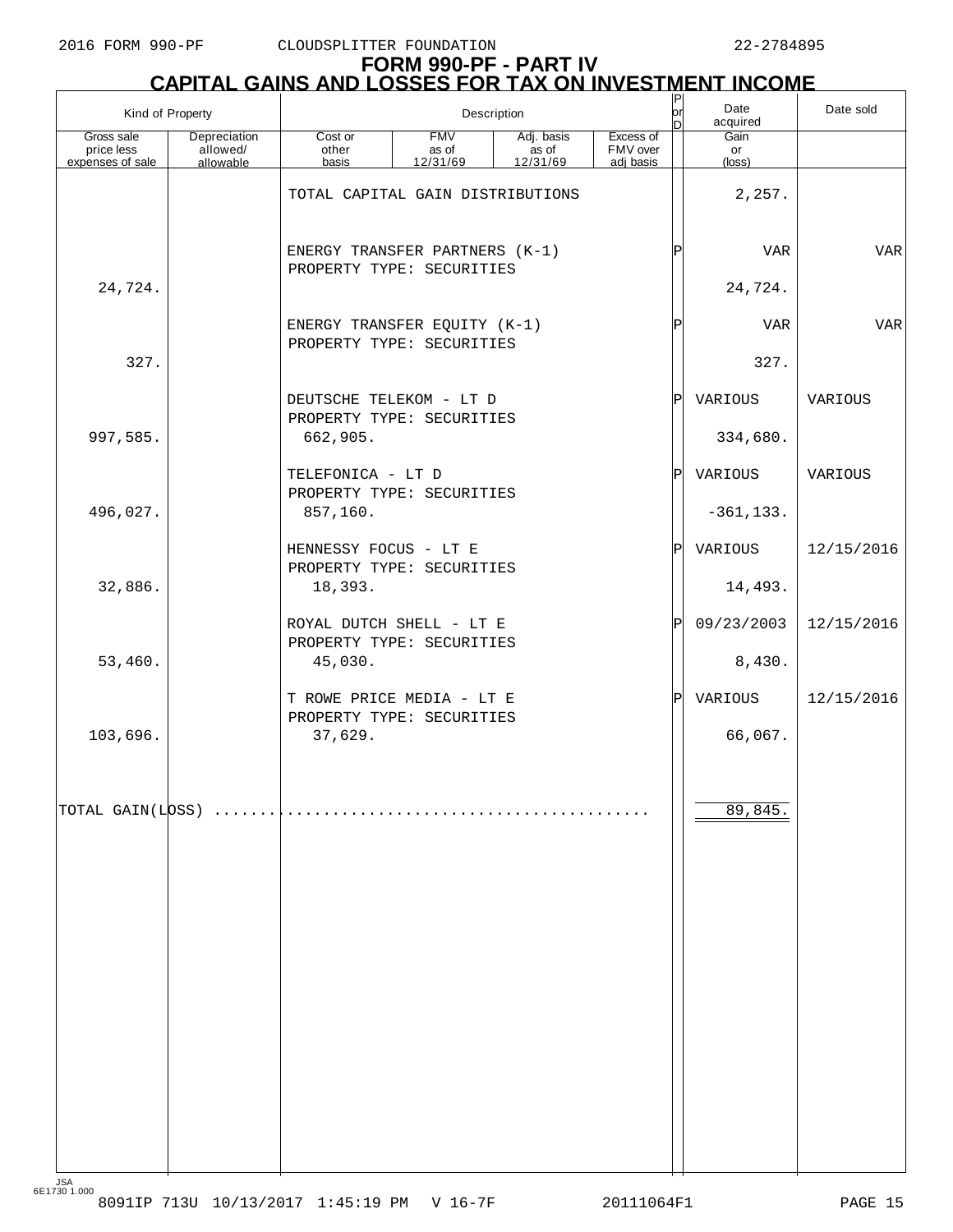#### FORM 990PF, PART I - DIVIDENDS AND INTEREST FROM SECURITIES

<span id="page-14-0"></span>

|                                          | REVENUE   |            |
|------------------------------------------|-----------|------------|
|                                          | AND       | NET        |
|                                          | EXPENSES  | INVESTMENT |
| DESCRIPTION                              | PER BOOKS | INCOME     |
| SCHWAB #5937 - INTEREST                  | 104.      | 104.       |
| SCHWAB #5937 - DIVIDENDS                 | 561,549.  | 561,549.   |
| ENTERPRISE PRODUCTS PARTNERS LP-INTEREST | 127.      | 127.       |
| ENERGY TRANSFER PARTNERS LP - INTEREST   | 5,775.    | 5,775.     |
| ENERGY TRANSFER PARTNERS LP - DIVIDENDS  | 4,652.    | 4,652.     |
| ENERGY TRANSFER EQUITY LP - INTEREST     | 4,499.    | 4,499.     |
| ENERGY TRANSFER EQUITY LP - DIVIDENDS    | 3,680.    | 3,680.     |
| TOTAL                                    | 580,386.  | 580,386.   |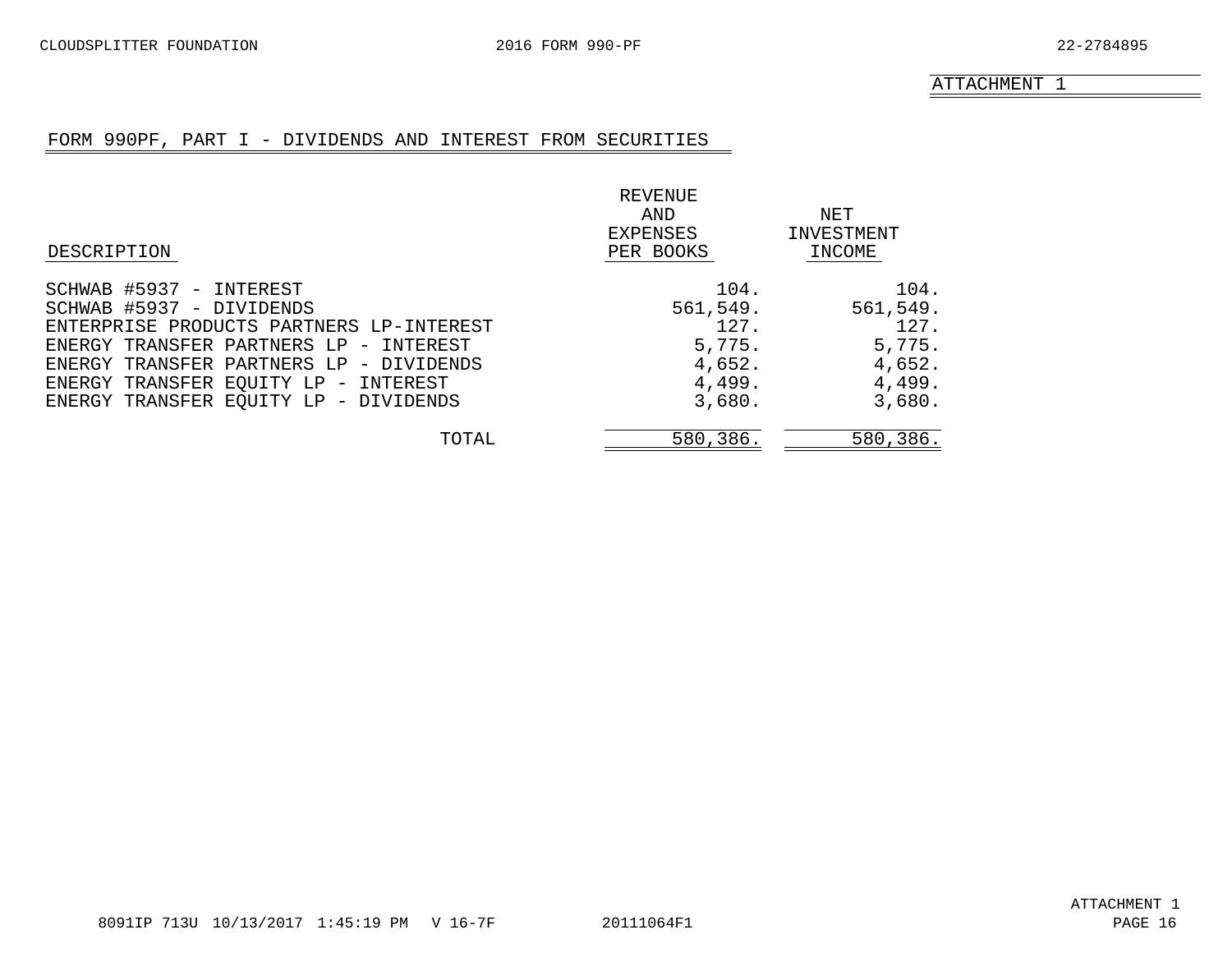### FORM 990PF, PART I - OTHER INCOME

<span id="page-15-0"></span>

|                                 |        | REVENUE    |            |
|---------------------------------|--------|------------|------------|
|                                 |        | AND        | NET        |
|                                 |        | EXPENSES   | INVESTMENT |
| DESCRIPTION                     |        | PER BOOKS  | INCOME     |
| ENTERPRISE PRODUCTS PARTNERS LP |        | $-6,747.$  | $-6,747.$  |
| ENERGY TRANSFER PARTNERS LP     |        | $-70,896.$ | $-70,896.$ |
| ENERGY TRANSFER EQUITY LP       |        | $-19,241.$ | $-19,241.$ |
|                                 | TOTALS | $-96,884.$ | $-96,884.$ |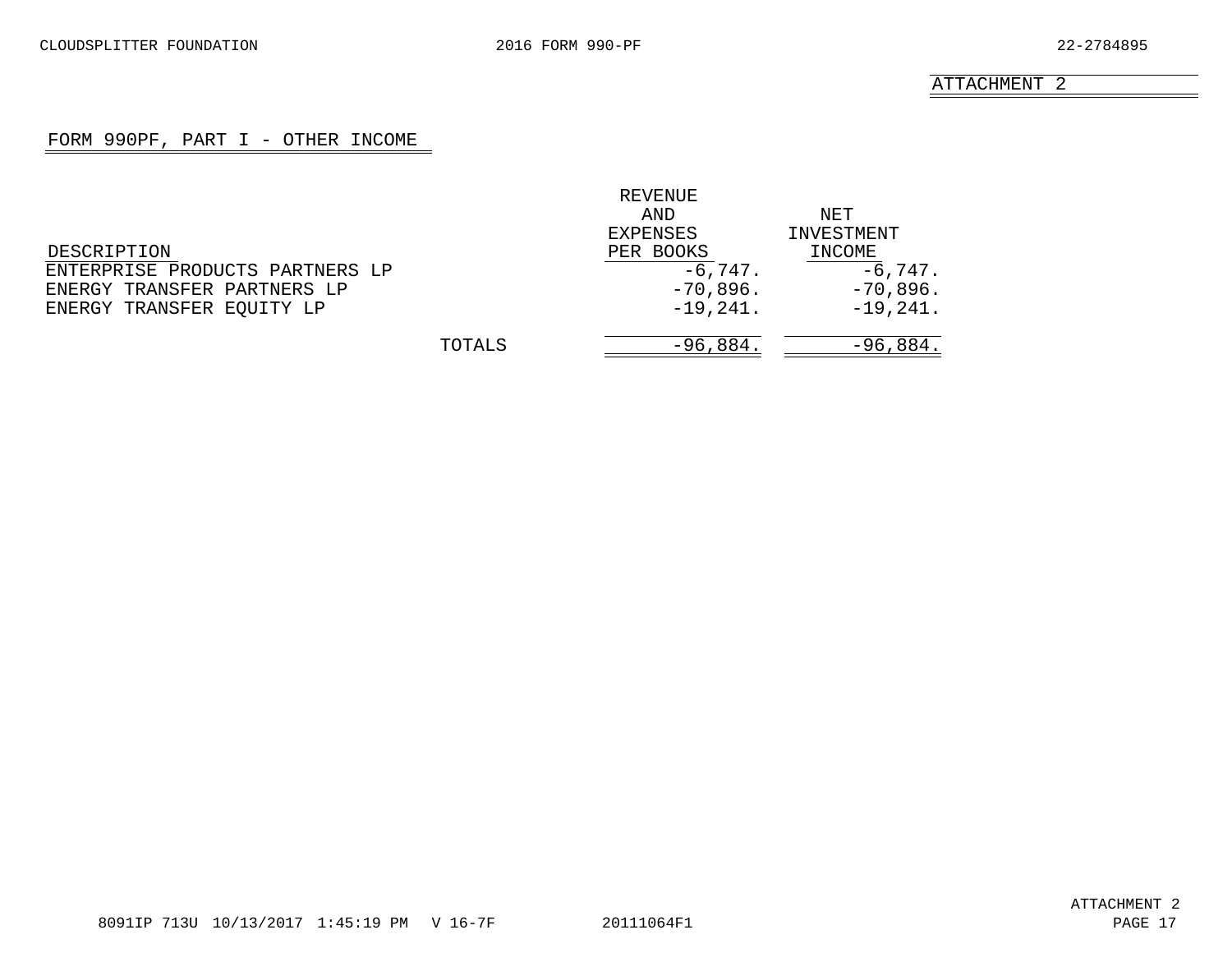# FORM 990PF, PART  $I$  - TAXES

<span id="page-16-0"></span>

|                              | REVENUE   |            |
|------------------------------|-----------|------------|
|                              | AND       | NET        |
|                              | EXPENSES  | INVESTMENT |
| DESCRIPTION                  | PER BOOKS | INCOME     |
| SCHWAB #5937 - FOREIGN TAXES | 11,197.   | 11,197.    |
| TOTALS                       | 11,197    | 11,197.    |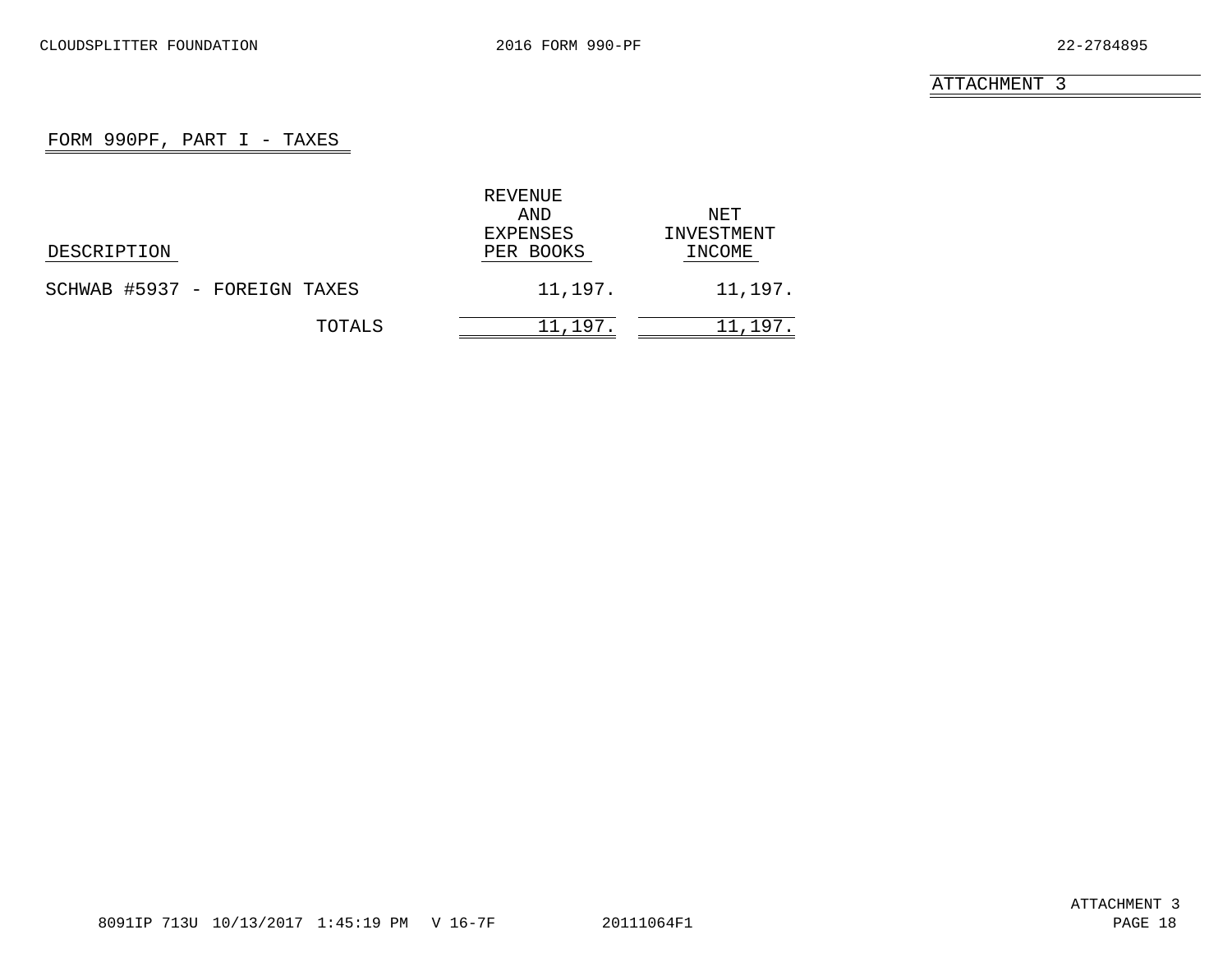### FORM 990PF, PART I - OTHER EXPENSES

<span id="page-17-0"></span>

|                              | REVENUE   |            |
|------------------------------|-----------|------------|
|                              | AND       | NET        |
|                              | EXPENSES  | INVESTMENT |
| DESCRIPTION                  | PER BOOKS | INCOME     |
| SCHWAB #5937 - ADR FEES      | 5,483.    | 5,483.     |
| SCHWAB #5937 - ACCOUNT FEES  | 256.      |            |
| NYS DEPT OF LAW              | 750.      |            |
| NON-DEDUCTIBLE EXPENSES      | 308.      |            |
| PAYROLL PROCESSING FEES      | 1,505.    |            |
| TRAVEL, SUPPLIES AND GENERAL | 26,386.   |            |
|                              |           |            |
| TOTALS                       | 34,688    | 5,483      |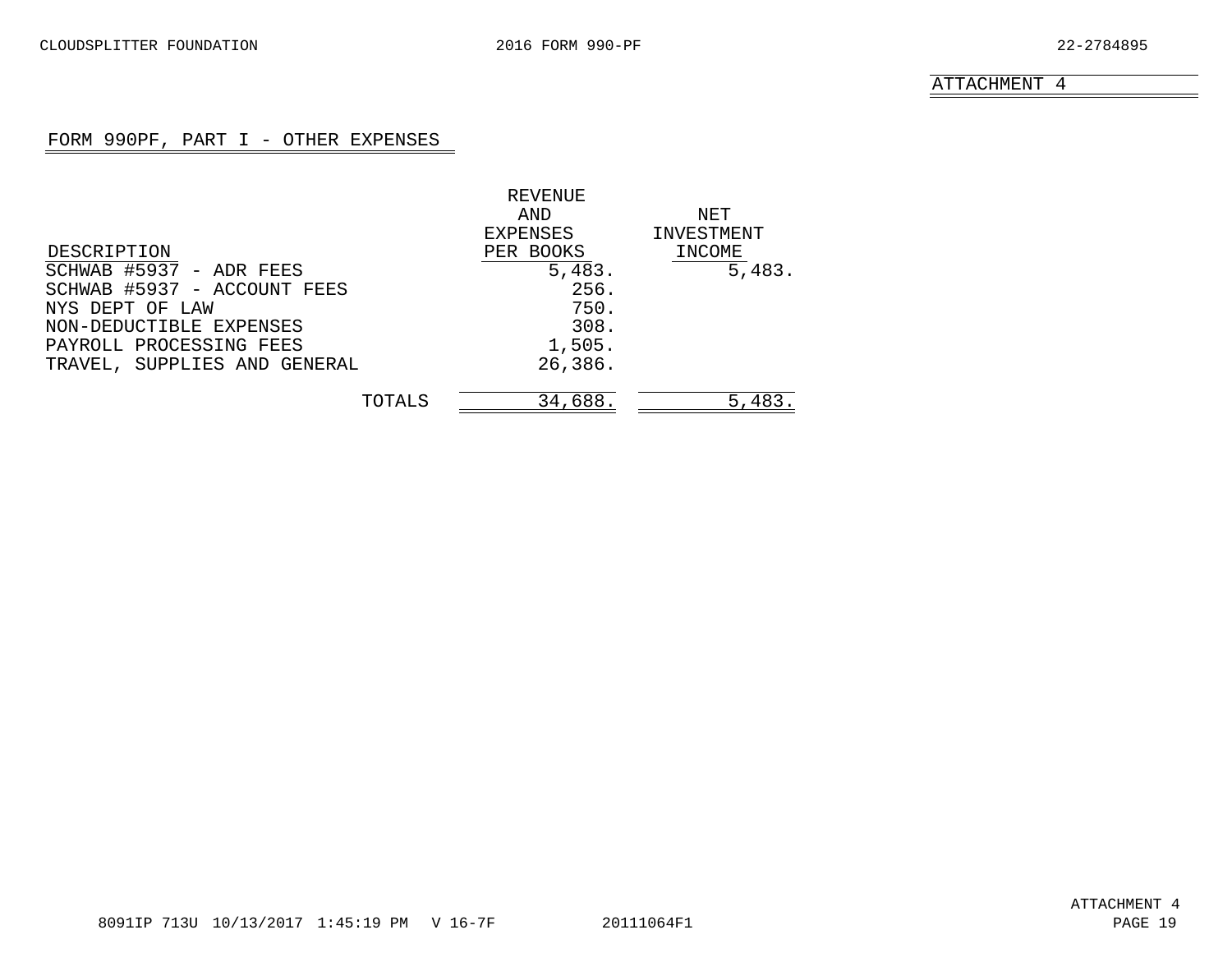#### FORM 990PF, PART II - CORPORATE STOCK

<span id="page-18-0"></span>

| DESCRIPTION  | ENDING<br>BOOK VALUE | ENDING<br><b>FMV</b> |
|--------------|----------------------|----------------------|
| SCHWAB #5937 | 3,422,466.           | 4,555,925.           |
| TOTALS       | 3,422,466.           | 4,555,925.           |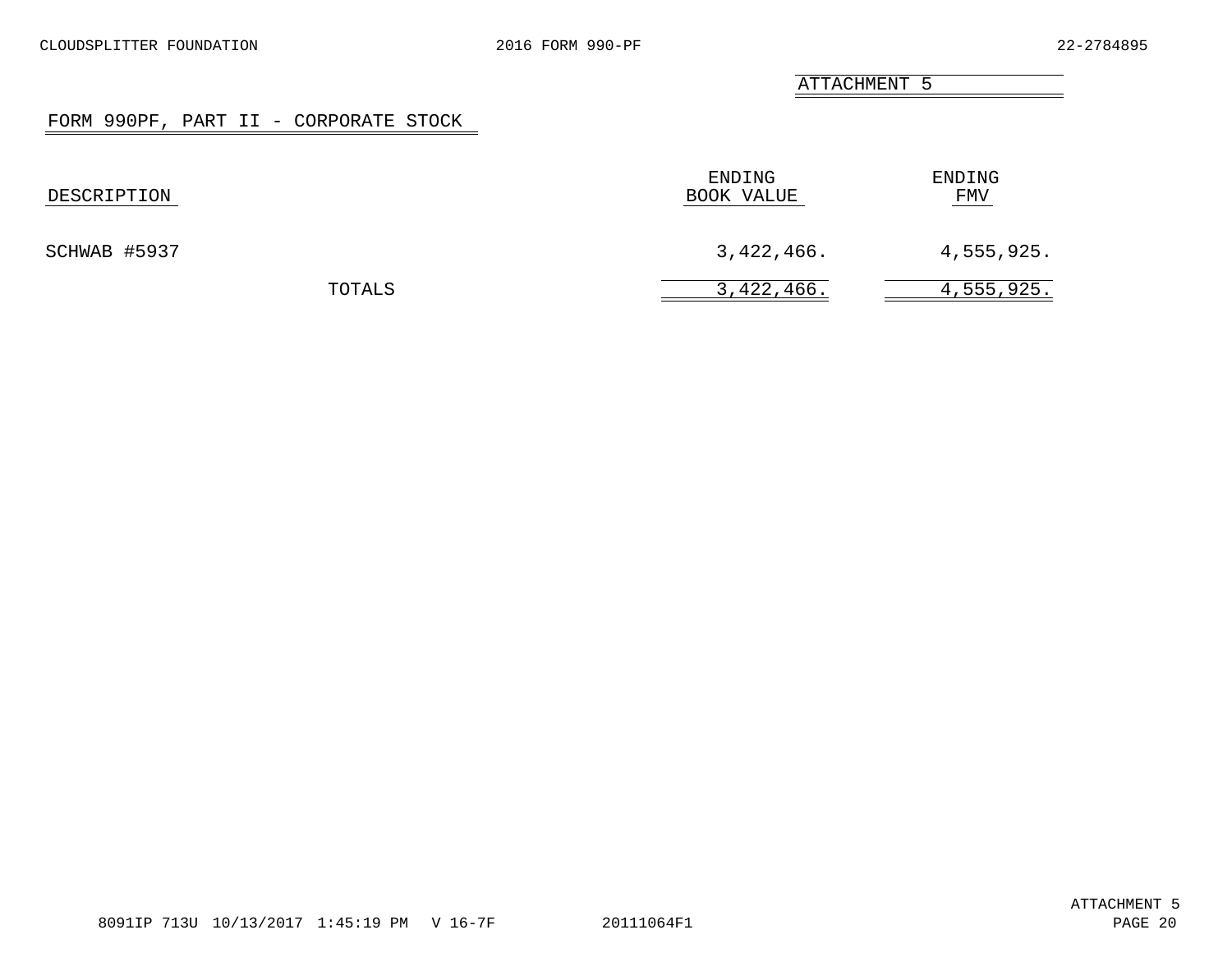#### FORM 990PF, PART II - OTHER INVESTMENTS

<span id="page-19-0"></span>

| DESCRIPTION                                         | ENDING<br>BOOK VALUE    | ENDING<br>FMV             |
|-----------------------------------------------------|-------------------------|---------------------------|
| SCHWAB #5937 - OTHER<br>SCHWAB #5937 - EQUITY FUNDS | 423,904.<br>11,711,698. | 2,846,050.<br>13,207,833. |
| TOTALS                                              | 12, 135, 602.           | 16,053,883.               |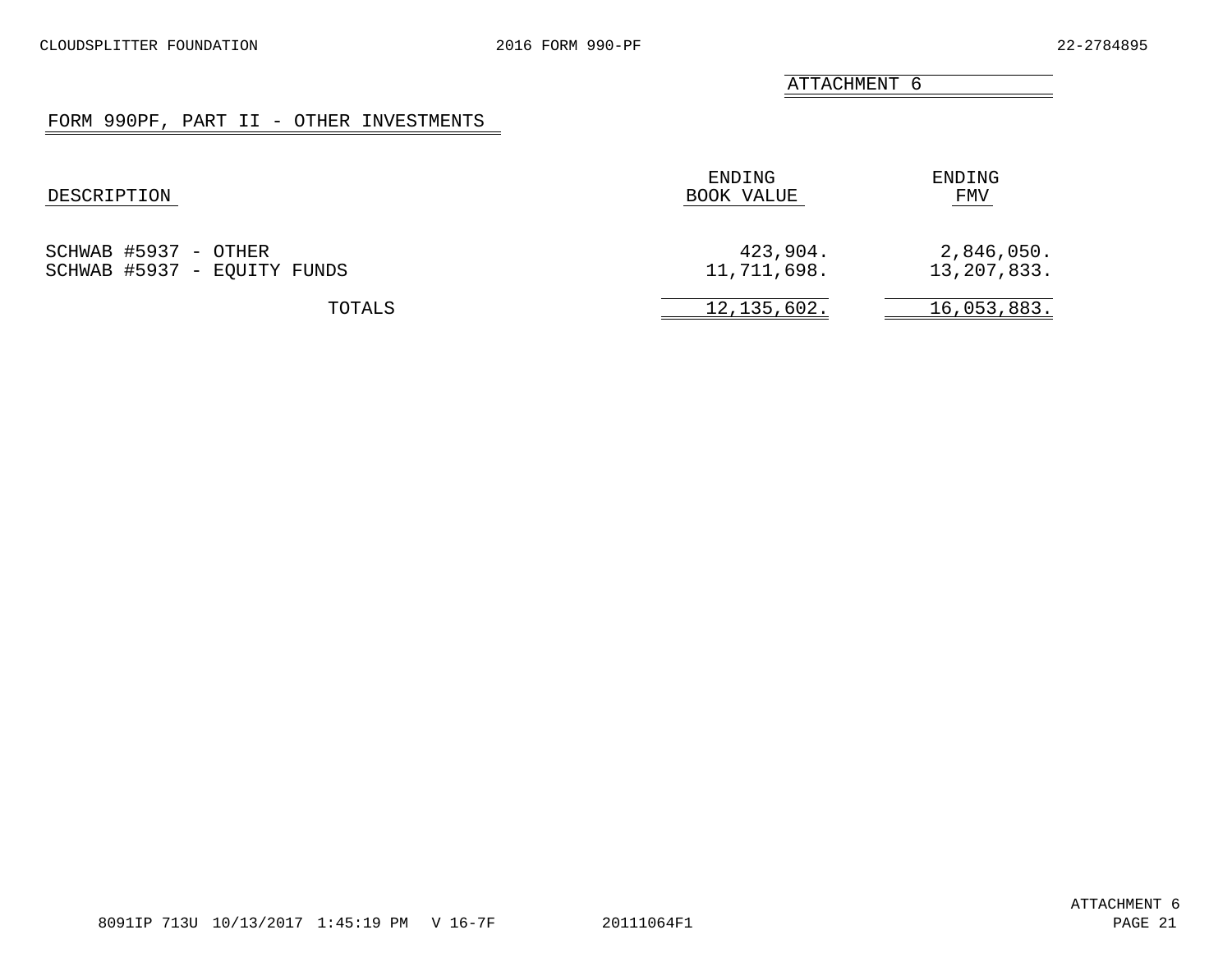<span id="page-20-0"></span>

| CLOUDSPLITTER FOUNDATION                                                     | 2016 FORM 990-PF                                        |               |                                               | 22-2784895                              |  |
|------------------------------------------------------------------------------|---------------------------------------------------------|---------------|-----------------------------------------------|-----------------------------------------|--|
| FORM 990PF, PART VIII - LIST OF OFFICERS, DIRECTORS, AND TRUSTEES            |                                                         |               | ATTACHMENT 7                                  |                                         |  |
| NAME AND ADDRESS                                                             | TITLE AND AVERAGE HOURS PER<br>WEEK DEVOTED TO POSITION | COMPENSATION  | CONTRIBUTIONS<br>TO EMPLOYEE<br>BENEFIT PLANS | EXPENSE ACCT<br>AND OTHER<br>ALLOWANCES |  |
| ERNEST E KEET<br>PO BOX 1199, MOIR ROAD LAKE COLBY<br>SARANAC LAKE, NY 12983 | TRUSTEE                                                 |               |                                               |                                         |  |
| NANCY R KEET<br>PO BOX 1199, MOIR ROAD LAKE COLBY<br>SARANAC LAKE, NY 12983  | TRUSTEE                                                 |               |                                               |                                         |  |
| BONNIE FALKENSTINE KEET<br>3130 N MAIN STREET<br>SOQUEL, CA 95073            | TRUSTEE                                                 |               |                                               |                                         |  |
|                                                                              | $\sim$                                                  | $\sim$ $\sim$ | $\sim$ $\sim$                                 | $\sim$ $\sim$                           |  |

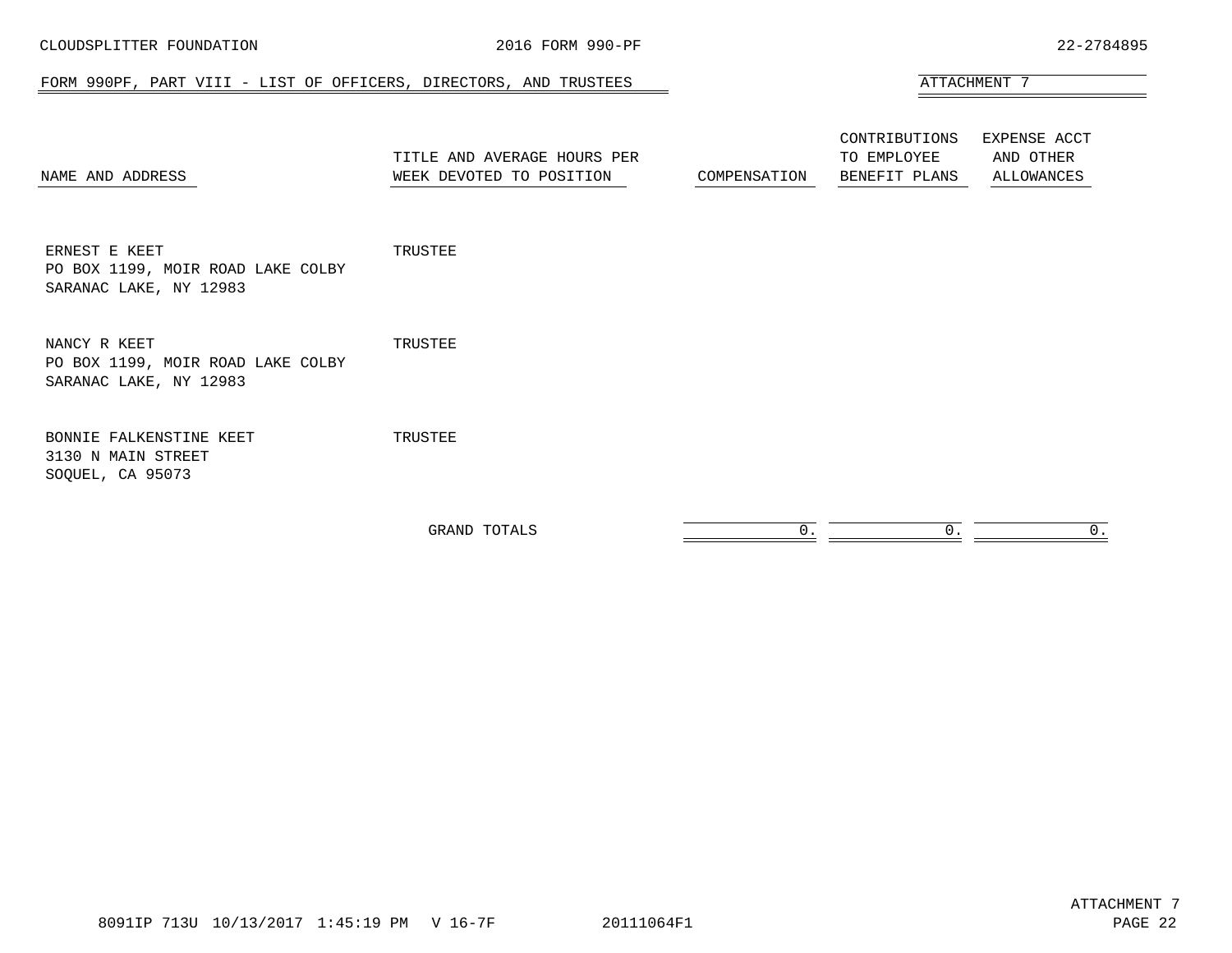<span id="page-21-0"></span>

|                              |                                         |                                  | ATTACHMENT 8  |
|------------------------------|-----------------------------------------|----------------------------------|---------------|
|                              |                                         |                                  |               |
|                              | RELATIONSHIP TO SUBSTANTIAL CONTRIBUTOR |                                  |               |
|                              | AND                                     |                                  |               |
| RECIPIENT NAME AND ADDRESS   | FOUNDATION STATUS OF RECIPIENT          | PURPOSE OF GRANT OR CONTRIBUTION | <b>AMOUNT</b> |
|                              |                                         |                                  |               |
| ACLU FOUNDATION              | NONE                                    | GENERAL CHARITABLE               | 3,000.        |
| 125 BROAD STREET             | PC                                      |                                  |               |
| NEW YORK, NY 10004           |                                         |                                  |               |
| ADIRONDACK COUNCIL           | NONE                                    | GENERAL CHARITABLE               | 50,000.       |
| 103 HAND AVENUE              | $_{\rm PC}$                             |                                  |               |
| ELIZABETHTOWN, NY 12932      |                                         |                                  |               |
| ADIRONDACK EXPLORER FUND     | NONE                                    | GENERAL CHARITABLE               | 10,000.       |
| 36 CHURCH STREET             | $_{\rm PC}$                             |                                  |               |
| SARANAC LAKE, NY 12983       |                                         |                                  |               |
| ADIRONDACK FOUNDATION        | NONE                                    | GENERAL CHARITABLE               | 56,000.       |
| PO BOX 288                   | PC                                      |                                  |               |
| LAKE PLACID, NY 12946        |                                         |                                  |               |
| ADIRONDACK HEALTH FOUNDATION | $\rm{NONE}$                             | GENERAL CHARITABLE               | 250,000.      |
| PO BOX 120                   | PC                                      |                                  |               |
| SARANAC LAKE, NY 12983       |                                         |                                  |               |
| ADIRONDACK HISTORY MUSEUM    | NONE                                    | GENERAL CHARITABLE               | 12,000.       |
| 7950 COURT ST                | PC                                      |                                  |               |
| ELIZABETHTOWN, NY 12932      |                                         |                                  |               |

 $\overline{\phantom{0}}$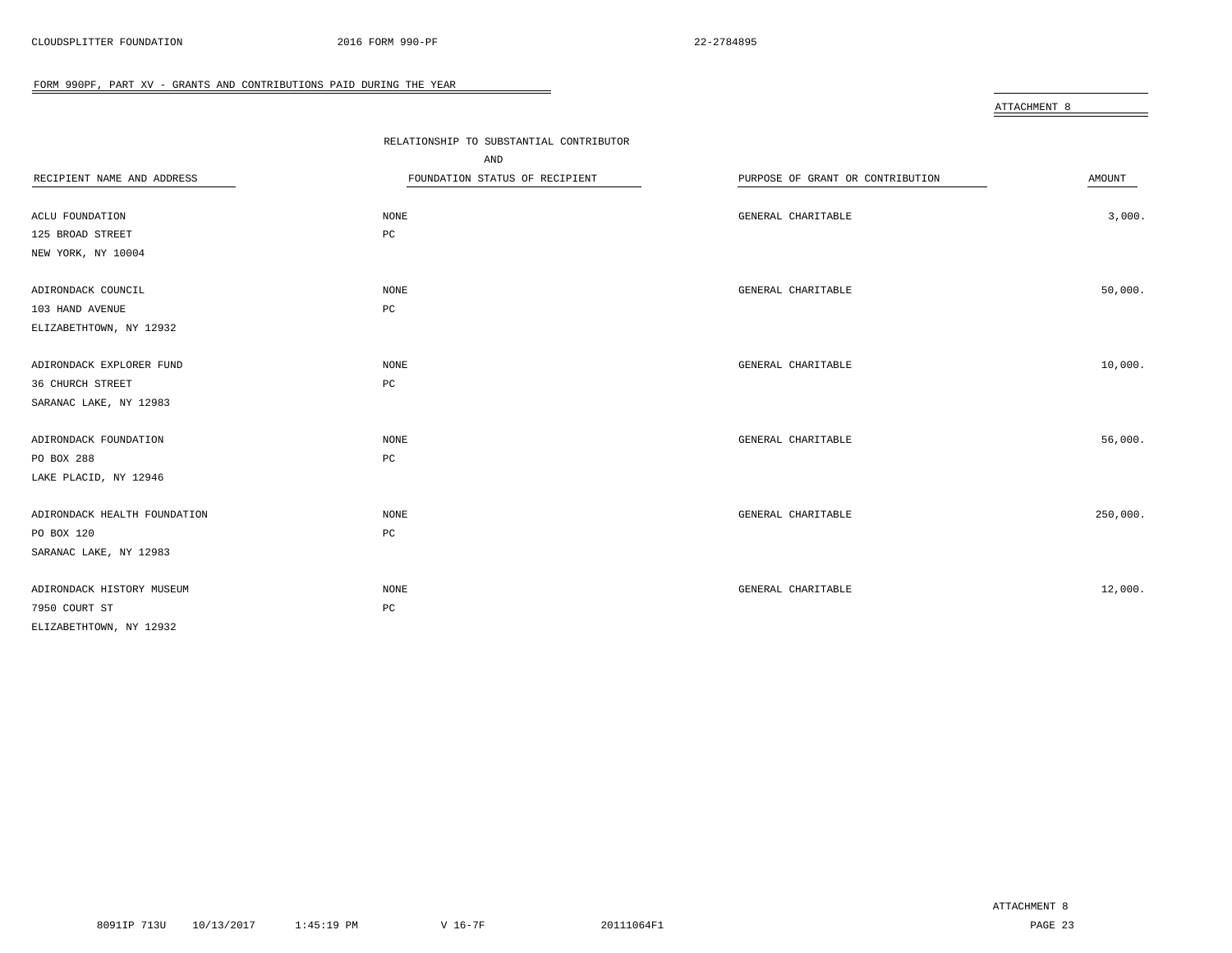|                               | RELATIONSHIP TO SUBSTANTIAL CONTRIBUTOR |                                  |          |
|-------------------------------|-----------------------------------------|----------------------------------|----------|
|                               | AND                                     |                                  |          |
| RECIPIENT NAME AND ADDRESS    | FOUNDATION STATUS OF RECIPIENT          | PURPOSE OF GRANT OR CONTRIBUTION | AMOUNT   |
|                               |                                         |                                  |          |
| ADIRONDACK LAND TRUST         | <b>NONE</b>                             | GENERAL CHARITABLE               | 25,000.  |
| PO BOX 65                     | PC                                      |                                  |          |
| KEENE VALLEY, NY 12943        |                                         |                                  |          |
|                               |                                         |                                  |          |
| ADIRONDACK MOUNTAIN CLUB      | <b>NONE</b>                             | GENERAL CHARITABLE               | 25,000.  |
| 814 GOGGINS ROAD              | PC                                      |                                  |          |
| LAKE GEORGE, NY 12845         |                                         |                                  |          |
|                               |                                         |                                  |          |
| ADIRONDACK MUSEUM             | <b>NONE</b>                             | GENERAL CHARITABLE               | 220,000. |
| 9097 STATE ROUTE 30           | PC                                      |                                  |          |
| BLUE MOUNTAIN LAKE, NY 12812  |                                         |                                  |          |
|                               |                                         |                                  |          |
| ADIRONDACK PUBLIC OBSERVATORY | <b>NONE</b>                             | GENERAL CHARITABLE               | 500.     |
| 178 BIG WOLF RD               | PC                                      |                                  |          |
| TUPPER LAKE, NY 12986         |                                         |                                  |          |
|                               |                                         |                                  |          |
| ADIRONDACK WILDLIFE           | <b>NONE</b>                             | GENERAL CHARITABLE               | 500.     |
| PO BOX 555                    | PC                                      |                                  |          |
| WILMINGTON, NY 12997          |                                         |                                  |          |
|                               |                                         |                                  |          |
| ADKACTION.ORG                 | <b>NONE</b>                             | GENERAL CHARITABLE               | 14,500.  |
| PO BOX 655                    | $_{\rm PC}$                             |                                  |          |
| SARANAC LAKE, NY 12983        |                                         |                                  |          |

8091IP 713U 10/13/2017 1:45:19 PM V 16-7F 20111064F1 PAGE 24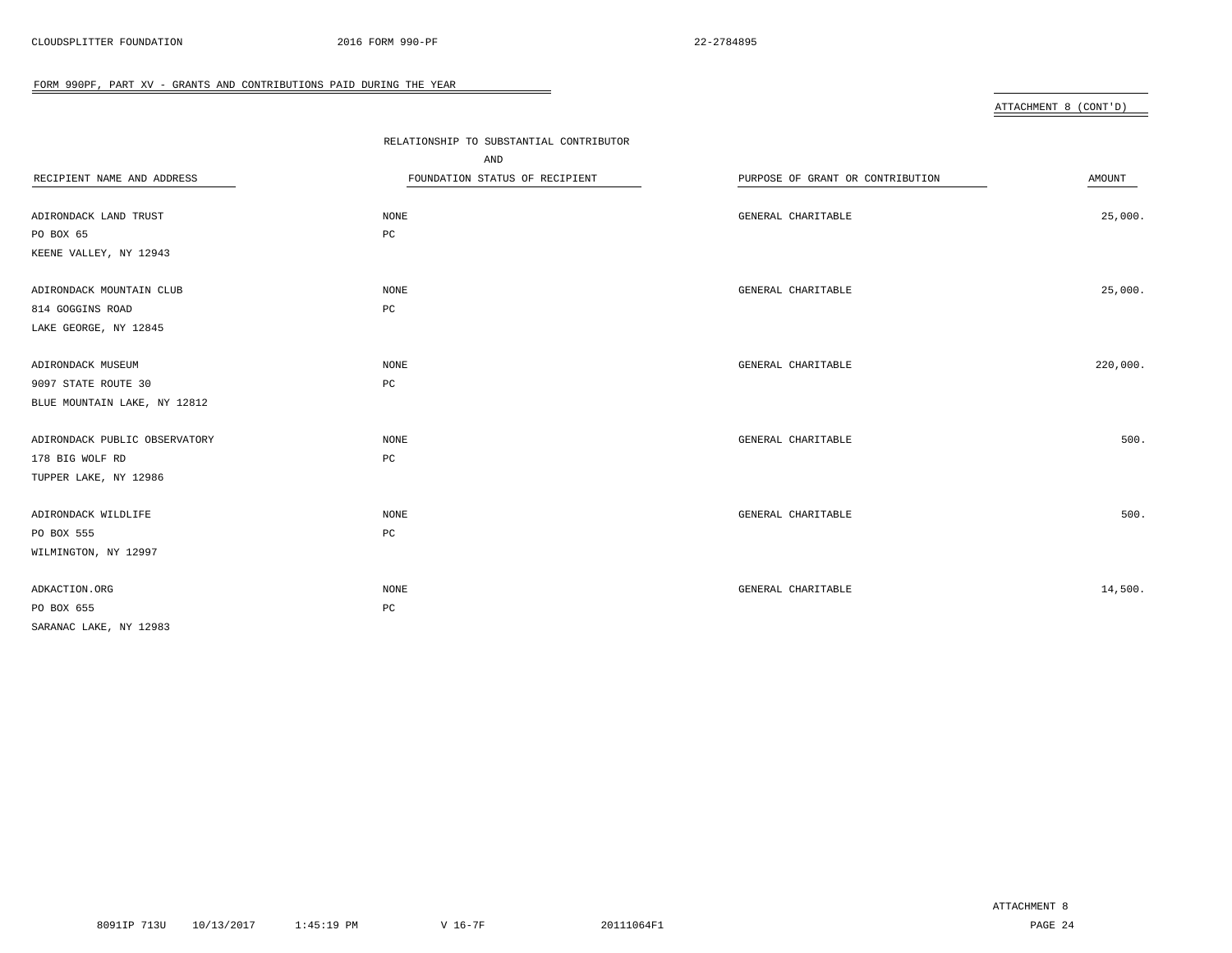|                                         | RELATIONSHIP TO SUBSTANTIAL CONTRIBUTOR |                                  |         |  |
|-----------------------------------------|-----------------------------------------|----------------------------------|---------|--|
|                                         | AND                                     |                                  |         |  |
| RECIPIENT NAME AND ADDRESS              | FOUNDATION STATUS OF RECIPIENT          | PURPOSE OF GRANT OR CONTRIBUTION | AMOUNT  |  |
|                                         |                                         |                                  |         |  |
| ALL HANDS VOLUNTEERS                    | NONE                                    | GENERAL CHARITABLE               | 35,000. |  |
| 8 COUNTY ROAD, STE 6                    | $_{\rm PC}$                             |                                  |         |  |
| MATTAPOISETT, MA 02739                  |                                         |                                  |         |  |
| AUSABLE RIVER ASSOCIATION               | NONE                                    | GENERAL CHARITABLE               | 15,000. |  |
| 1181 HASELTON ROAD                      | PC                                      |                                  |         |  |
| WILMINGTON, NY 12997                    |                                         |                                  |         |  |
| BILL OF RIGHTS DEFENSE COMMITTEE        | NONE                                    | GENERAL CHARITABLE               | 500.    |  |
| 8 BRIDGE ST                             | $_{\rm PC}$                             |                                  |         |  |
| NORTHAMPTON, MA 01060                   |                                         |                                  |         |  |
| BLUSEED STUDIOS                         | NONE                                    | GENERAL CHARITABLE               | 1,500.  |  |
| 24 CEDAR STREET                         | PC                                      |                                  |         |  |
| SARANAC LAKE, NY 12983                  |                                         |                                  |         |  |
| BRI ADIRONDACK CENTER FOR LOON RESEARCH | NONE                                    | GENERAL CHARITABLE               | 20,000. |  |
| 276 CANCO ROAD                          | PC                                      |                                  |         |  |
| PORTLAND, ME 04103                      |                                         |                                  |         |  |
| CENTRAL PARK CONSERVANCY                | NONE                                    | GENERAL CHARITABLE               | 250.    |  |
| 14 E 60TH ST                            | $_{\rm PC}$                             |                                  |         |  |
| NEW YORK, NY 10012                      |                                         |                                  |         |  |

 $\overline{\phantom{a}}$ 

ATTACHMENT 8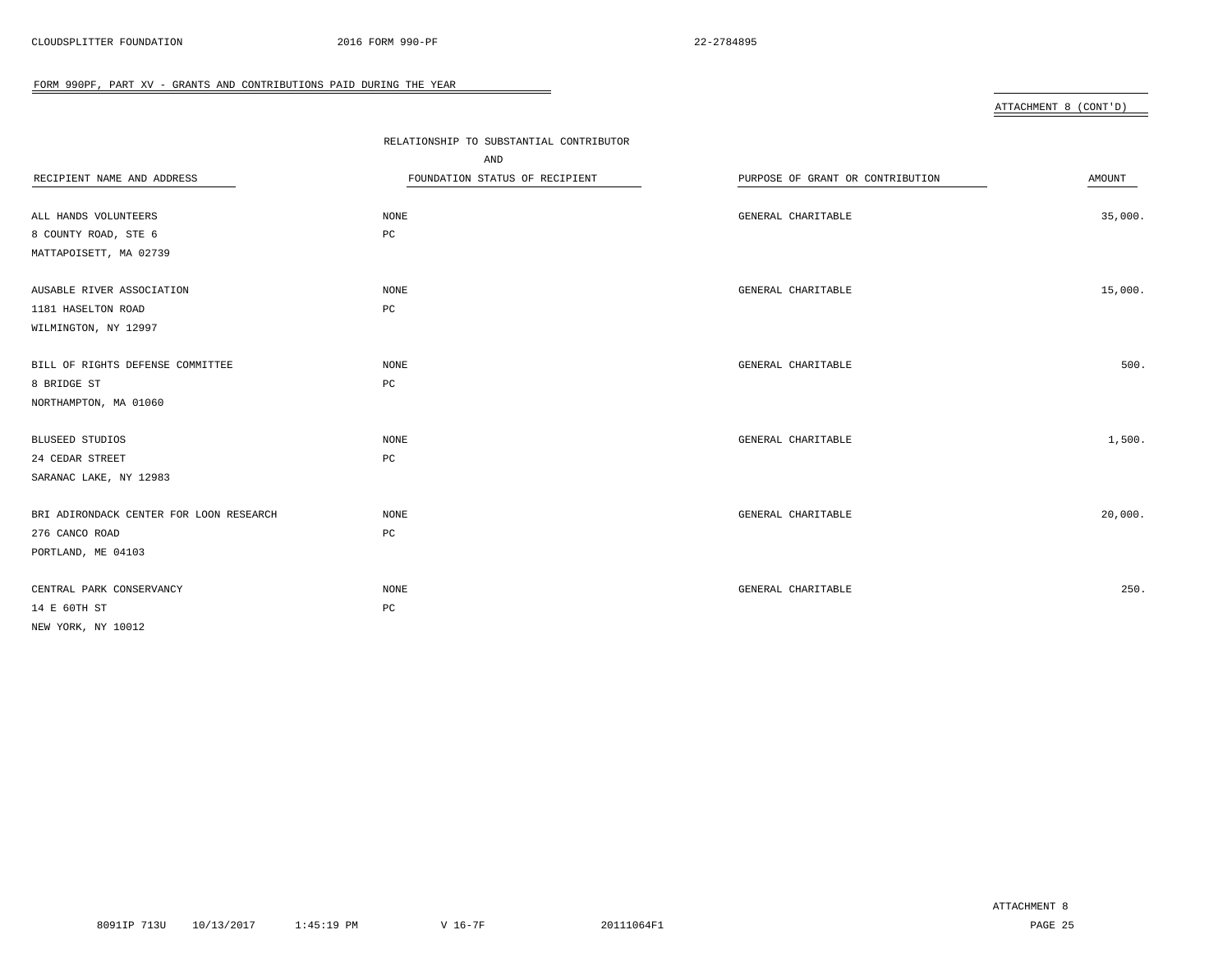ATTACHMENT 8 (CONT'D)

|                                     | RELATIONSHIP TO SUBSTANTIAL CONTRIBUTOR |                                  |        |
|-------------------------------------|-----------------------------------------|----------------------------------|--------|
|                                     | AND                                     |                                  |        |
| RECIPIENT NAME AND ADDRESS          | FOUNDATION STATUS OF RECIPIENT          | PURPOSE OF GRANT OR CONTRIBUTION | AMOUNT |
|                                     |                                         |                                  |        |
| CHARLES BABBAGE INSTITUTE           | NONE                                    | GENERAL CHARITABLE               | 600.   |
| 200 OAK ST, SE STE 500              | $_{\rm PC}$                             |                                  |        |
| MINNEAPOLIS, MN 55455               |                                         |                                  |        |
| CREATIVE HEALING CONNECTIONS        | NONE                                    | GENERAL CHARITABLE               | 2,000. |
| PO BOX 69                           | PC                                      |                                  |        |
| BAKERS MILLS, NY 12811              |                                         |                                  |        |
| DOCTORS WITHOUT BORDERS             | NONE                                    | GENERAL CHARITABLE               | 500.   |
| 333 7TH AVE                         | PC                                      |                                  |        |
| NEW YORK, NY 10001                  |                                         |                                  |        |
| ENVIRONMENTAL ADVOCATES OF NEW YORK | NONE                                    | GENERAL CHARITABLE               | 2,000. |
| 353 HAMILTON ST                     | $_{\rm PC}$                             |                                  |        |
| ALBANY, NY 12210                    |                                         |                                  |        |
| FAMILIES FIRST IN ESSEX COUNTY      | $\rm{NONE}$                             | GENERAL CHARITABLE               | 500.   |
| 196 WATER ST                        | PC                                      |                                  |        |
| ELIZABETHTOWN, NY 12932             |                                         |                                  |        |
|                                     | $\rm{NONE}$                             | GENERAL CHARITABLE               | 1,000. |
| FORT TICONDEROGA ASSOCIATION        | $_{\rm PC}$                             |                                  |        |
| PO BOX 390                          |                                         |                                  |        |
| TICONDEROGA, NY 12883               |                                         |                                  |        |

 $\overline{\phantom{a}}$ 

ATTACHMENT 8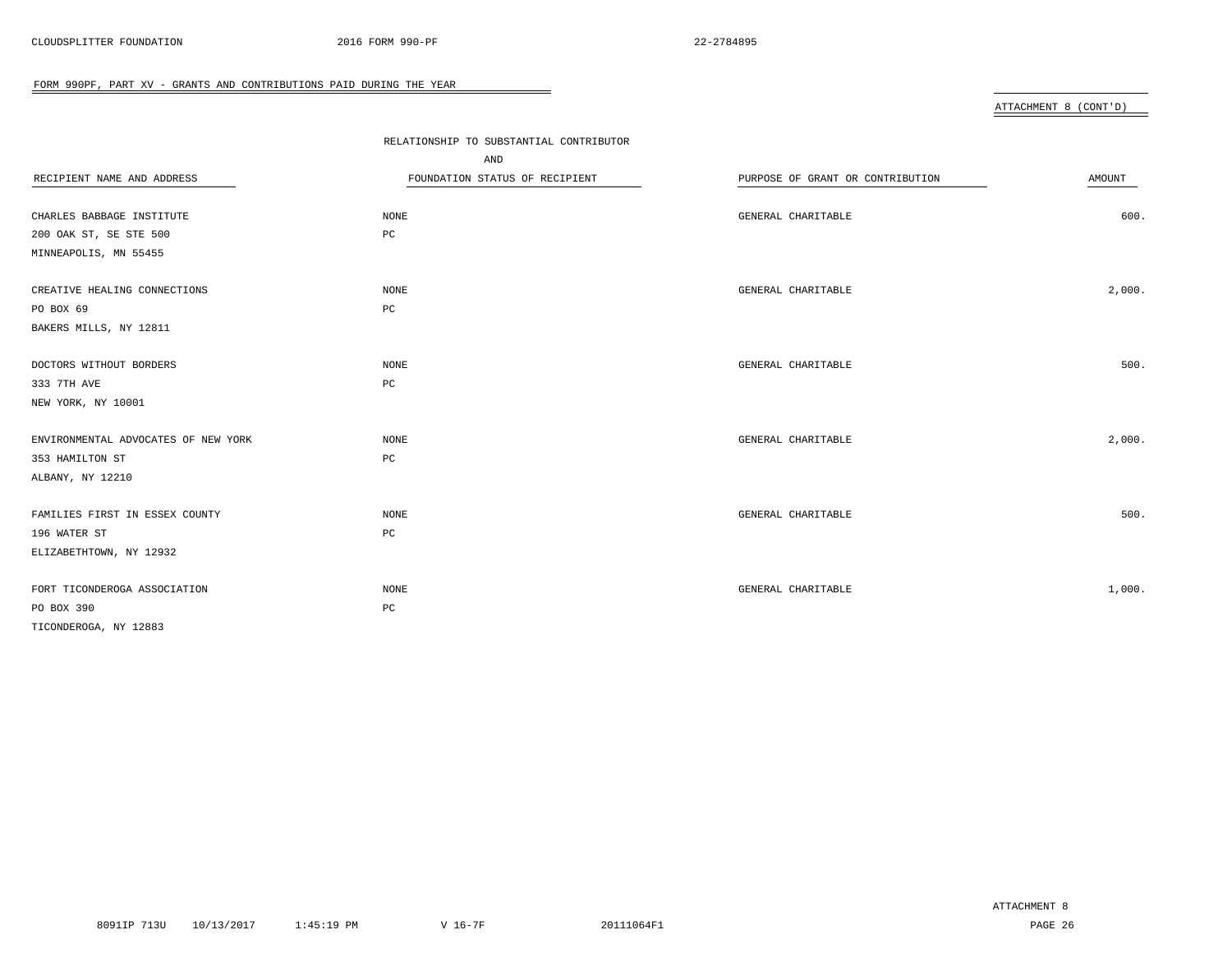LAKE PLACID, NY 12946

#### FORM 990PF, PART XV - GRANTS AND CONTRIBUTIONS PAID DURING THE YEAR

|                                 | RELATIONSHIP TO SUBSTANTIAL CONTRIBUTOR |                                  |         |
|---------------------------------|-----------------------------------------|----------------------------------|---------|
|                                 | AND                                     |                                  |         |
| RECIPIENT NAME AND ADDRESS      | FOUNDATION STATUS OF RECIPIENT          | PURPOSE OF GRANT OR CONTRIBUTION | AMOUNT  |
|                                 |                                         |                                  |         |
| GREAT CAMP SAGAMORE             | <b>NONE</b>                             | GENERAL CHARITABLE               | 21,000. |
| PO BOX 40                       | $_{\rm PC}$                             |                                  |         |
| RAQUETTE LAKE, NY 13436         |                                         |                                  |         |
|                                 |                                         |                                  |         |
| HUDSON HEADWATERS FOUNDATION    | <b>NONE</b>                             | GENERAL CHARITABLE               | 500.    |
| 9 CAREY ROAD                    | $_{\rm PC}$                             |                                  |         |
| QUEENSBURY, NY 12804            |                                         |                                  |         |
|                                 |                                         |                                  |         |
| LAKE PLACID CENTER FOR THE ARTS | <b>NONE</b>                             | GENERAL CHARITABLE               | 500.    |
| 17 ALGONQUIN DRIVE              | PC                                      |                                  |         |
| LAKE PLACID, NY 12946           |                                         |                                  |         |
|                                 |                                         |                                  |         |
| LAKE PLACID SINFONIETTA         | <b>NONE</b>                             | GENERAL CHARITABLE               | 10,000. |
| 17 ALGONQUIN DRIVE              | PC                                      |                                  |         |
| LAKE PLACID, NY 12946           |                                         |                                  |         |
|                                 |                                         |                                  |         |
| LAKE PLACID SKI CLUB            | NONE                                    | GENERAL CHARITABLE               | 2,000.  |
| PO BOX 691                      | PC                                      |                                  |         |
| LAKE PLACID, NY 12946           |                                         |                                  |         |
|                                 |                                         |                                  |         |
| MERCY CARE OF THE ADIRONDACKS   | NONE                                    | GENERAL CHARITABLE               | 15,000. |
| 185 OLD MILITARY ROAD           | PC                                      |                                  |         |

 $\overline{\phantom{0}}$ 

8091IP 713U 10/13/2017 1:45:19 PM V 16-7F 20111064F1 PAGE 27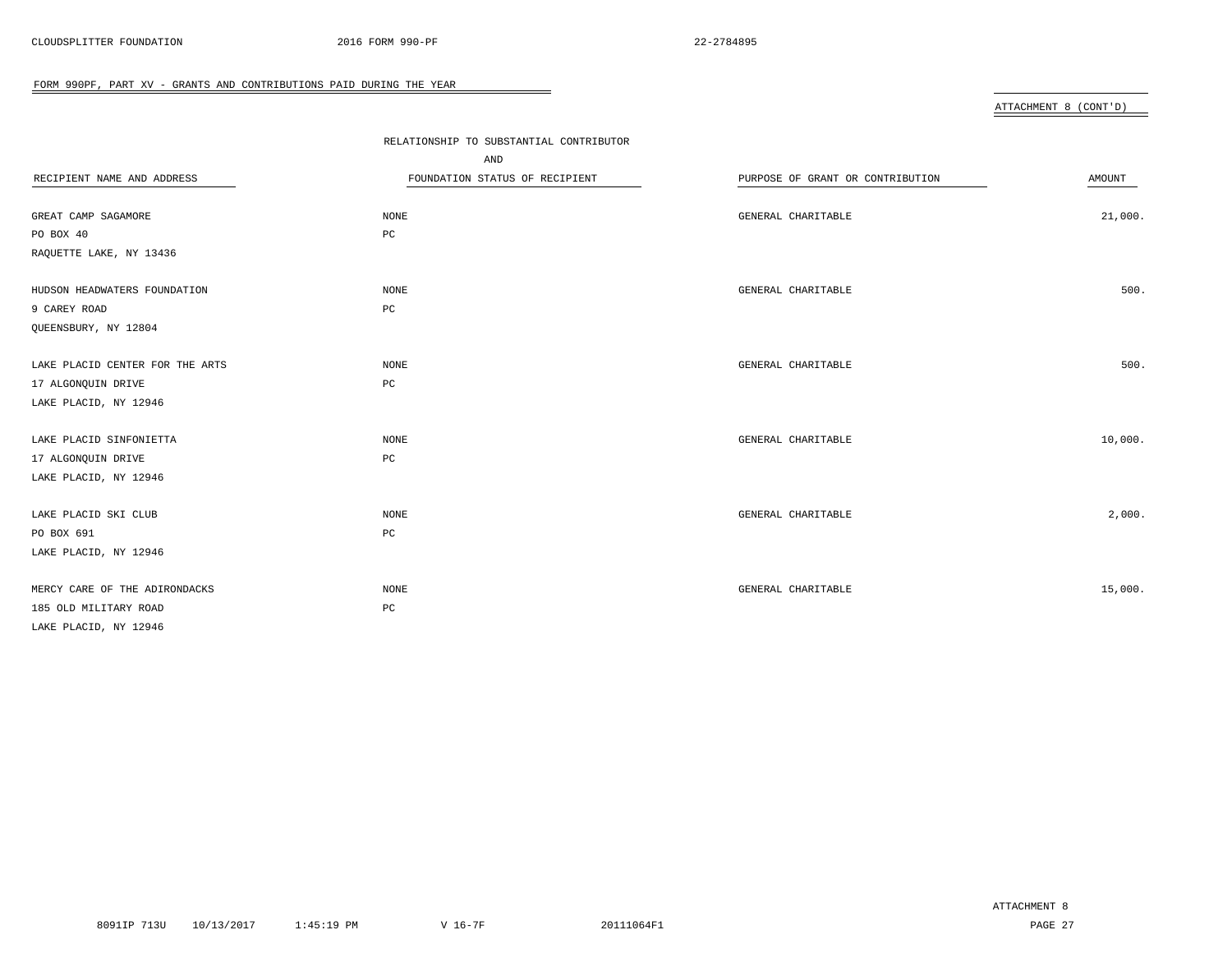|                                  | RELATIONSHIP TO SUBSTANTIAL CONTRIBUTOR |                                  |         |
|----------------------------------|-----------------------------------------|----------------------------------|---------|
|                                  | AND                                     |                                  |         |
| RECIPIENT NAME AND ADDRESS       | FOUNDATION STATUS OF RECIPIENT          | PURPOSE OF GRANT OR CONTRIBUTION | AMOUNT  |
|                                  |                                         |                                  |         |
| NATIONAL PARKS FOUNDATION        | NONE                                    | GENERAL CHARITABLE               | 2,000.  |
| 1201 EYE ST NW                   | $_{\rm PC}$                             |                                  |         |
| WASHINGTON, DC 20005             |                                         |                                  |         |
| NORTHERN FOREST ATLAS FOUNDATION | NONE                                    | GENERAL CHARITABLE               | 50,000. |
| PO BOX 288                       | PC                                      |                                  |         |
| LAKE PLACID, NY 12946            |                                         |                                  |         |
| NORTHERN FOREST CENTER           | NONE                                    | GENERAL CHARITABLE               | 1,000.  |
| PO BOX 210                       | PC                                      |                                  |         |
| CONCORD, NH 03302                |                                         |                                  |         |
| PARKS & TRAILS NY                | NONE                                    | GENERAL CHARITABLE               | 5,000.  |
| 29 ELK ST                        | $_{\rm PC}$                             |                                  |         |
| ALBANY, NY 12207                 |                                         |                                  |         |
| PAUL SMITHS COLLEGE              | NONE                                    | GENERAL CHARITABLE               | 12,000. |
| PO BOX 265                       | PC                                      |                                  |         |
| PAUL SMITHS, NY 12970            |                                         |                                  |         |
| PENDRAGON THEATRE                | NONE                                    | GENERAL CHARITABLE               | 5,200.  |
| 15 BRANDY BROOK AVENUE           | $_{\rm PC}$                             |                                  |         |
| SARANAC LAKE, NY 12983           |                                         |                                  |         |

8091IP 713U 10/13/2017 1:45:19 PM V 16-7F 20111064F1 PAGE 28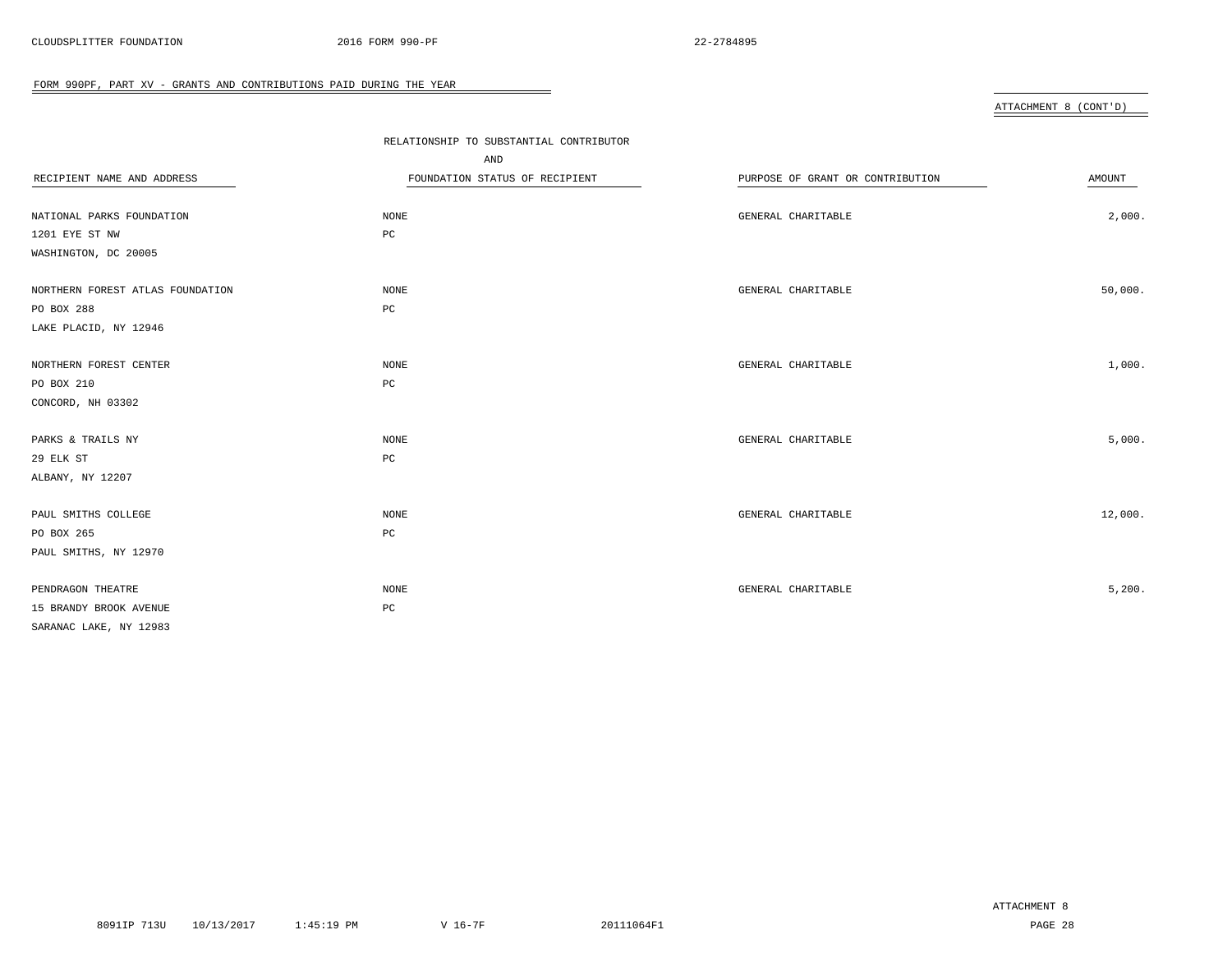LATHAM, NY 12110

#### FORM 990PF, PART XV - GRANTS AND CONTRIBUTIONS PAID DURING THE YEAR

|                                   | RELATIONSHIP TO SUBSTANTIAL CONTRIBUTOR |                                  |        |
|-----------------------------------|-----------------------------------------|----------------------------------|--------|
|                                   | AND                                     |                                  |        |
| RECIPIENT NAME AND ADDRESS        | FOUNDATION STATUS OF RECIPIENT          | PURPOSE OF GRANT OR CONTRIBUTION | AMOUNT |
|                                   |                                         |                                  |        |
| PREP FOR PREP                     | NONE                                    | GENERAL CHARITABLE               | 1,000. |
| 328 WEST 71ST ST                  | PC                                      |                                  |        |
| NEW YORK, NY 10023                |                                         |                                  |        |
|                                   |                                         |                                  |        |
| RAIL TO TRAILS CONSERVANCY        | NONE                                    | GENERAL CHARITABLE               | 1,000. |
| 2121 WARD COURT                   | PC                                      |                                  |        |
| WASHINGTON, DC 20037              |                                         |                                  |        |
|                                   |                                         |                                  |        |
| REGIONAL FOOD BANK OF NE NEW YORK | NONE                                    | GENERAL CHARITABLE               | 5,000. |
| 965 ALBANY SHAKER RD              | PC                                      |                                  |        |

SARANAC LAKE AREA YOUTH PROGRAM GENERAL CHARITABLE SOO. 79 CANARAS AVENUE PC SARANAC LAKE, NY 12983 SARANAC LAKE FREE LIBRARY SARANAC SOO. SARANAC LAKE ENERAL CHARITABLE SOO. 109 MAIN ST PC SARANAC LAKE, NY 12983

SARANAC LAKE VILLAGE IMPROVEMENT SOCIETY NONE NONE SOUL SOURCH SOUL SENERAL CHARITABLE GENERAL CHARITABLE 500. PO BOX 702 PC

SARANAC LAKE, NY 12983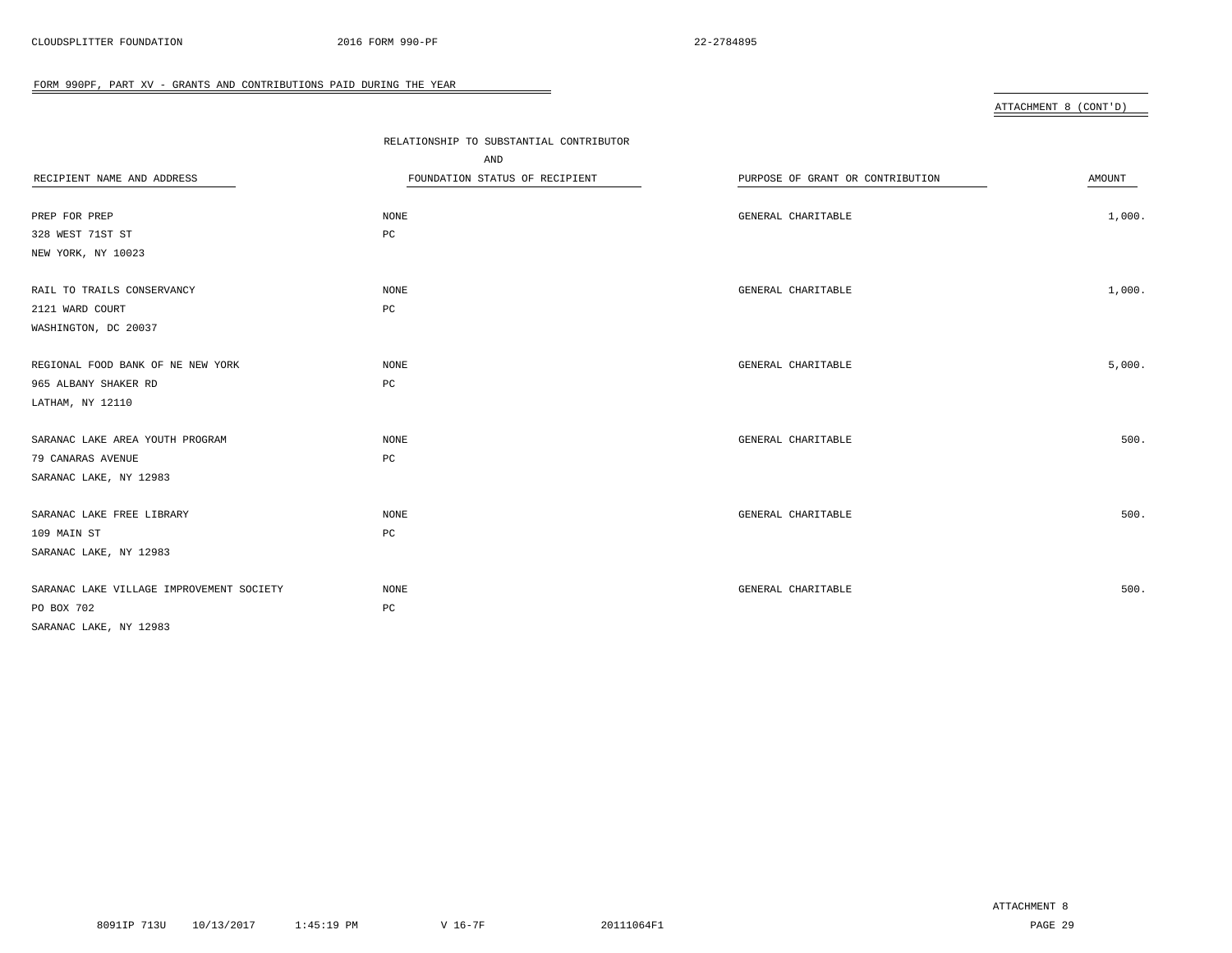ATTACHMENT 8 (CONT'D)

|                                     | RELATIONSHIP TO SUBSTANTIAL CONTRIBUTOR<br>AND |                                  |         |
|-------------------------------------|------------------------------------------------|----------------------------------|---------|
| RECIPIENT NAME AND ADDRESS          | FOUNDATION STATUS OF RECIPIENT                 | PURPOSE OF GRANT OR CONTRIBUTION | AMOUNT  |
|                                     |                                                |                                  |         |
| SARANAC LAKE VOLUNTEER FIRE DEPT    | <b>NONE</b>                                    | GENERAL CHARITABLE               | 200.    |
| 100 BROADWAY                        | PC                                             |                                  |         |
| SARANAC LAKE, NY 12983              |                                                |                                  |         |
| SARANAC LAKE VOLUNTEER RESCUE SQUAD | NONE                                           | GENERAL CHARITABLE               | 200.    |
| 100 BROADWAY                        | PC                                             |                                  |         |
| SARANAC LAKE, NY 12983              |                                                |                                  |         |
|                                     |                                                |                                  |         |
| WILD CENTER                         | <b>NONE</b>                                    | GENERAL CHARITABLE               | 5,000.  |
| 45 MUSEUM DRIVE                     | PC                                             |                                  |         |
| TUPPER LAKE, NY 12986               |                                                |                                  |         |
|                                     |                                                |                                  |         |
| WILDLIFE CONSERVATION SOCIETY       | <b>NONE</b>                                    | GENERAL CHARITABLE               | 25,000. |
| 2300 SOUTHERN BOULEVARD             | $_{\rm PC}$                                    |                                  |         |
| BRONX, NY 10460                     |                                                |                                  |         |
| ADIRONDACK CAROUSEL                 | NONE                                           | GENERAL CHARITABLE               | 150.    |
| PO BOX 1059                         | $_{\rm PC}$                                    |                                  |         |
| SARANAC LAKE, NY 12983              |                                                |                                  |         |
|                                     |                                                |                                  |         |
| BALLARD PARK FOUNDATION             | $\rm{NONE}$                                    | GENERAL CHARITABLE               | 1,200.  |
| PO BOX 531                          | PC                                             |                                  |         |
| WESTPORT, NY 12993                  |                                                |                                  |         |

 $\overline{\phantom{a}}$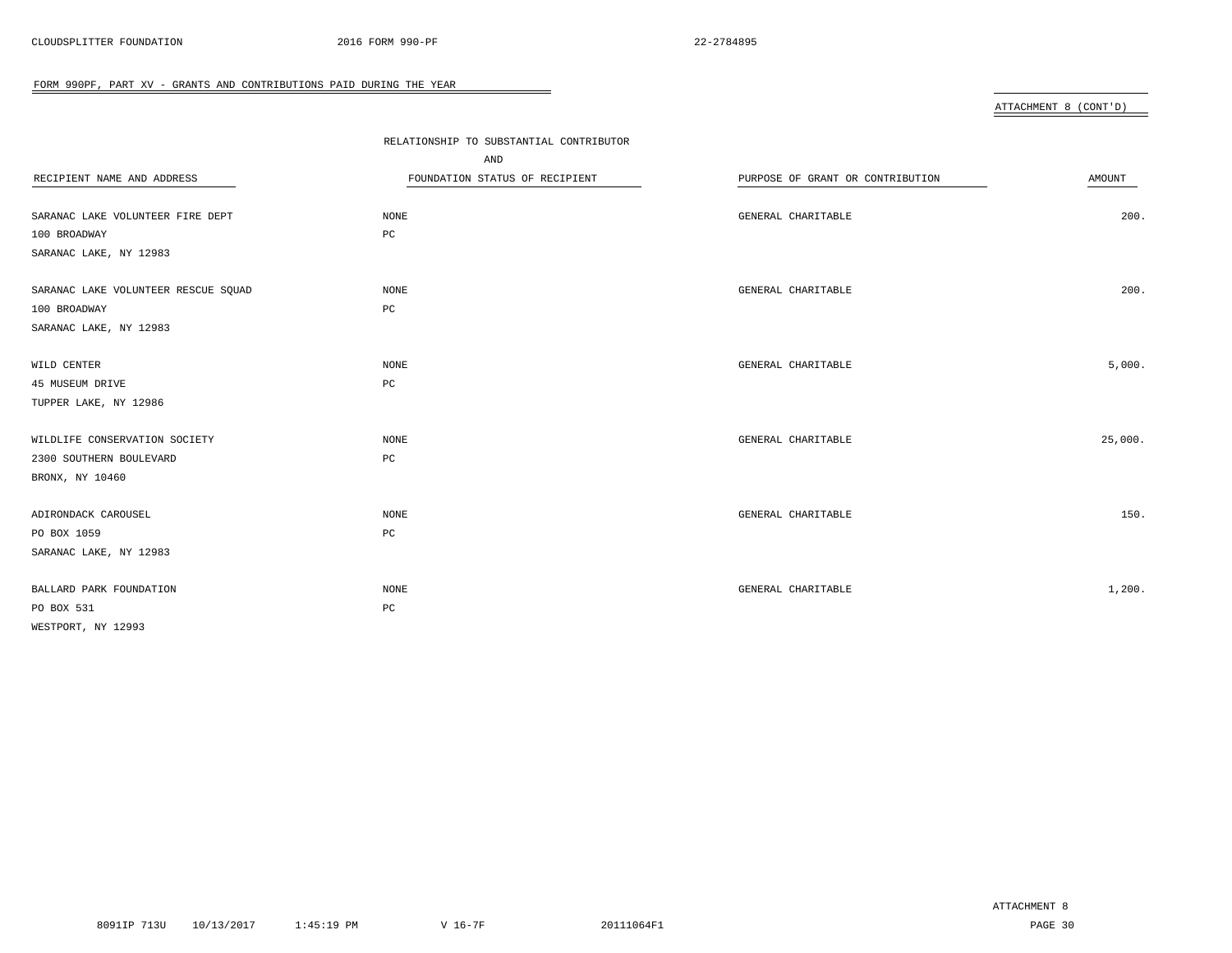# ATTACHMENT 8 (CONT'D)

| RECIPIENT NAME AND ADDRESS                 | RELATIONSHIP TO SUBSTANTIAL CONTRIBUTOR<br>AND<br>FOUNDATION STATUS OF RECIPIENT | PURPOSE OF GRANT OR CONTRIBUTION | AMOUNT  |
|--------------------------------------------|----------------------------------------------------------------------------------|----------------------------------|---------|
| ELETRONIC FRONTIER FOUNDATION              | NONE                                                                             | GENERAL CHARITABLE               | 4,000.  |
| 815 EDDY STREET                            | PC                                                                               |                                  |         |
| SAN FRANCISCO, CA 94109                    |                                                                                  |                                  |         |
| LAKE GEORGE ASSOCIATION                    | NONE                                                                             | GENERAL CHARITABLE               | 6,500.  |
| PO BOX 408                                 | $_{\rm PC}$                                                                      |                                  |         |
| LAKE GEORGE, NY 12845                      |                                                                                  |                                  |         |
| LAKE PLACID NORTH ELBA HISTORICAL SOCIETY  | NONE                                                                             | GENERAL CHARITABLE               | 3,000.  |
| PO BOX 189 - 242 STATION STREET            | PC                                                                               |                                  |         |
| LAKE PLACID, NY 12946                      |                                                                                  |                                  |         |
| NORTH COUNTRY COMMUNITY COLLEGE FOUNDATION | NONE                                                                             | GENERAL CHARITABLE               | 2,500.  |
| PO BOX 89 - 23 SANTANONI AVENUE            | PC                                                                               |                                  |         |
| SARANAC LAKE, NY 12983                     |                                                                                  |                                  |         |
| OPEN INSTITUTE                             | NONE                                                                             | GENERAL CHARITABLE               | 18,500. |
| 1350 BROADWAY                              | $_{\rm PC}$                                                                      |                                  |         |
| SUITE 201                                  |                                                                                  |                                  |         |
| NEW YORK, NY 10018                         |                                                                                  |                                  |         |
| FRIENDS OF POKE-O-MOONSHINE                | NONE                                                                             | GENERAL CHARITABLE               | 10,000. |
| 1745 MAIN STREET                           | PC                                                                               |                                  |         |
| KEESEVILLE, NY 12944                       |                                                                                  |                                  |         |

 $\overline{\phantom{a}}$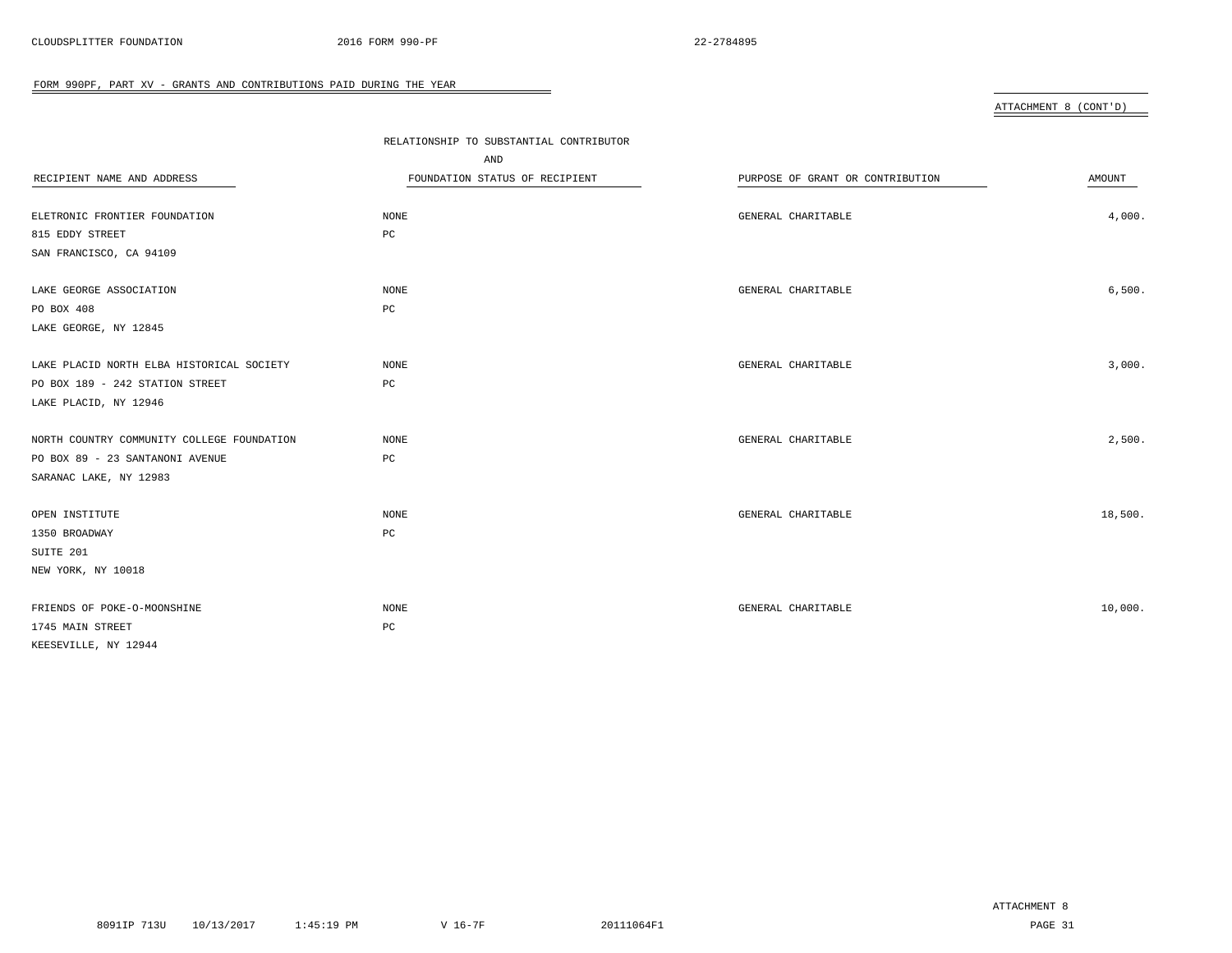| ATTACHMENT 8 (CONT') |  |
|----------------------|--|
|----------------------|--|

|                                                | RELATIONSHIP TO SUBSTANTIAL CONTRIBUTOR<br>AND |                                  |         |
|------------------------------------------------|------------------------------------------------|----------------------------------|---------|
| RECIPIENT NAME AND ADDRESS                     | FOUNDATION STATUS OF RECIPIENT                 | PURPOSE OF GRANT OR CONTRIBUTION | AMOUNT  |
|                                                |                                                |                                  |         |
| SARANAC LAKE YOUTH CENTER                      | NONE                                           | GENERAL CHARITABLE               | 500.    |
| PO BOX 1003                                    | $_{\rm PC}$                                    |                                  |         |
| SARANAC LAKE, NY 12983                         |                                                |                                  |         |
| ACAP - ADIRONDACK COMMUNITY ACTION PROGRAMS    | NONE                                           | GENERAL CHARITABLE               | 50,000. |
| 7572 COURT STREET                              | $_{\rm PC}$                                    |                                  |         |
| SUITE 2                                        |                                                |                                  |         |
| ELIZABETHTOWN, NY 12932                        |                                                |                                  |         |
| ADIRONDACK CENTER FOR WRITING                  | NONE                                           | GENERAL CHARITABLE               | 2,500.  |
| 52 MAIN STREET                                 | $_{\rm PC}$                                    |                                  |         |
| 2ND FLOOR                                      |                                                |                                  |         |
| SARANAC LAKE, NY 12983                         |                                                |                                  |         |
| ADIRONDACK COMMUNITY OUTREACH CENTER           | NONE                                           | GENERAL CHARITABLE               | 1,000.  |
| 2718 NY-28                                     | $_{\rm PC}$                                    |                                  |         |
| NORTH CREEK, NY 12853                          |                                                |                                  |         |
| ADIRONDACK TRI-COUNTY NURSING AND REHAB CENTER | NONE                                           | GENERAL CHARITABLE               | 28,500. |
| 112 SKI BOWL ROAD                              | PC                                             |                                  |         |
| NORTH CREEK, NY 12853                          |                                                |                                  |         |
| ARCHIVES OF AMERICAN ART                       | NONE                                           | GENERAL CHARITABLE               | 500.    |
| 300 PARK AVE S #300                            | $_{\rm PC}$                                    |                                  |         |
| NEW YORK, NY 10010                             |                                                |                                  |         |

 $\overline{\phantom{0}}$ 

ATTACHMENT 8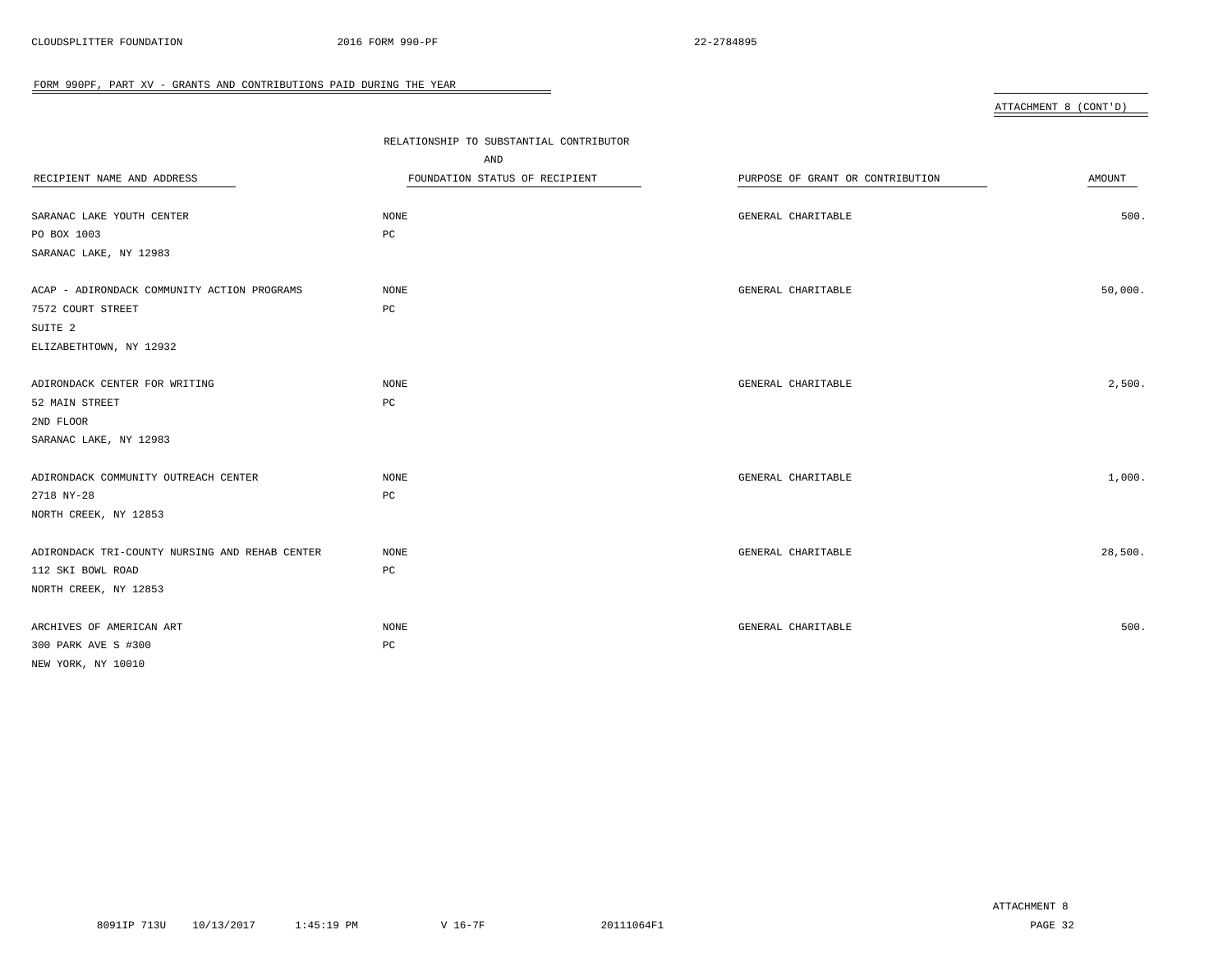|                                        | RELATIONSHIP TO SUBSTANTIAL CONTRIBUTOR |                                  |         |
|----------------------------------------|-----------------------------------------|----------------------------------|---------|
|                                        | AND                                     |                                  |         |
| RECIPIENT NAME AND ADDRESS             | FOUNDATION STATUS OF RECIPIENT          | PURPOSE OF GRANT OR CONTRIBUTION | AMOUNT  |
|                                        |                                         |                                  |         |
| BLOOMINGDALE VOLUNTEER FIRE DEPARTMENT | <b>NONE</b>                             | GENERAL CHARITABLE               | 20,000. |
| MCKENZIE MOUNTAIN WILDERNESS           | $_{\rm PC}$                             |                                  |         |
| BLOOMINGDALE, NY 12913                 |                                         |                                  |         |
| COMMUNITY LUNCHBOX                     | <b>NONE</b>                             | GENERAL CHARITABLE               | 2,000.  |
| 136 MAIN STREET                        | PC                                      |                                  |         |
| SARANAC LAKE, NY 12983                 |                                         |                                  |         |
| COMPUTER HISTORY MUSEUM                | <b>NONE</b>                             | GENERAL CHARITABLE               | 8,000.  |
| 1401 N SHORELINE BLVD                  | PC                                      |                                  |         |
| MOUNTAIN VIEW, CA 94043                |                                         |                                  |         |
| CORNELL COOPERATIVE EXTENSION          | <b>NONE</b>                             | GENERAL CHARITABLE               | 28,000. |
| 24 MARTIN ROAD                         | PC                                      |                                  |         |
| VOORHEESVILLE, NY 12186                |                                         |                                  |         |
| FAIRFIELD UNIVERSITY                   | <b>NONE</b>                             | GENERAL CHARITABLE               | 2,000.  |
| 1073 N BENSON ROAD                     | PC                                      |                                  |         |
| FAIRFIELD, CT 06824                    |                                         |                                  |         |
| FIRST NIGHT SARANAC LAKE               | <b>NONE</b>                             | GENERAL CHARITABLE               | 2,000.  |
| PO BOX 326                             | $_{\rm PC}$                             |                                  |         |
| SARANAC LAKE, NY 12983                 |                                         |                                  |         |

 $\overline{\phantom{a}}$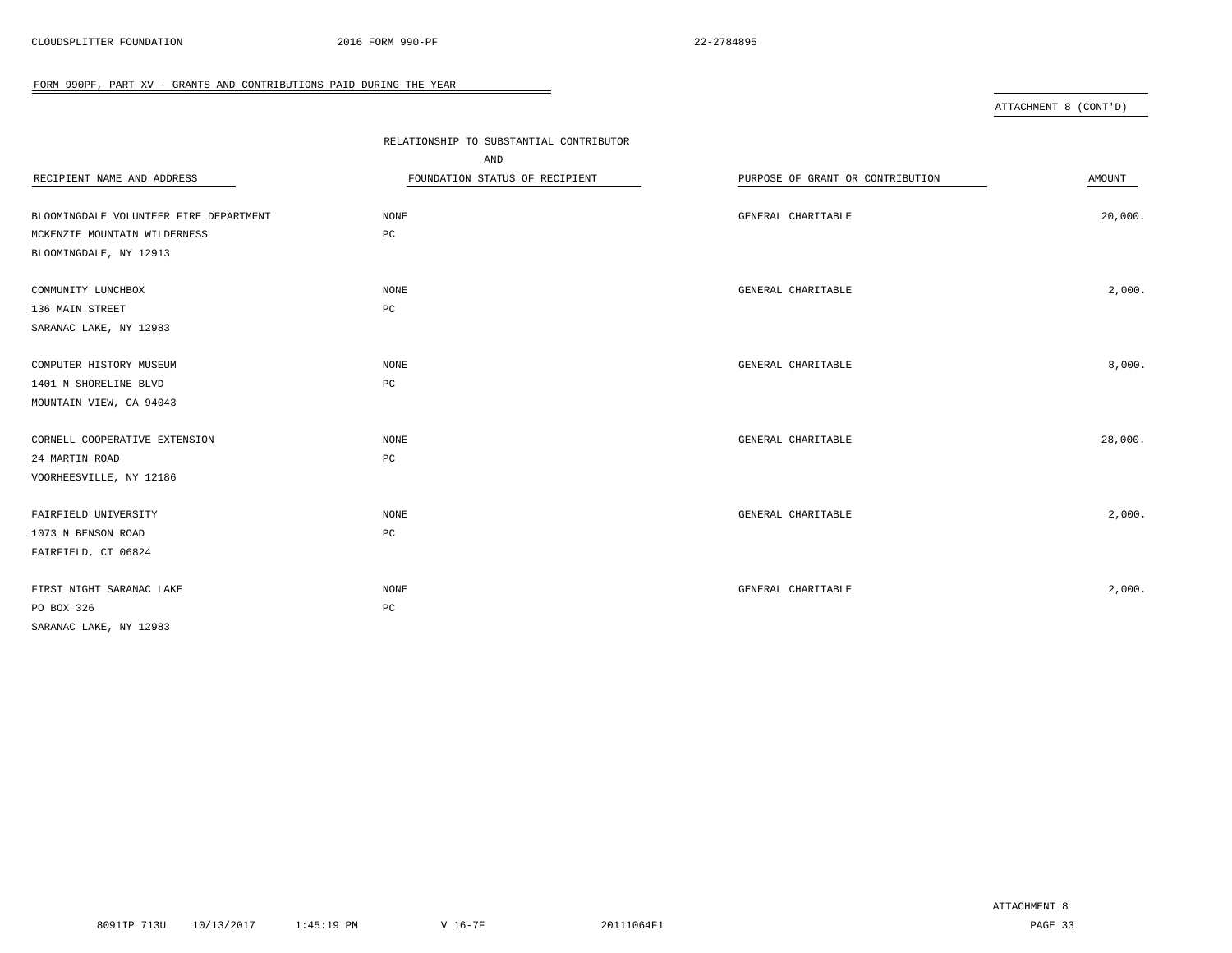|                                     | RELATIONSHIP TO SUBSTANTIAL CONTRIBUTOR |                                  |         |
|-------------------------------------|-----------------------------------------|----------------------------------|---------|
|                                     | AND                                     |                                  |         |
| RECIPIENT NAME AND ADDRESS          | FOUNDATION STATUS OF RECIPIENT          | PURPOSE OF GRANT OR CONTRIBUTION | AMOUNT  |
|                                     |                                         |                                  |         |
| FRIENDS OF EAGLE ISLAND             | <b>NONE</b>                             | GENERAL CHARITABLE               | 20,000. |
| 442 GILPIN BAY ROAD                 | PC                                      |                                  |         |
| SARANAC LAKE, NY 12983              |                                         |                                  |         |
| HIGH COUNTRY CONSERVATION ADVOCATES | <b>NONE</b>                             | GENERAL CHARITABLE               | 2,000.  |
| 716 ELK AVENUE                      | $_{\rm PC}$                             |                                  |         |
| CRESTED BUTTE, CO 81224             |                                         |                                  |         |
|                                     |                                         |                                  |         |
| HIGH PEAKS HOSPICE                  | NONE                                    | GENERAL CHARITABLE               | 4,000.  |
| 79 GLENWOOD AVENUE                  | $_{\rm PC}$                             |                                  |         |
| QUEENSBURY, NY 12804                |                                         |                                  |         |
| JOHN BROWN LIVES                    | <b>NONE</b>                             | GENERAL CHARITABLE               | 750.    |
| PO BOX 357                          | $_{\rm PC}$                             |                                  |         |
| WESTPORT, NY 12993                  |                                         |                                  |         |
|                                     |                                         |                                  |         |
| LAKE PLACID INSTITUTE               | <b>NONE</b>                             | GENERAL CHARITABLE               | 800.    |
| 2693 MAIN STREET #301               | $_{\rm PC}$                             |                                  |         |
| LAKE PLACID, NY 12946               |                                         |                                  |         |
| LAKE PLACID LAND CONSERVACY         | NONE                                    | GENERAL CHARITABLE               | 250.    |
| 6176 SENTINEL ROAD                  | $_{\rm PC}$                             |                                  |         |
| LAKE PLACID, NY 12946               |                                         |                                  |         |

 $\overline{\phantom{a}}$ 

ATTACHMENT 8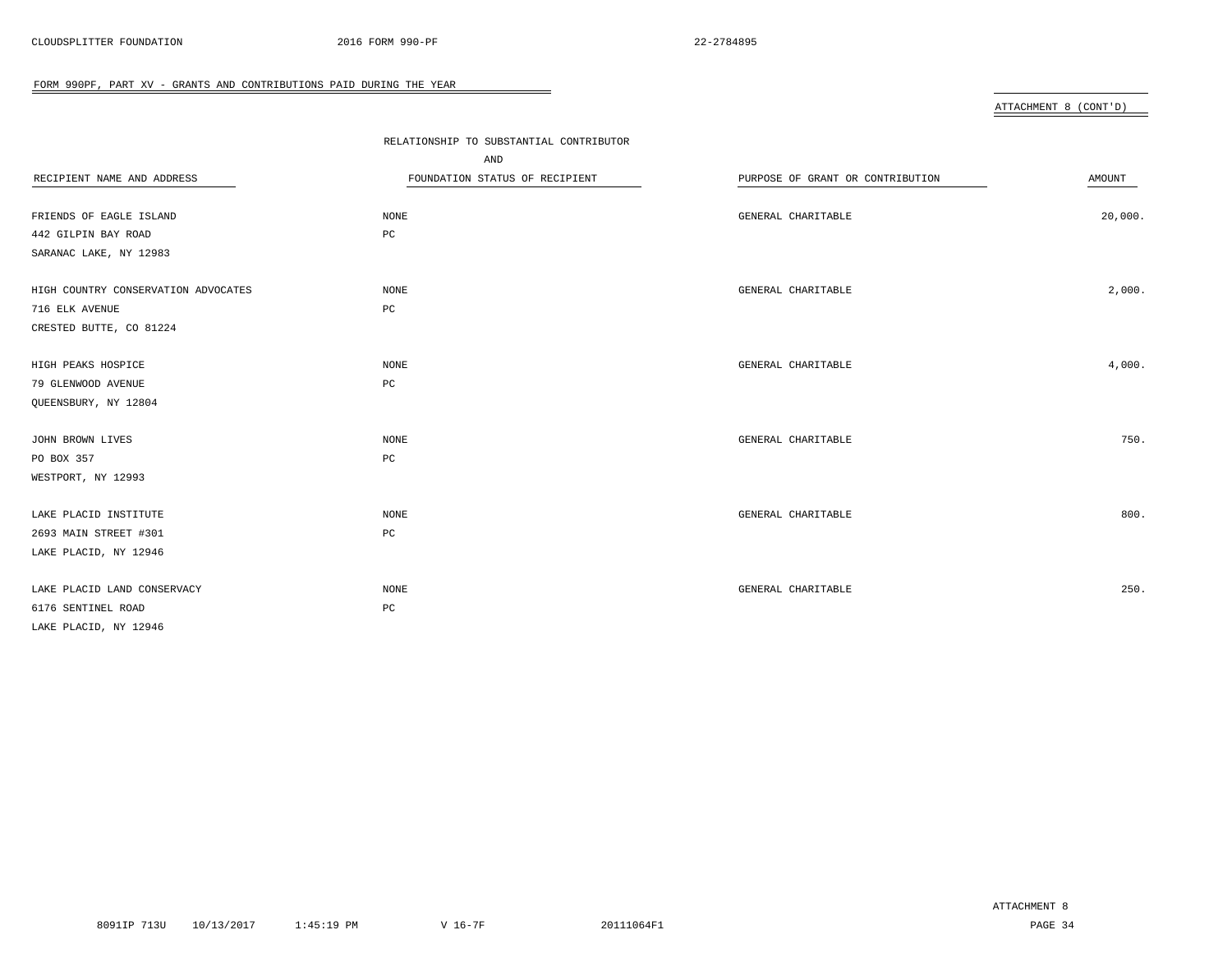|                            | RELATIONSHIP TO SUBSTANTIAL CONTRIBUTOR |                                  |         |
|----------------------------|-----------------------------------------|----------------------------------|---------|
|                            | AND                                     |                                  |         |
| RECIPIENT NAME AND ADDRESS | FOUNDATION STATUS OF RECIPIENT          | PURPOSE OF GRANT OR CONTRIBUTION | AMOUNT  |
|                            |                                         |                                  |         |
| MOUNTAIN LAKE PBS          | NONE                                    | GENERAL CHARITABLE               | 10,000. |
| 1 SESAME STREET            | PC                                      |                                  |         |
| PLATTSBURG, NY 12901       |                                         |                                  |         |
| NORTH COUNTRY PUBLIC RADIO | <b>NONE</b>                             | GENERAL CHARITABLE               | 33,950. |
| 80 E MAIN ST #2            | $_{\rm PC}$                             |                                  |         |
| CANTON, NY 13617           |                                         |                                  |         |
|                            |                                         |                                  |         |
| NO MORE GUANTANAMOS        | <b>NONE</b>                             | GENERAL CHARITABLE               | 1,000.  |
| 19 POPLAR HILL ROAD        | $_{\rm PC}$                             |                                  |         |
| WEST WHATELY, MA 01039     |                                         |                                  |         |
|                            |                                         |                                  |         |
| SARANAC LAKE ADULT CENTER  | <b>NONE</b>                             | GENERAL CHARITABLE               | 2,000.  |
| 135 BROADWAY STREET        | PC                                      |                                  |         |
| SARANAC LAKE, NY 12983     |                                         |                                  |         |
|                            |                                         |                                  |         |
| SARANAC LAKE ARTWORKS      | NONE                                    | GENERAL CHARITABLE               | 2,000.  |
| PO BOX 1274                | $_{\rm PC}$                             |                                  |         |
| SARANAC LAKE, NY 12983     |                                         |                                  |         |
| SARANAC LAKE CIVIC CENTER  | <b>NONE</b>                             | GENERAL CHARITABLE               | 20,000. |
| 225 AMPERSAND AVENUE       | PC                                      |                                  |         |
| SARANAC LAKE, NY 12983     |                                         |                                  |         |

÷

8091IP 713U 10/13/2017 1:45:19 PM V 16-7F 20111064F1 PAGE 35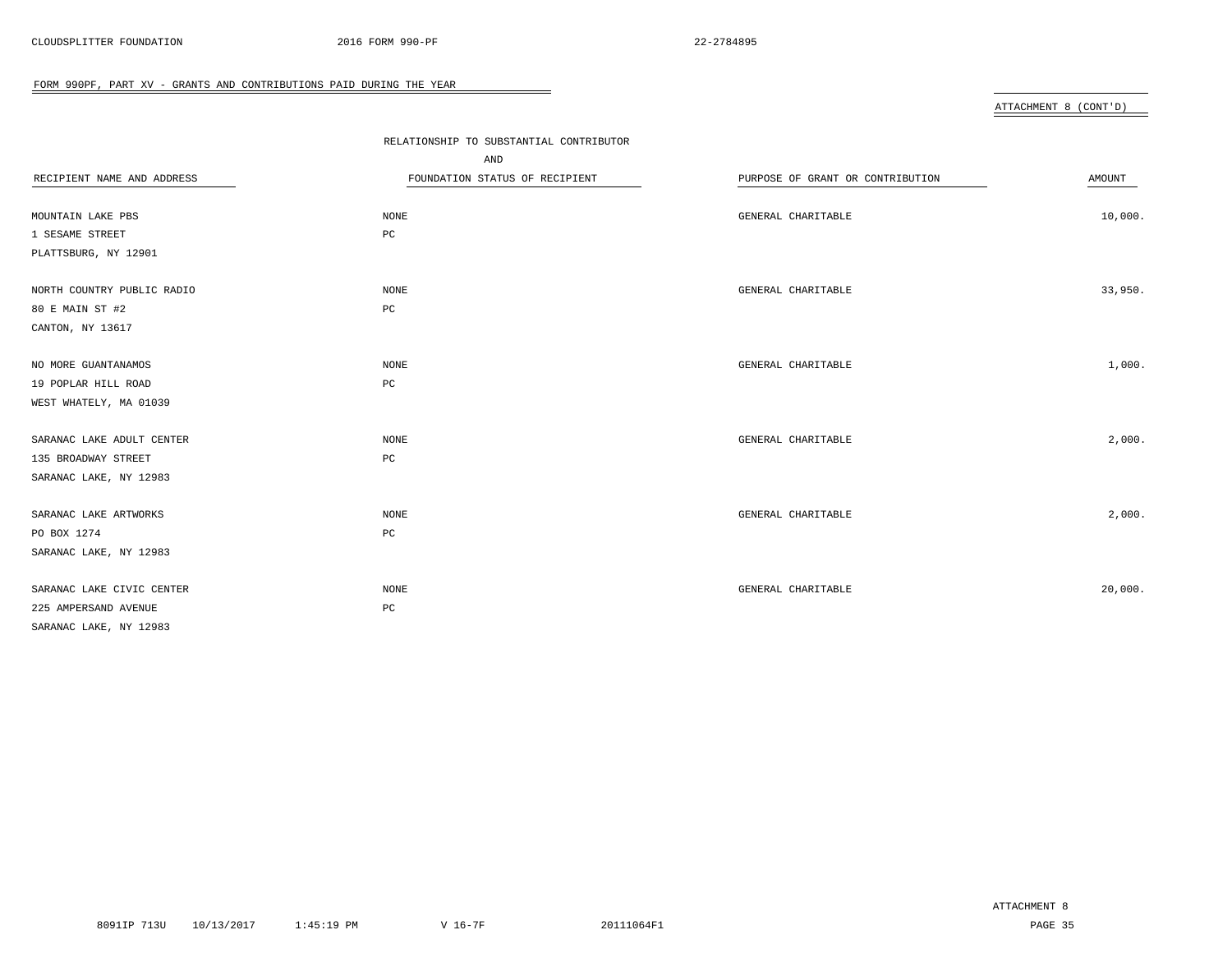|                                              | RELATIONSHIP TO SUBSTANTIAL CONTRIBUTOR |                                  |         |
|----------------------------------------------|-----------------------------------------|----------------------------------|---------|
|                                              | AND                                     |                                  |         |
| RECIPIENT NAME AND ADDRESS                   | FOUNDATION STATUS OF RECIPIENT          | PURPOSE OF GRANT OR CONTRIBUTION | AMOUNT  |
|                                              |                                         |                                  |         |
| SARANAC LAKE YOUNG ARTS ASSOCIATION          | <b>NONE</b>                             | GENERAL CHARITABLE               | 1,000.  |
| PO BOX 1130                                  | PC                                      |                                  |         |
| SARANAC LAKE, NY 12983                       |                                         |                                  |         |
| SCHROON LAKE FIRE DEPT EMERGENCY SQUAD       | <b>NONE</b>                             | GENERAL CHARITABLE               | 5,800.  |
| 28 INDUSTRIAL DRIVE                          | PC                                      |                                  |         |
| SCHROON LAKE, NY 12870                       |                                         |                                  |         |
| SHINGLE SHANTY PRESERVE AND RESEARCH STATION | NONE                                    | GENERAL CHARITABLE               | 2,500.  |
| PO BOX 732                                   | PC                                      |                                  |         |
| TUPPER LAKE, NY 12986                        |                                         |                                  |         |
| SUBSTANCE ABUSE PREVENTION ESSEX COUNTY      | <b>NONE</b>                             | GENERAL CHARITABLE               | 4,000.  |
| 173 LORD HOWE STREET                         | $_{\rm PC}$                             |                                  |         |
| TICONDEROGA, NY 12883                        |                                         |                                  |         |
| TAHAWUS CENTER - APPLEBY FOUNDATION          | NONE                                    | GENERAL CHARITABLE               | 14,000. |
| 579 BROADWAY                                 | PC                                      |                                  |         |
| 4B                                           |                                         |                                  |         |
| NEW YORK, NY 10012                           |                                         |                                  |         |
| TAUNY - TRADITIONAL ARTS IN UPSTATE NY       | NONE                                    | GENERAL CHARITABLE               | 5,000.  |
| 53 MAIN STREET                               | PC                                      |                                  |         |
| CANTON, NY 13617                             |                                         |                                  |         |

÷

8091IP 713U 10/13/2017 1:45:19 PM V 16-7F 20111064F1 PAGE 36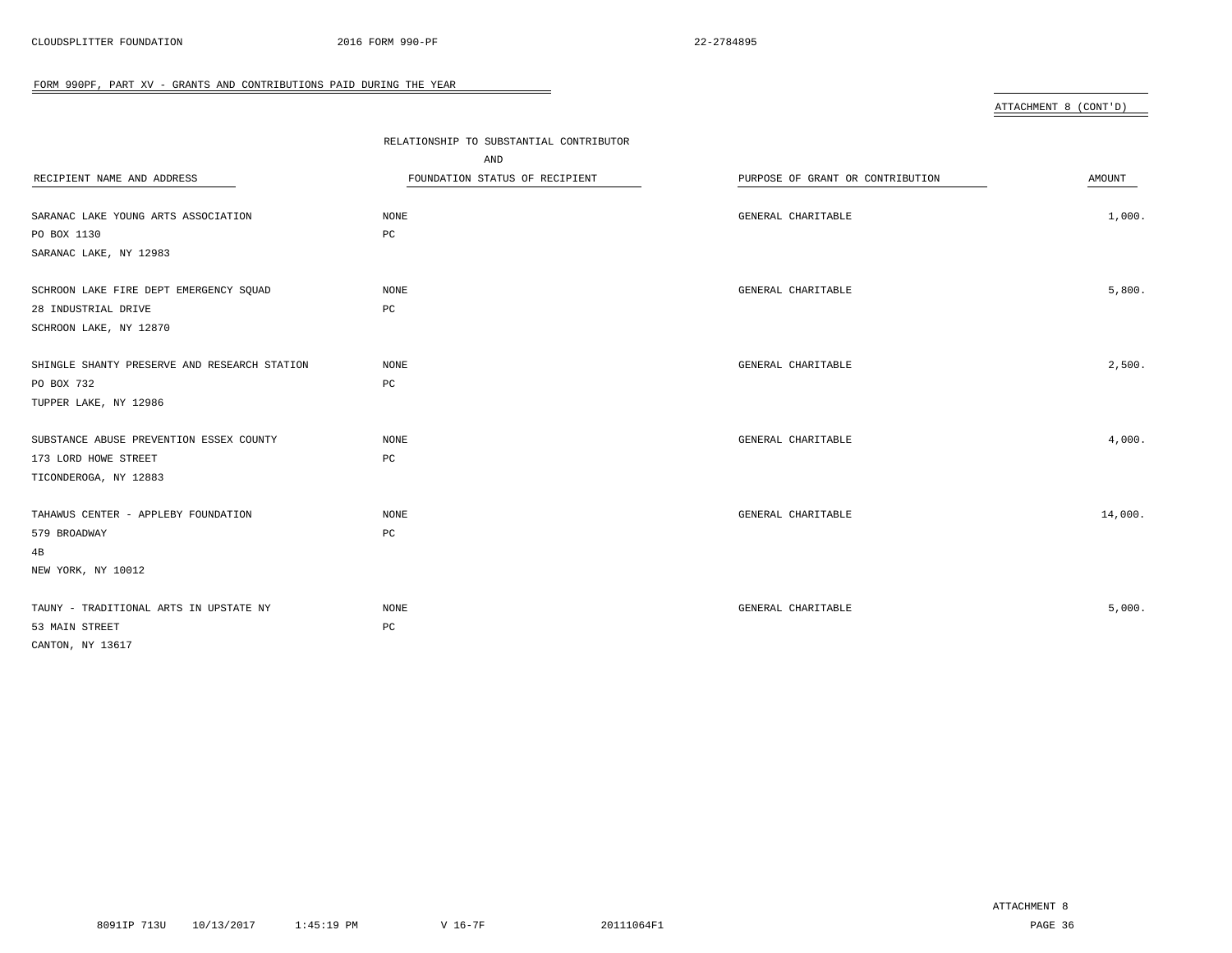| ATTACHMENT 8 (CONT'D) |  |  |
|-----------------------|--|--|
|                       |  |  |

| RECIPIENT NAME AND ADDRESS | RELATIONSHIP TO SUBSTANTIAL CONTRIBUTOR<br>AND<br>FOUNDATION STATUS OF RECIPIENT | PURPOSE OF GRANT OR CONTRIBUTION | AMOUNT  |
|----------------------------|----------------------------------------------------------------------------------|----------------------------------|---------|
| UPPER JAY ART CENTER       | $\rm{NONE}$                                                                      | GENERAL CHARITABLE               | 2,000.  |
| 12198 OLD RTE 9N           | $_{\rm PC}$                                                                      |                                  |         |
| UPPER JAY, NY 12987        |                                                                                  |                                  |         |
| UPPER SARANAC FOUNDATION   | $\rm{NONE}$                                                                      | GENERAL CHARITABLE               | 6,000.  |
| PO BOX 564                 | PC                                                                               |                                  |         |
| SARANAC LAKE, NY 12983     |                                                                                  |                                  |         |
| SKY FOUNDATION             | NONE                                                                             | GENERAL CHARITABLE               | 500.    |
| 33 BLOOMFIELD HILLS PKWY   | $_{\rm PC}$                                                                      |                                  |         |
| STE 275                    |                                                                                  |                                  |         |
| BLOOMFIELD HILLS, MI 48304 |                                                                                  |                                  |         |
| ADIRONDACK PARK INSTITUTE  | $\rm{NONE}$                                                                      | GENERAL CHARITABLE               | 500.    |
| PO BOX 67                  | $_{\rm PC}$                                                                      |                                  |         |
| NEWCOMB, NY 12852          |                                                                                  |                                  |         |
| CHAMPLAIN AREA TRAILS      | NONE                                                                             | GENERAL CHARITABLE               | 20,000. |
| 6482 MAIN STREET           | $_{\rm PC}$                                                                      |                                  |         |
| WESTPORT, NY 12993         |                                                                                  |                                  |         |
| COLBY FOUNDATION           | NONE                                                                             | GENERAL CHARITABLE               | 2,000.  |
| PO BOX 934                 | $_{\rm PC}$                                                                      |                                  |         |
| SARANAC LAKE, NY 12983     |                                                                                  |                                  |         |

 $\overline{\phantom{0}}$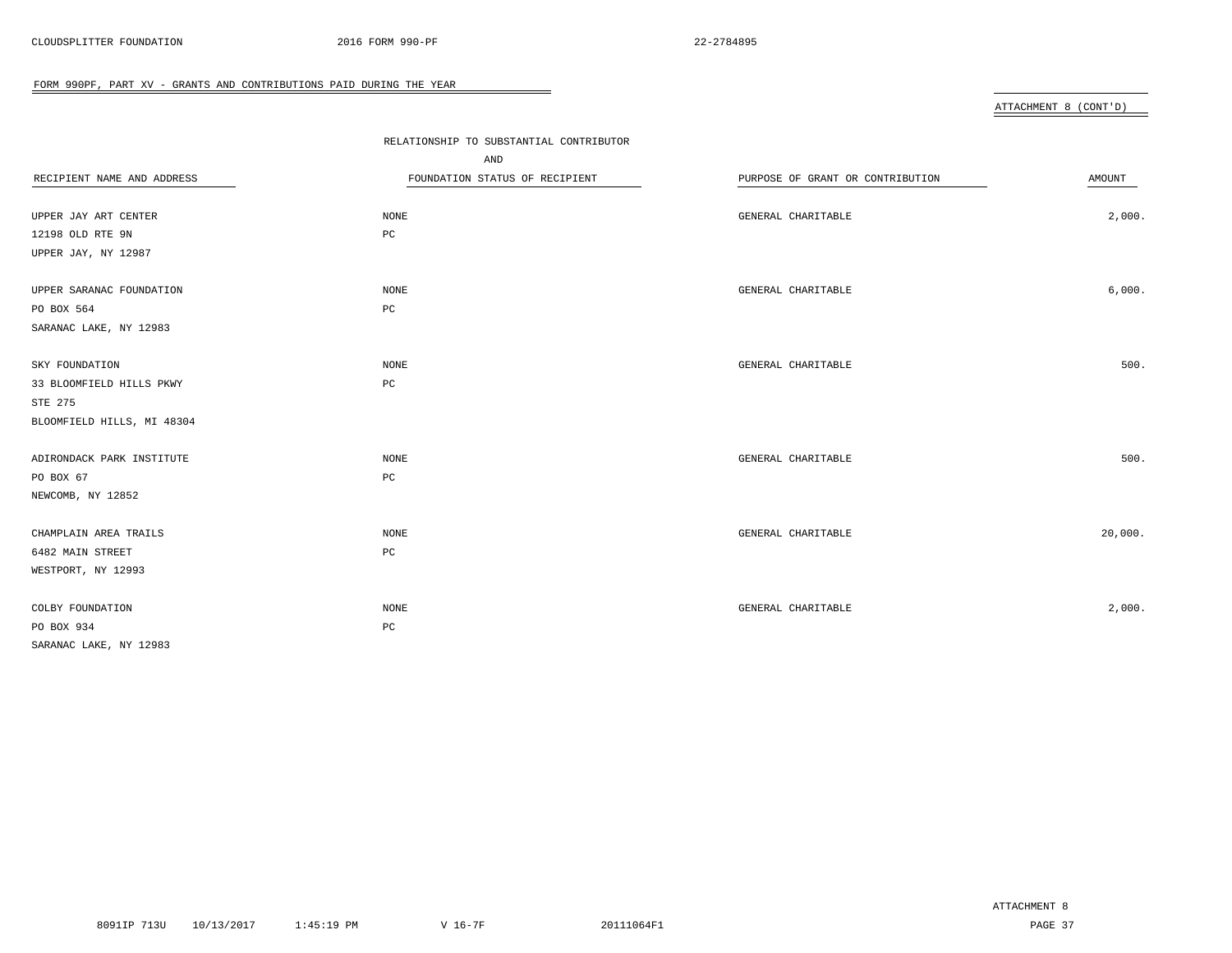| ATTACHMENT 8 (CONT'D) |
|-----------------------|
|-----------------------|

| RECIPIENT NAME AND ADDRESS<br>CWS (CROP WALK)                               | RELATIONSHIP TO SUBSTANTIAL CONTRIBUTOR<br>AND<br>FOUNDATION STATUS OF RECIPIENT<br>$\rm{NONE}$ | PURPOSE OF GRANT OR CONTRIBUTION<br>GENERAL CHARITABLE | AMOUNT<br>250. |
|-----------------------------------------------------------------------------|-------------------------------------------------------------------------------------------------|--------------------------------------------------------|----------------|
| 475 RIVERSIDE DRIVE<br>SUITE 700                                            | PC                                                                                              |                                                        |                |
| NEW YORK, NY 10115                                                          |                                                                                                 |                                                        |                |
| NORTH COUNTRY CHILDREN MUSEUM<br>41 ELM STREET #106<br>POTSDAM, NY 13676    | NONE<br>PC                                                                                      | GENERAL CHARITABLE                                     | 15,000.        |
| STRAND CENTER FOR THE ARTS<br>23 BRINKERHOFF STREET<br>PLATTSBURG, NY 12901 | NONE<br>$_{\rm PC}$                                                                             | GENERAL CHARITABLE                                     | 5,000.         |
| WHALLONSBURG GRANGE HALL<br>1610 NY-22<br>ESSEX, NY 12936                   | NONE<br>$_{\rm PC}$                                                                             | GENERAL CHARITABLE                                     | 20,000.        |
| ADIRONDACK RECREATIONAL TRAIL<br>PO BOX 1081<br>SARANAC LAKE, NY 12983      | NONE<br>$_{\rm PC}$                                                                             | GENERAL CHARITABLE                                     | 500.           |
| CORNELL CLUB<br>6 E 44TH STREET<br>NEW YORK, NY 10017                       | $\rm{NONE}$<br>$_{\rm PC}$                                                                      | GENERAL CHARITABLE                                     | 6,421.         |

 $\overline{\phantom{0}}$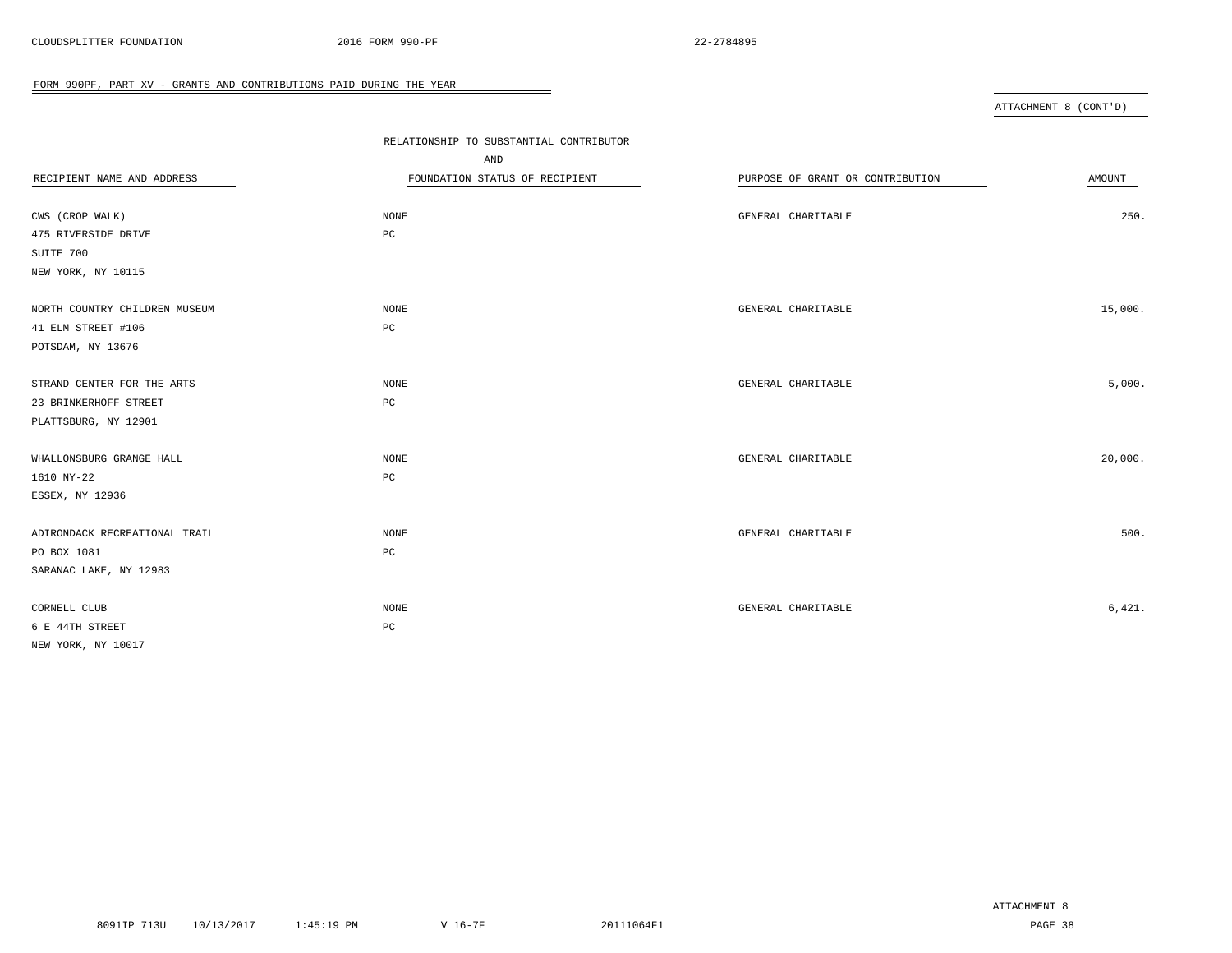ATTACHMENT 8 (CONT'D)

|                            | RELATIONSHIP TO SUBSTANTIAL CONTRIBUTOR |                                  |        |
|----------------------------|-----------------------------------------|----------------------------------|--------|
|                            | AND                                     |                                  |        |
| RECIPIENT NAME AND ADDRESS | FOUNDATION STATUS OF RECIPIENT          | PURPOSE OF GRANT OR CONTRIBUTION | AMOUNT |
|                            |                                         |                                  |        |
| LITERACY VOLUNTEERS        | <b>NONE</b>                             | GENERAL CHARITABLE               | 5,000. |
| 71 FIRST STREET            | PC                                      |                                  |        |
| TROY, NY 12180             |                                         |                                  |        |
|                            |                                         |                                  |        |

 $\overline{\phantom{a}}$ 

TOTAL CONTRIBUTIONS PAID 1,311,521.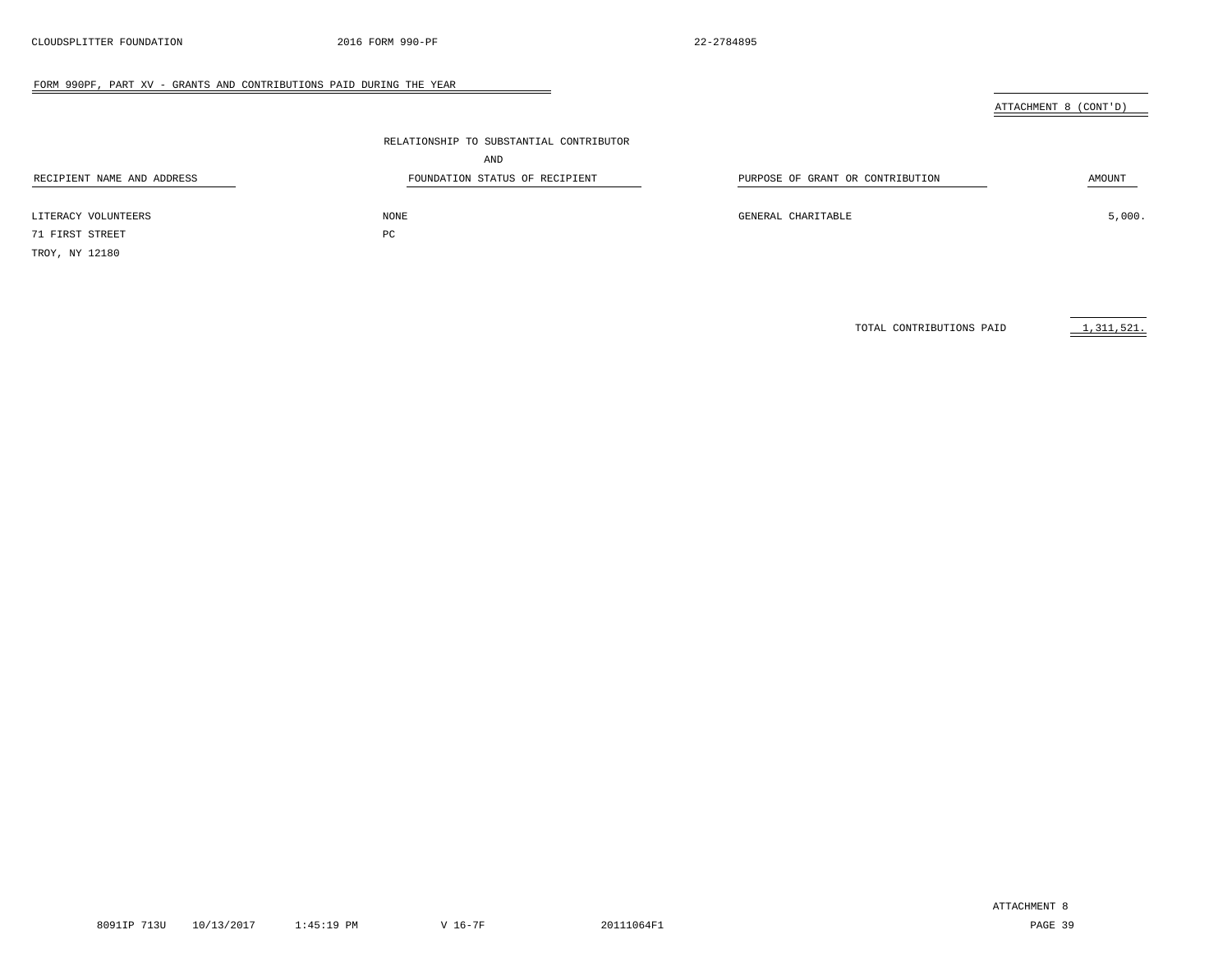#### FORM 990-PF, PART XVI-A - ANALYSIS OF OTHER REVENUE

<span id="page-38-0"></span>

|                                 | BUSINESS |        | EXCLUSION |            | RELATED OR EXEMPT |
|---------------------------------|----------|--------|-----------|------------|-------------------|
| DESCRIPTION                     | CODE     | AMOUNT | CODE      | AMOUNT     | FUNCTION INCOME   |
| ENERGY TRANSFER EQUITY LP       |          |        | 01        | $-19,241.$ |                   |
| ENERGY TRANSFER PARTNERS LP     |          |        | 01        | $-70,896.$ |                   |
| ENTERPRISE PRODUCTS PARTNERS LP |          |        | 01        | $-6,747.$  |                   |
| TOTALS                          |          |        |           | $-96,884.$ |                   |

8091IP 713U 10/13/2017 1:45:19 PM V 16-7F 20111064F1 PAGE 40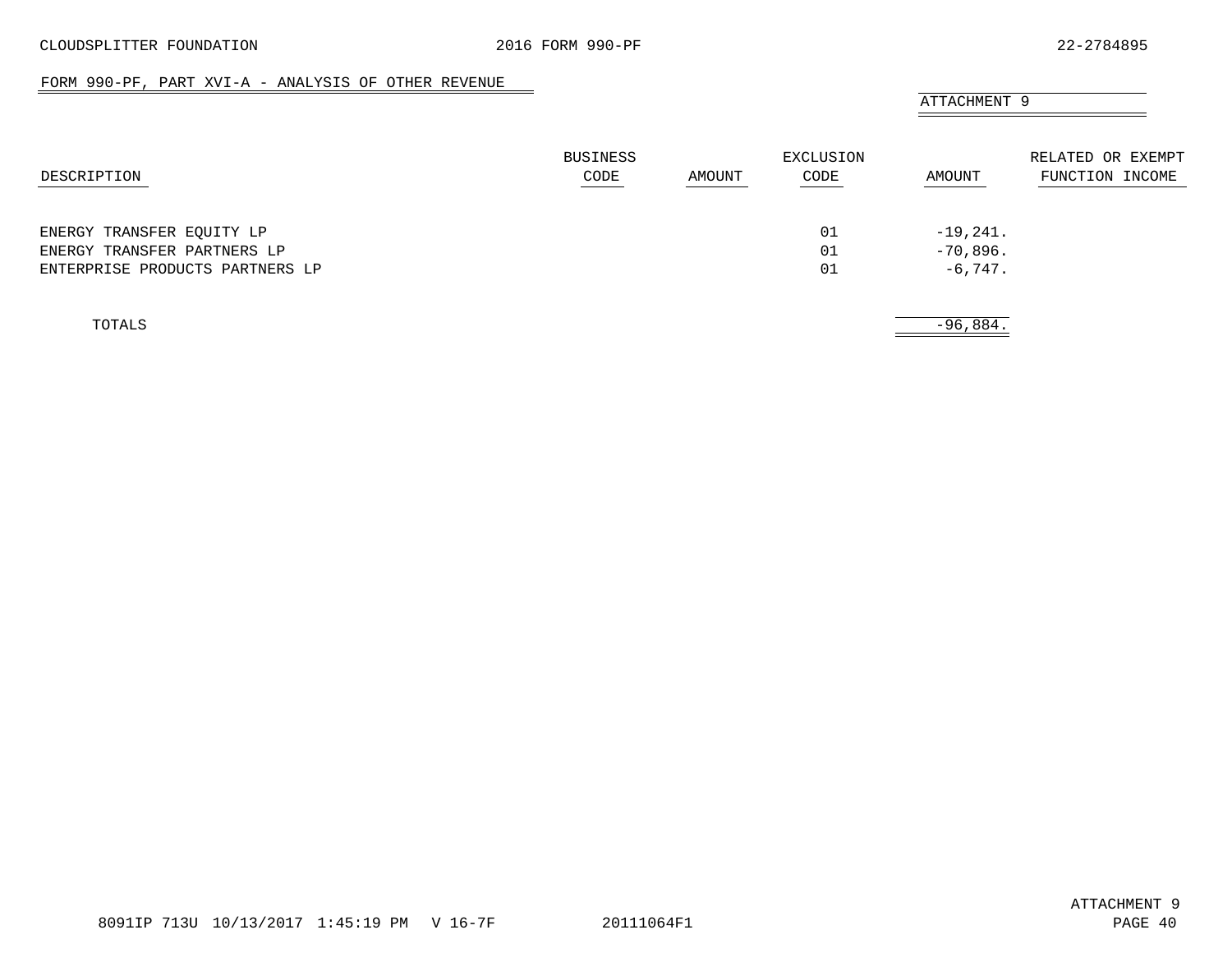# **(Form 1041)**

# **SCHEDULE D** OMB No. 1545-0092 **Capital Gains and Losses**

SCHEDULE D<br>
(Form 1041)<br>
Department of the Treasury<br>
Information about Schedule D and its separate instructions is at *www.irs.gov/form1041.*<br>
Information about Schedule D and its separate instructions is at *www.irs.gov/* Information about Schedule D and its separate instructions is at www.irs.gov/form1041.<br>Employer identification number

|  | Name of estate or trust |  |  |
|--|-------------------------|--|--|

CLOUDSPLITTER FOUNDATION 22-2784895

|          | Note: Form 5227 filers need to complete only Parts I and II.                                                                                                                                                                                                                                   |                                  |                                 |                                                                      |          |                                                                                             |  |  |
|----------|------------------------------------------------------------------------------------------------------------------------------------------------------------------------------------------------------------------------------------------------------------------------------------------------|----------------------------------|---------------------------------|----------------------------------------------------------------------|----------|---------------------------------------------------------------------------------------------|--|--|
| Part I   | Short-Term Capital Gains and Losses - Assets Held One Year or Less                                                                                                                                                                                                                             |                                  |                                 |                                                                      |          |                                                                                             |  |  |
|          | See instructions for how to figure the amounts to enter on<br>the lines below.<br>This form may be easier to complete if you round off cents                                                                                                                                                   | (d)<br>Proceeds<br>(sales price) | (e)<br>Cost<br>(or other basis) | (g)<br>Adjustments<br>to gain or loss from<br>Form(s) 8949, Part I,  |          | (h) Gain or (loss)<br>Subtract column (e)<br>from column (d) and<br>combine the result with |  |  |
|          | to whole dollars.                                                                                                                                                                                                                                                                              |                                  |                                 | line $2$ , column $(g)$                                              |          | column (g)                                                                                  |  |  |
|          | 1a Totals for all short-term transactions reported on Form<br>1099-B for which basis was reported to the IRS and for<br>which you have no adjustments (see instructions).<br>However, if you choose to report all these transactions<br>on Form 8949, leave this line blank and go to line 1b. |                                  |                                 |                                                                      |          |                                                                                             |  |  |
|          | 1b Totals for all transactions reported on Form(s) 8949<br>with Box A checked.                                                                                                                                                                                                                 |                                  |                                 |                                                                      |          |                                                                                             |  |  |
|          | 2 Totals for all transactions reported on Form(s) 8949<br>with Box B checked                                                                                                                                                                                                                   |                                  |                                 |                                                                      |          |                                                                                             |  |  |
| 3        | Totals for all transactions reported on Form(s) 8949                                                                                                                                                                                                                                           |                                  |                                 |                                                                      |          |                                                                                             |  |  |
| 4        | Short-term capital gain or (loss) from Forms 4684, 6252, 6781, and 8824                                                                                                                                                                                                                        |                                  |                                 |                                                                      | 4        |                                                                                             |  |  |
| 5<br>6   | Net short-term gain or (loss) from partnerships, S corporations, and other estates or trusts<br>Short-term capital loss carryover. Enter the amount, if any, from line 9 of the 2015 Capital Loss                                                                                              |                                  | 5<br>6                          |                                                                      |          |                                                                                             |  |  |
| 7        | Net short-term capital gain or (loss). Combine lines 1a through 6 in column (h). Enter here and on<br>$\overline{7}$                                                                                                                                                                           |                                  |                                 |                                                                      |          |                                                                                             |  |  |
| Part II  | Long-Term Capital Gains and Losses - Assets Held More Than One Year                                                                                                                                                                                                                            |                                  |                                 |                                                                      |          |                                                                                             |  |  |
|          | See instructions for how to figure the amounts to enter on<br>the lines below.<br>This form may be easier to complete if you round off cents                                                                                                                                                   | (d)<br>Proceeds<br>(sales price) | (e)<br>Cost<br>(or other basis) | (g)<br>Adjustments<br>to gain or loss from<br>Form(s) 8949, Part II, |          | (h) Gain or (loss)<br>Subtract column (e)<br>from column (d) and<br>combine the result with |  |  |
|          | to whole dollars.                                                                                                                                                                                                                                                                              |                                  |                                 | line $2$ , column $(g)$                                              |          | column (g)                                                                                  |  |  |
|          | 8a Totals for all long-term transactions reported on Form<br>1099-B for which basis was reported to the IRS and<br>for which you have no adjustments (see instructions).<br>However, if you choose to report all these transactions<br>on Form 8949, leave this line blank and go to line 8b - |                                  |                                 |                                                                      |          |                                                                                             |  |  |
|          | 8b Totals for all transactions reported on Form(s) 8949<br>with Box D checked                                                                                                                                                                                                                  | 1,493,612.                       | 1,520,065.                      |                                                                      |          | $-26, 453.$                                                                                 |  |  |
| 9        | Totals for all transactions reported on Form(s) 8949                                                                                                                                                                                                                                           | 190,042.                         | 101,052.                        |                                                                      |          | 88,990.                                                                                     |  |  |
|          | 10 Totals for all transactions reported on Form(s) 8949                                                                                                                                                                                                                                        | 25,051.                          |                                 |                                                                      |          | 25,051.                                                                                     |  |  |
| 11       | Long-term capital gain or (loss) from Forms 2439, 4684, 6252, 6781, and 8824                                                                                                                                                                                                                   |                                  |                                 |                                                                      | 11       |                                                                                             |  |  |
| 12       | Net long-term gain or (loss) from partnerships, S corporations, and other estates or trusts                                                                                                                                                                                                    |                                  |                                 |                                                                      | 12       |                                                                                             |  |  |
| 13       |                                                                                                                                                                                                                                                                                                |                                  |                                 |                                                                      | 13       | 2,257.                                                                                      |  |  |
| 14<br>15 | Long-term capital loss carryover. Enter the amount, if any, from line 14 of the 2015 Capital Loss                                                                                                                                                                                              |                                  |                                 |                                                                      | 14<br>15 |                                                                                             |  |  |
|          | Net long-term capital gain or (loss). Combine lines 8a through 15 in column (h). Enter here and on                                                                                                                                                                                             |                                  |                                 |                                                                      |          |                                                                                             |  |  |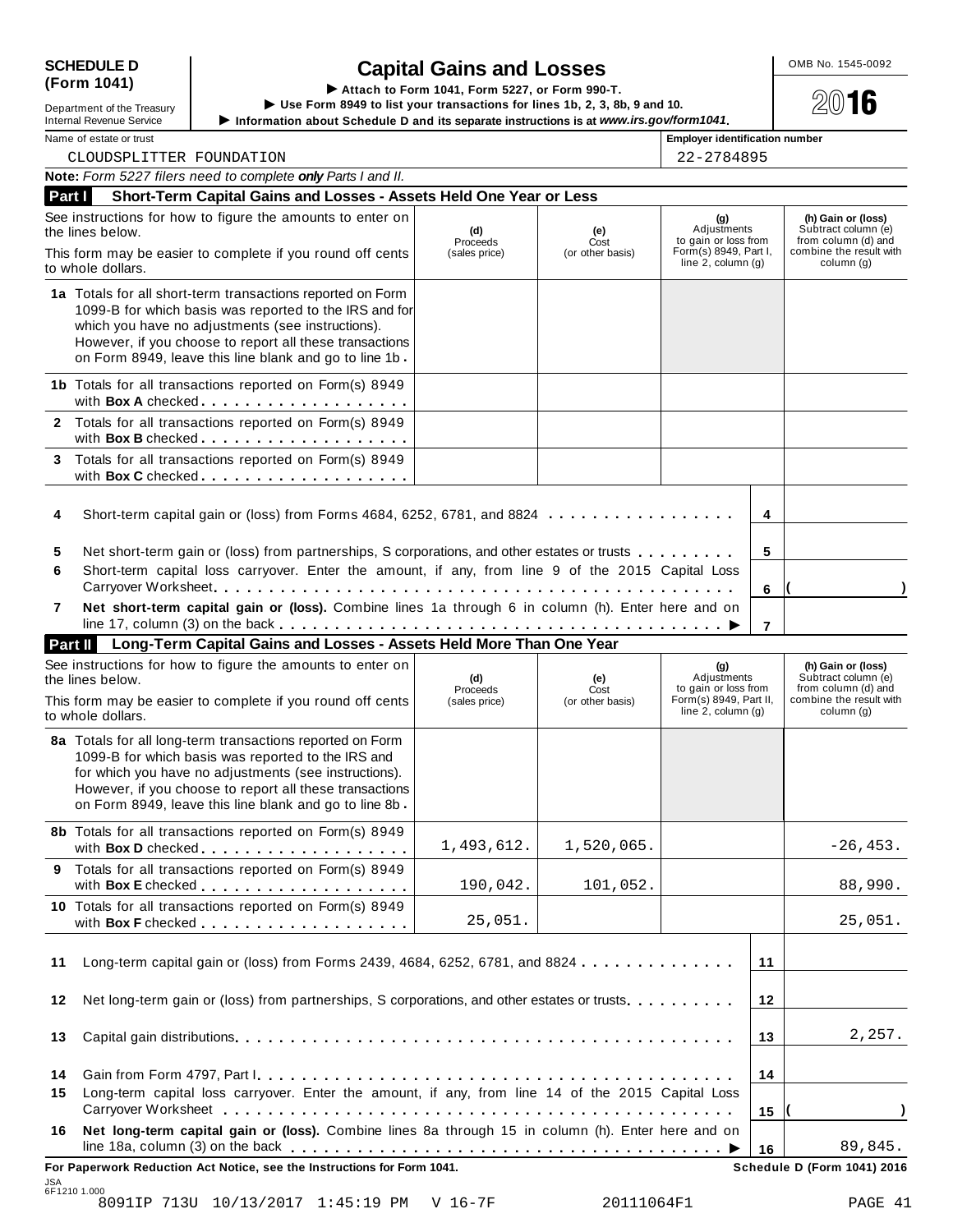|    | Schedule D (Form 1041) 2016                                                                                                                                                                                                                                                                                          |                    |                     |  |           | Page 2  |
|----|----------------------------------------------------------------------------------------------------------------------------------------------------------------------------------------------------------------------------------------------------------------------------------------------------------------------|--------------------|---------------------|--|-----------|---------|
|    | <b>Summary of Parts I and II</b><br>Part III                                                                                                                                                                                                                                                                         | (1) Beneficiaries' | (2) Estate's        |  | (3) Total |         |
|    | Caution: Read the instructions before completing this part.                                                                                                                                                                                                                                                          | (see instr.)       | or trust's          |  |           |         |
| 17 | Net short-term gain or (loss)<br>intervals and intervals are the short term of the same of the same intervals and the same intervals are short that the same intervals are short that the same intervals are short that the shor                                                                                     | 17                 |                     |  |           |         |
| 18 | Net long-term gain or (loss):                                                                                                                                                                                                                                                                                        |                    |                     |  |           |         |
|    |                                                                                                                                                                                                                                                                                                                      | 18a                |                     |  |           | 89,845. |
|    | <b>b</b> Unrecaptured section 1250 gain (see line 18 of the wrksht.)                                                                                                                                                                                                                                                 | 18 <sub>b</sub>    |                     |  |           |         |
|    |                                                                                                                                                                                                                                                                                                                      | 18c                |                     |  |           |         |
|    |                                                                                                                                                                                                                                                                                                                      |                    |                     |  | 89,845.   |         |
|    | Note: If line 19, column (3), is a net gain, enter the gain on Form 1041, line 4 (or Form 990-T, Part I, line 4a). If lines 18a and 19, column (2), are net<br>gains, go to Part V, and don't complete Part IV. If line 19, column (3), is a net loss, complete Part IV and the Capital Loss Carryover Worksheet, as |                    |                     |  |           |         |
|    | necessary.                                                                                                                                                                                                                                                                                                           |                    |                     |  |           |         |
|    | <b>Part IV</b><br><b>Capital Loss Limitation</b>                                                                                                                                                                                                                                                                     |                    |                     |  |           |         |
| 20 | Enter here and enter as a (loss) on Form 1041, line 4 (or Form 990-T, Part I, line 4c, if a trust), the smaller of:                                                                                                                                                                                                  |                    |                     |  |           |         |
|    |                                                                                                                                                                                                                                                                                                                      |                    |                     |  | 20        |         |
|    | Note: If the loss on line 19, column (3), is more than \$3,000, or if Form 1041, page 1, line 22 (or Form 990-T, line 34), is a loss, complete the Capital<br>Loss Carryover Worksheet in the instructions to figure your capital loss carryover.                                                                    |                    |                     |  |           |         |
|    | <b>Tax Computation Using Maximum Capital Gains Rates</b><br><b>Part V</b>                                                                                                                                                                                                                                            |                    |                     |  |           |         |
|    | Form 1041 filers. Complete this part only if both lines 18a and 19 in column (2) are gains, or an amount is entered in Part I or Part II and                                                                                                                                                                         |                    |                     |  |           |         |
|    | there is an entry on Form 1041, line 2b(2), and Form 1041, line 22, is more than zero.                                                                                                                                                                                                                               |                    |                     |  |           |         |
|    | Caution: Skip this part and complete the Schedule D Tax Worksheet in the instructions if:                                                                                                                                                                                                                            |                    |                     |  |           |         |
|    | • Either line 18b, col. (2) or line 18c, col. (2) is more than zero, or                                                                                                                                                                                                                                              |                    |                     |  |           |         |
|    | • Both Form 1041, line 2b(1), and Form 4952, line 4g are more than zero.                                                                                                                                                                                                                                             |                    |                     |  |           |         |
|    | Form 990-T trusts. Complete this part only if both lines 18a and 19 are gains, or qualified dividends are included in income in Part I of Form                                                                                                                                                                       |                    |                     |  |           |         |
|    | 990-T, and Form 990-T, line 34, is more than zero. Skip this part and complete the Schedule D Tax Worksheet in the instructions if either                                                                                                                                                                            |                    |                     |  |           |         |
|    | line 18b, col. (2) or line 18c, col. (2) is more than zero.                                                                                                                                                                                                                                                          |                    |                     |  |           |         |
| 21 | Enter taxable income from Form 1041, line 22 (or Form 990-T, line 34)                                                                                                                                                                                                                                                |                    | 21                  |  |           |         |
| 22 | Enter the smaller of line 18a or 19 in column (2)                                                                                                                                                                                                                                                                    |                    |                     |  |           |         |
|    | 22<br>but not less than zero                                                                                                                                                                                                                                                                                         |                    |                     |  |           |         |
| 23 | Enter the estate's or trust's qualified dividends                                                                                                                                                                                                                                                                    |                    |                     |  |           |         |
|    | from Form 1041, line 2b(2) (or enter the qualified                                                                                                                                                                                                                                                                   |                    |                     |  |           |         |
|    | dividends included in income in Part I of Form 990-T)<br>23                                                                                                                                                                                                                                                          |                    |                     |  |           |         |
| 24 | 24<br>Add lines 22 and 23                                                                                                                                                                                                                                                                                            |                    |                     |  |           |         |
| 25 | If the estate or trust is filing Form 4952, enter the                                                                                                                                                                                                                                                                |                    |                     |  |           |         |
|    | amount from line 4g; otherwise, enter -0- $\blacktriangleright$<br>25                                                                                                                                                                                                                                                |                    |                     |  |           |         |
| 26 | Subtract line 25 from line 24. If zero or less, enter -0-<br>ana ana sina na sana sa                                                                                                                                                                                                                                 |                    | 26                  |  |           |         |
| 27 | Subtract line 26 from line 21. If zero or less, enter -0-                                                                                                                                                                                                                                                            |                    | 27                  |  |           |         |
| 28 | Enter the smaller of the amount on line 21 or $$2,550$                                                                                                                                                                                                                                                               |                    | 28                  |  |           |         |
| 29 | Enter the smaller of the amount on line 27 or line 28                                                                                                                                                                                                                                                                |                    | 29                  |  |           |         |
| 30 | Subtract line 29 from line 28. If zero or less, enter -0-. This amount is taxed at 0%                                                                                                                                                                                                                                |                    | .                   |  | 30        |         |
| 31 | Enter the smaller of line 21 or line 26                                                                                                                                                                                                                                                                              |                    | 31                  |  |           |         |
| 32 |                                                                                                                                                                                                                                                                                                                      |                    | 32                  |  |           |         |
| 33 |                                                                                                                                                                                                                                                                                                                      |                    | 33                  |  |           |         |
| 34 |                                                                                                                                                                                                                                                                                                                      |                    | 34                  |  |           |         |
| 35 |                                                                                                                                                                                                                                                                                                                      |                    | 35                  |  |           |         |
| 36 |                                                                                                                                                                                                                                                                                                                      |                    | 36                  |  |           |         |
| 37 |                                                                                                                                                                                                                                                                                                                      |                    | $\alpha$ , $\alpha$ |  | 37        |         |
| 38 |                                                                                                                                                                                                                                                                                                                      |                    | 38                  |  |           |         |
| 39 |                                                                                                                                                                                                                                                                                                                      |                    | 39                  |  |           |         |
| 40 |                                                                                                                                                                                                                                                                                                                      |                    | 40                  |  |           |         |
| 41 |                                                                                                                                                                                                                                                                                                                      |                    |                     |  | 41        |         |
| 42 | Figure the tax on the amount on line 27. Use the 2016 Tax Rate Schedule for Estates                                                                                                                                                                                                                                  |                    |                     |  |           |         |
|    | and Trusts (see the Schedule G instructions in the instructions for Form 1041).                                                                                                                                                                                                                                      |                    | 42                  |  |           |         |
| 43 | Add lines 37, 41, and 42                                                                                                                                                                                                                                                                                             |                    | 43                  |  |           |         |
| 44 | Figure the tax on the amount on line 21. Use the 2016 Tax Rate Schedule for Estates                                                                                                                                                                                                                                  |                    |                     |  |           |         |
|    | and Trusts (see the Schedule G instructions in the instructions for Form 1041)                                                                                                                                                                                                                                       |                    | 44                  |  |           |         |
|    |                                                                                                                                                                                                                                                                                                                      |                    |                     |  |           |         |
| 45 | Tax on all taxable income. Enter the smaller of line 43 or line 44 here and on Form 1041, Schedule                                                                                                                                                                                                                   |                    |                     |  |           |         |

**Schedule D (Form 1041) 2016**

JSA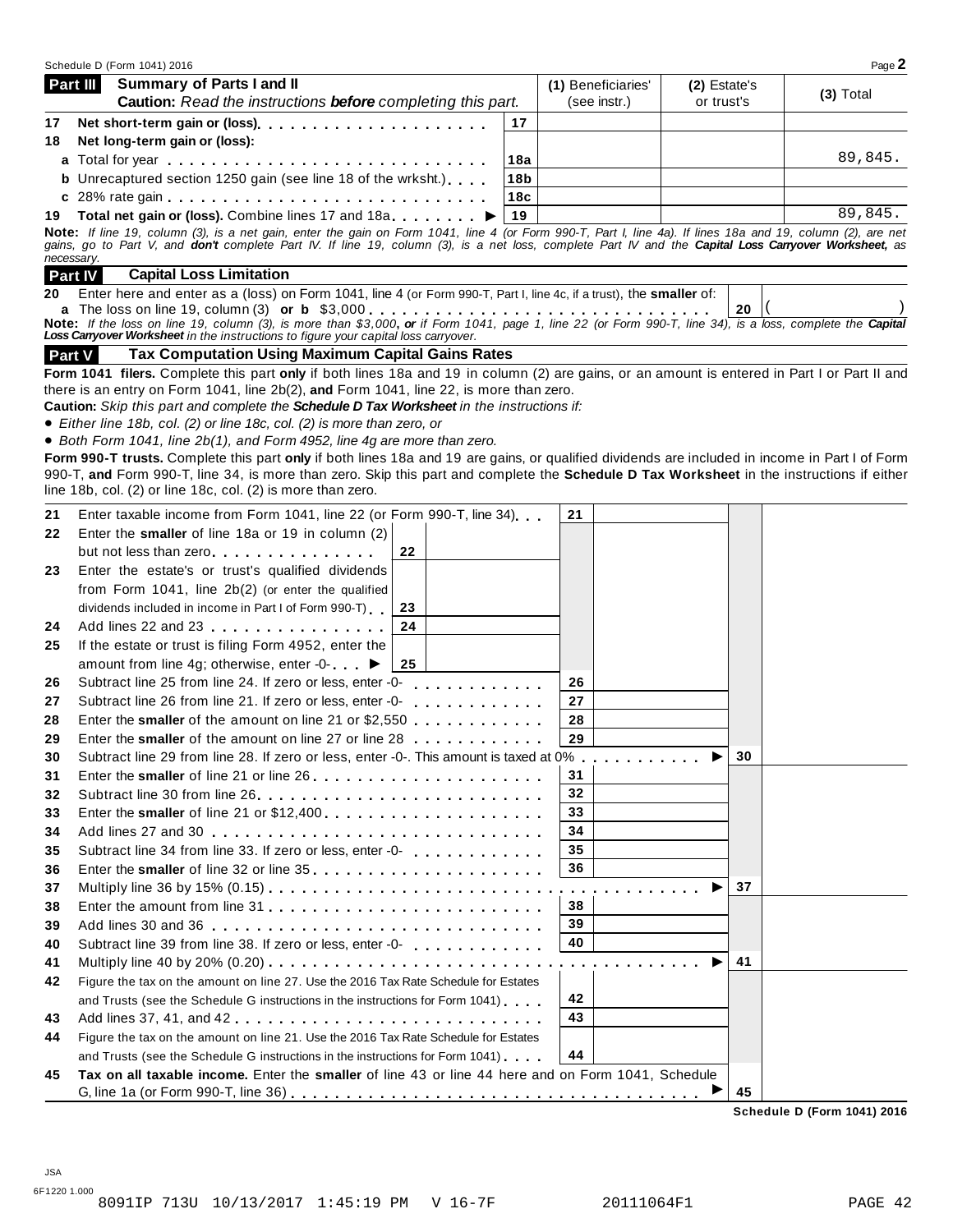| Form 8949 (2016)                                                                                         | .2A<br>Attachment Sequence No.                                  | $P$ age |
|----------------------------------------------------------------------------------------------------------|-----------------------------------------------------------------|---------|
| Name(s) shown on return. Name and SSN or taxpayer identification no, not required if shown on other side | $\mid$ Social security number or taxpayer identification number |         |

Before you check Box D, E, or F below, see whether you received any Form(s) 1099-B or substitute statement(s) from your broker. A substitute statement will have the same information as Form 1099-B. Either will show whether your basis (usually your cost) was reported to the IRS by your *broker and may even tell you which box to check.*

**Long-Term.** Transactions involving capital assets you held more than 1 year are long term. For short-term transactions, see page 1. **Part II**

**Note:** You may aggregate all long-term transactions reported on Form(s) 1099-B showing basis was reported to the IRS and for which no adjustments or codes are required. Enter the totals directly on Schedule D, line 8a; you aren't required to report these transactions on Form 8949 (see instructions).

**You** *must* **check Box D, E,** *or* **F below. Check only one box.** If more than one box applies for your long-term transactions, complete a separate Form 8949, page 2, for each applicable box. If you have more long-term transactions than will fit on this page for one or more of the boxes, complete as many forms with the same box checked as you need.

 $\overline{\text{X}}$  (D) Long-term transactions reported on Form(s) 1099-B showing basis was reported to the IRS (see **Note** above)

**(E)** Long-term transactions reported on Form(s) 1099-B showing basis **wasn't** reported to the IRS

**(F)** Long-term transactions not reported to you on Form 1099-B

| 1<br>(a)<br>Description of property                                                                                                   | (b)<br>Date acquired | (c)<br>Date sold or<br>disposed | (d)<br>Proceeds<br>(sales price) | (e)<br>Cost or other basis.<br>See the Note below<br>and see Column (e)<br>in the separate<br>instructions | Adjustment, if any, to gain or loss.<br>If you enter an amount in column (g),<br>enter a code in column (f).<br>See the separate instructions. | (h)<br>Gain or (loss).<br>Subtract column (e)<br>from column (d) and<br>combine the result<br>with column (g) |              |
|---------------------------------------------------------------------------------------------------------------------------------------|----------------------|---------------------------------|----------------------------------|------------------------------------------------------------------------------------------------------------|------------------------------------------------------------------------------------------------------------------------------------------------|---------------------------------------------------------------------------------------------------------------|--------------|
| (Example: 100 sh. XYZ Co.)                                                                                                            | (Mo., day, yr.)      | (Mo., day, yr.)                 | (see instructions)               |                                                                                                            | (f)<br>(g)<br>Code(s) from<br>Amount of<br>adjustment<br>instructions                                                                          |                                                                                                               |              |
| DEUTSCHE TELEKOM - LT                                                                                                                 | VARIOUS              | VARIOUS                         | 997,585.                         | 662,905.                                                                                                   |                                                                                                                                                |                                                                                                               | 334,680.     |
| TELEFONICA - LT D                                                                                                                     | VARIOUS              | VARIOUS                         | 496,027.                         | 857,160.                                                                                                   |                                                                                                                                                |                                                                                                               | $-361, 133.$ |
|                                                                                                                                       |                      |                                 |                                  |                                                                                                            |                                                                                                                                                |                                                                                                               |              |
|                                                                                                                                       |                      |                                 |                                  |                                                                                                            |                                                                                                                                                |                                                                                                               |              |
|                                                                                                                                       |                      |                                 |                                  |                                                                                                            |                                                                                                                                                |                                                                                                               |              |
|                                                                                                                                       |                      |                                 |                                  |                                                                                                            |                                                                                                                                                |                                                                                                               |              |
|                                                                                                                                       |                      |                                 |                                  |                                                                                                            |                                                                                                                                                |                                                                                                               |              |
|                                                                                                                                       |                      |                                 |                                  |                                                                                                            |                                                                                                                                                |                                                                                                               |              |
|                                                                                                                                       |                      |                                 |                                  |                                                                                                            |                                                                                                                                                |                                                                                                               |              |
|                                                                                                                                       |                      |                                 |                                  |                                                                                                            |                                                                                                                                                |                                                                                                               |              |
|                                                                                                                                       |                      |                                 |                                  |                                                                                                            |                                                                                                                                                |                                                                                                               |              |
|                                                                                                                                       |                      |                                 |                                  |                                                                                                            |                                                                                                                                                |                                                                                                               |              |
| 2 Totals. Add the amounts in columns (d), (e), (g), and (h) (subtract<br>negative amounts). Enter each total here and include on your |                      |                                 |                                  |                                                                                                            |                                                                                                                                                |                                                                                                               |              |

Schedule D, **line 8b** (if **Box D** above is checked), **line 9** (if **Box E**<br>above is checked), or **line 10** (if **Box F** above is checked)
In the schedule of **EQS** above but the bosin reported to the IP  $1,493,612$ , 1520065.

**Note:** If you checked Box D above but the basis reported to the IRS was incorrect, enter in column (e) the basis as reported to the IRS, and enter an adjustment in column (g) to correct the basis. See *Column (g)* in the separate instructions for how to figure the amount of the adjustment.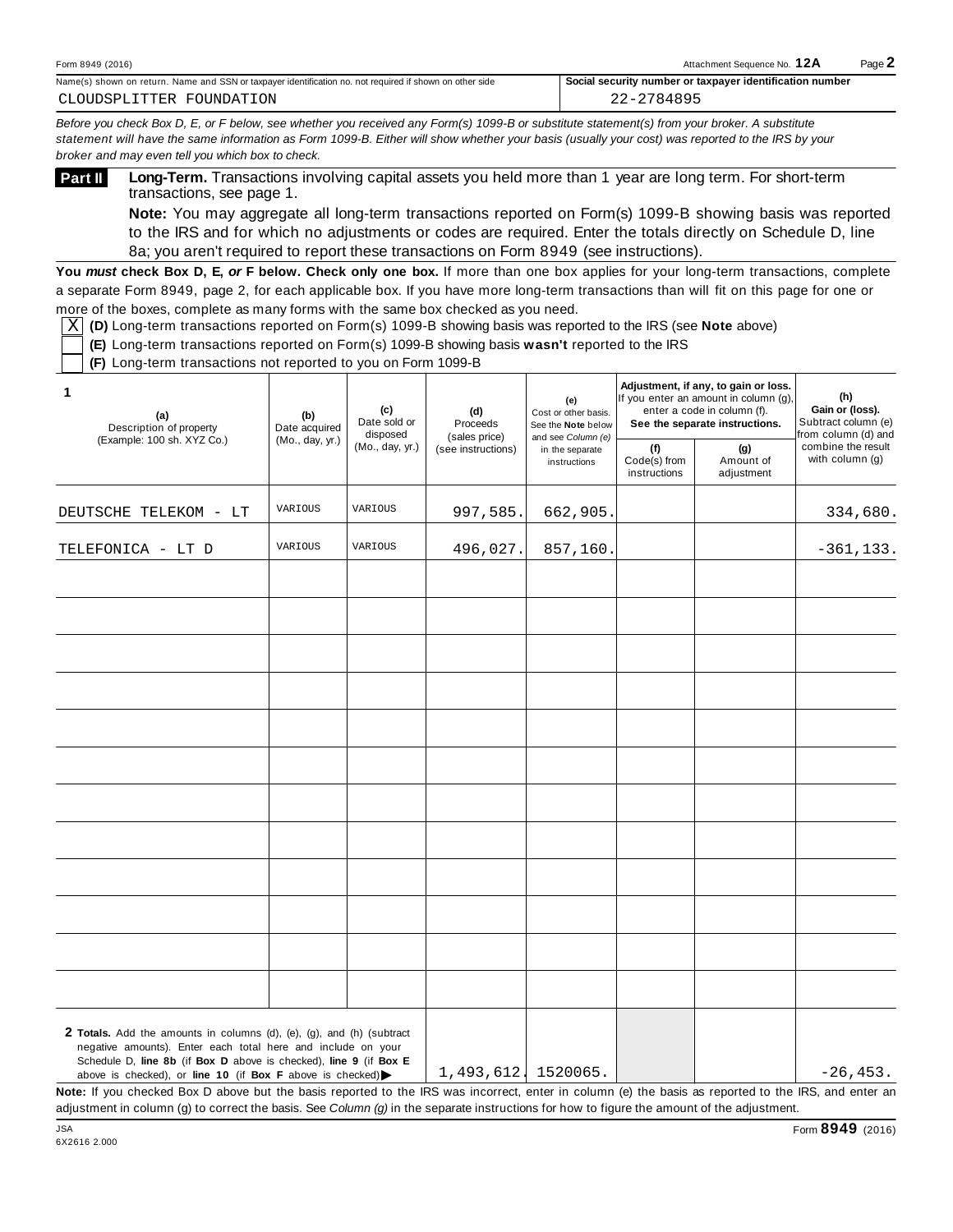| Form 8949<br>(2016)                                                                                                | Attachment Sequence No.                                               | $P$ age |
|--------------------------------------------------------------------------------------------------------------------|-----------------------------------------------------------------------|---------|
| Name(s)<br>. Name and SSN or taxpaver identification no, not required if shown on other side<br>i shown on return. | Social<br>r identification number<br>ll security number or taxpayer i |         |

Before you check Box D, E, or F below, see whether you received any Form(s) 1099-B or substitute statement(s) from your broker. A substitute statement will have the same information as Form 1099-B. Either will show whether your basis (usually your cost) was reported to the IRS by your *broker and may even tell you which box to check.*

**Long-Term.** Transactions involving capital assets you held more than 1 year are long term. For short-term transactions, see page 1. **Part II**

**Note:** You may aggregate all long-term transactions reported on Form(s) 1099-B showing basis was reported to the IRS and for which no adjustments or codes are required. Enter the totals directly on Schedule D, line 8a; you aren't required to report these transactions on Form 8949 (see instructions).

**You** *must* **check Box D, E,** *or* **F below. Check only one box.** If more than one box applies for your long-term transactions, complete a separate Form 8949, page 2, for each applicable box. If you have more long-term transactions than will fit on this page for one or more of the boxes, complete as many forms with the same box checked as you need.

**(D)** Long-term transactions reported on Form(s) 1099-B showing basis was reported to the IRS (see **Note** above)

**(E)** Long-term transactions reported on Form(s) 1099-B showing basis **wasn't** reported to the IRS X

**(F)** Long-term transactions not reported to you on Form 1099-B

| 1<br>(a)<br>Description of property                                                                                                                                                                               | (b)<br>Date acquired | (c)<br>Date sold or | (d)<br>Proceeds    |                                                       |                                     |                                |                                       |  |  | disposed<br>(sales price) | (e)<br>Cost or other basis.<br>See the Note below |  | Adjustment, if any, to gain or loss.<br>If you enter an amount in column (g),<br>enter a code in column (f).<br>See the separate instructions. | (h)<br>Gain or (loss).<br>Subtract column (e)<br>from column (d) and |
|-------------------------------------------------------------------------------------------------------------------------------------------------------------------------------------------------------------------|----------------------|---------------------|--------------------|-------------------------------------------------------|-------------------------------------|--------------------------------|---------------------------------------|--|--|---------------------------|---------------------------------------------------|--|------------------------------------------------------------------------------------------------------------------------------------------------|----------------------------------------------------------------------|
| (Example: 100 sh. XYZ Co.)                                                                                                                                                                                        | (Mo., day, yr.)      | (Mo., day, yr.)     | (see instructions) | and see Column (e)<br>in the separate<br>instructions | (f)<br>Code(s) from<br>instructions | (g)<br>Amount of<br>adjustment | combine the result<br>with column (g) |  |  |                           |                                                   |  |                                                                                                                                                |                                                                      |
| HENNESSY FOCUS - LT E                                                                                                                                                                                             | VARIOUS              | 12/15/2016          | 32,886.            | 18,393.                                               |                                     |                                | 14,493.                               |  |  |                           |                                                   |  |                                                                                                                                                |                                                                      |
| ROYAL DUTCH SHELL - LT<br>$\mathbf E$                                                                                                                                                                             | 09/23/2003           | 12/15/2016          | 53,460.            | 45,030.                                               |                                     |                                | 8,430.                                |  |  |                           |                                                   |  |                                                                                                                                                |                                                                      |
| T ROWE PRICE MEDIA - LT<br>$\mathbf E$                                                                                                                                                                            | VARIOUS              | 12/15/2016          | 103,696.           | 37,629.                                               |                                     |                                | 66,067.                               |  |  |                           |                                                   |  |                                                                                                                                                |                                                                      |
|                                                                                                                                                                                                                   |                      |                     |                    |                                                       |                                     |                                |                                       |  |  |                           |                                                   |  |                                                                                                                                                |                                                                      |
|                                                                                                                                                                                                                   |                      |                     |                    |                                                       |                                     |                                |                                       |  |  |                           |                                                   |  |                                                                                                                                                |                                                                      |
|                                                                                                                                                                                                                   |                      |                     |                    |                                                       |                                     |                                |                                       |  |  |                           |                                                   |  |                                                                                                                                                |                                                                      |
|                                                                                                                                                                                                                   |                      |                     |                    |                                                       |                                     |                                |                                       |  |  |                           |                                                   |  |                                                                                                                                                |                                                                      |
|                                                                                                                                                                                                                   |                      |                     |                    |                                                       |                                     |                                |                                       |  |  |                           |                                                   |  |                                                                                                                                                |                                                                      |
|                                                                                                                                                                                                                   |                      |                     |                    |                                                       |                                     |                                |                                       |  |  |                           |                                                   |  |                                                                                                                                                |                                                                      |
|                                                                                                                                                                                                                   |                      |                     |                    |                                                       |                                     |                                |                                       |  |  |                           |                                                   |  |                                                                                                                                                |                                                                      |
|                                                                                                                                                                                                                   |                      |                     |                    |                                                       |                                     |                                |                                       |  |  |                           |                                                   |  |                                                                                                                                                |                                                                      |
|                                                                                                                                                                                                                   |                      |                     |                    |                                                       |                                     |                                |                                       |  |  |                           |                                                   |  |                                                                                                                                                |                                                                      |
|                                                                                                                                                                                                                   |                      |                     |                    |                                                       |                                     |                                |                                       |  |  |                           |                                                   |  |                                                                                                                                                |                                                                      |
|                                                                                                                                                                                                                   |                      |                     |                    |                                                       |                                     |                                |                                       |  |  |                           |                                                   |  |                                                                                                                                                |                                                                      |
| <b>2 Totals.</b> Add the amounts in columns (d), (e), (g), and (h) (subtract<br>negative amounts). Enter each total here and include on your<br>Schedule D. line 8b (if Box D above is checked). line 9 (if Box E |                      |                     |                    |                                                       |                                     |                                |                                       |  |  |                           |                                                   |  |                                                                                                                                                |                                                                      |

Schedule D, **line 8b** (if **Box D** above is checked), **line 9** (if **Box E** above is checked), or **line 10** (if **Box F** above is checked)  $\blacktriangleright$ 

 $190,042.$  101,052.  $|$  88,990.

**Note:** If you checked Box D above but the basis reported to the IRS was incorrect, enter in column (e) the basis as reported to the IRS, and enter an adjustment in column (g) to correct the basis. See *Column (g)* in the separate instructions for how to figure the amount of the adjustment.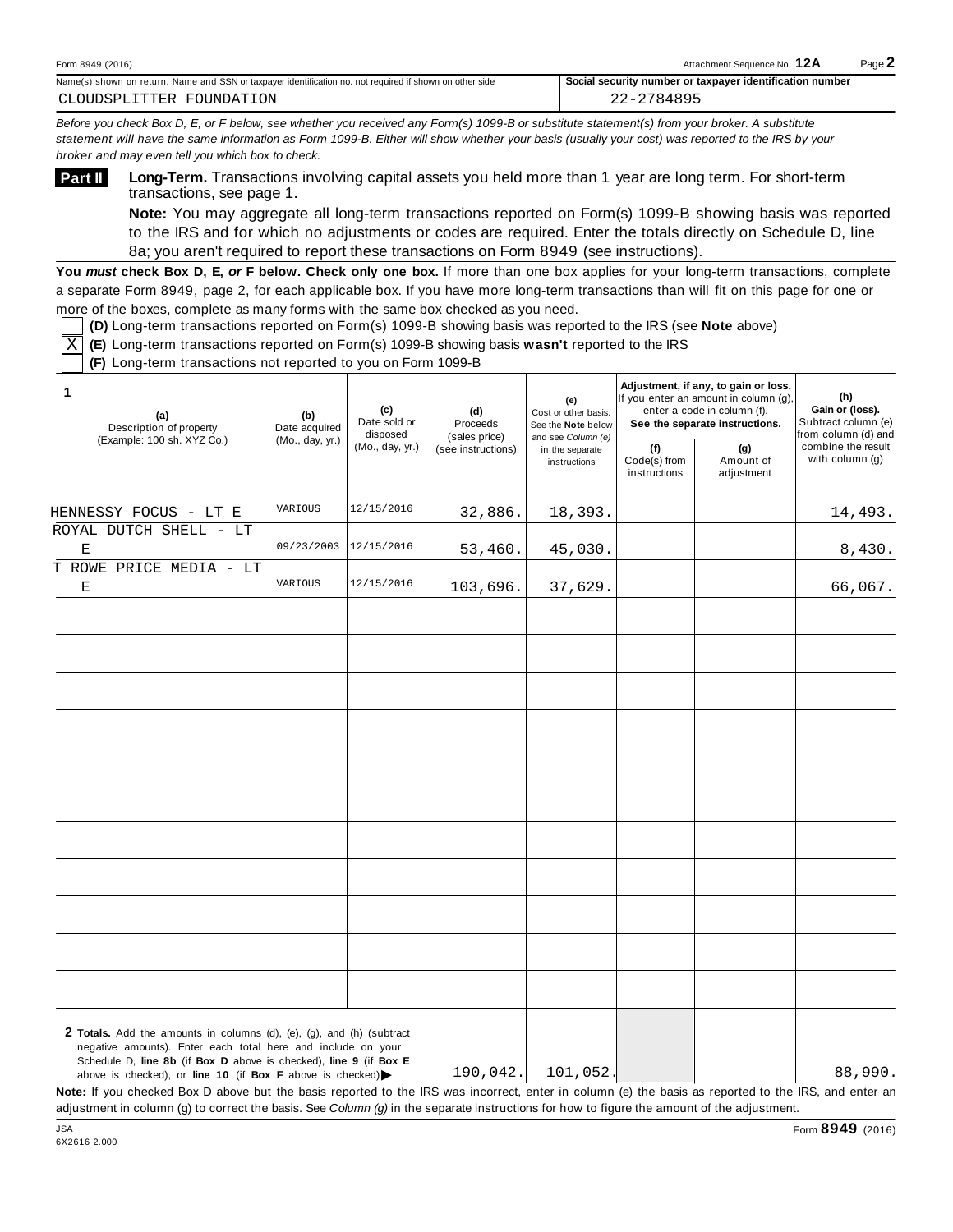| Form 8949 (2016)                                                                                         | Attachment Sequence No.                                  | $P$ age |
|----------------------------------------------------------------------------------------------------------|----------------------------------------------------------|---------|
| Name(s) shown on return. Name and SSN or taxpayer identification no, not required if shown on other side | Social security number or taxpayer identification number |         |

Before you check Box D, E, or F below, see whether you received any Form(s) 1099-B or substitute statement(s) from your broker. A substitute statement will have the same information as Form 1099-B. Either will show whether your basis (usually your cost) was reported to the IRS by your *broker and may even tell you which box to check.*

**Long-Term.** Transactions involving capital assets you held more than 1 year are long term. For short-term transactions, see page 1. **Part II**

**Note:** You may aggregate all long-term transactions reported on Form(s) 1099-B showing basis was reported to the IRS and for which no adjustments or codes are required. Enter the totals directly on Schedule D, line 8a; you aren't required to report these transactions on Form 8949 (see instructions).

**You** *must* **check Box D, E,** *or* **F below. Check only one box.** If more than one box applies for your long-term transactions, complete a separate Form 8949, page 2, for each applicable box. If you have more long-term transactions than will fit on this page for one or more of the boxes, complete as many forms with the same box checked as you need.

**(D)** Long-term transactions reported on Form(s) 1099-B showing basis was reported to the IRS (see **Note** above)

**(E)** Long-term transactions reported on Form(s) 1099-B showing basis **wasn't** reported to the IRS

**(F)** Long-term transactions not reported to you on Form 1099-B  $\overline{\mathbf{X}}$ 

| 1<br>(a)<br>Description of property                                                                                                                                                                        | (b)<br>Date acquired | (c)<br>Date sold or<br>disposed | (d)<br>Proceeds    | (sales price)                   |  |  | (e)                                   | Cost or other basis.<br>See the Note below<br>and see Column (e) |                                       | Adjustment, if any, to gain or loss.<br>If you enter an amount in column (g),<br>enter a code in column (f).<br>See the separate instructions. | (h)<br>Gain or (loss).<br>Subtract column (e)<br>from column (d) and |  |
|------------------------------------------------------------------------------------------------------------------------------------------------------------------------------------------------------------|----------------------|---------------------------------|--------------------|---------------------------------|--|--|---------------------------------------|------------------------------------------------------------------|---------------------------------------|------------------------------------------------------------------------------------------------------------------------------------------------|----------------------------------------------------------------------|--|
| (Example: 100 sh. XYZ Co.)                                                                                                                                                                                 | (Mo., day, yr.)      | (Mo., day, yr.)                 | (see instructions) | in the separate<br>instructions |  |  | (f)<br>$Code(s)$ from<br>instructions | (g)<br>Amount of<br>adjustment                                   | combine the result<br>with column (g) |                                                                                                                                                |                                                                      |  |
| ENERGY TRANSFER                                                                                                                                                                                            |                      |                                 |                    |                                 |  |  |                                       |                                                                  |                                       |                                                                                                                                                |                                                                      |  |
| PARTNERS (K-1)<br>ENERGY TRANSFER EQUITY                                                                                                                                                                   |                      |                                 | 24,724.            |                                 |  |  | 24,724.                               |                                                                  |                                       |                                                                                                                                                |                                                                      |  |
| $(K-1)$                                                                                                                                                                                                    |                      |                                 | 327.               |                                 |  |  | 327.                                  |                                                                  |                                       |                                                                                                                                                |                                                                      |  |
|                                                                                                                                                                                                            |                      |                                 |                    |                                 |  |  |                                       |                                                                  |                                       |                                                                                                                                                |                                                                      |  |
|                                                                                                                                                                                                            |                      |                                 |                    |                                 |  |  |                                       |                                                                  |                                       |                                                                                                                                                |                                                                      |  |
|                                                                                                                                                                                                            |                      |                                 |                    |                                 |  |  |                                       |                                                                  |                                       |                                                                                                                                                |                                                                      |  |
|                                                                                                                                                                                                            |                      |                                 |                    |                                 |  |  |                                       |                                                                  |                                       |                                                                                                                                                |                                                                      |  |
|                                                                                                                                                                                                            |                      |                                 |                    |                                 |  |  |                                       |                                                                  |                                       |                                                                                                                                                |                                                                      |  |
|                                                                                                                                                                                                            |                      |                                 |                    |                                 |  |  |                                       |                                                                  |                                       |                                                                                                                                                |                                                                      |  |
|                                                                                                                                                                                                            |                      |                                 |                    |                                 |  |  |                                       |                                                                  |                                       |                                                                                                                                                |                                                                      |  |
|                                                                                                                                                                                                            |                      |                                 |                    |                                 |  |  |                                       |                                                                  |                                       |                                                                                                                                                |                                                                      |  |
|                                                                                                                                                                                                            |                      |                                 |                    |                                 |  |  |                                       |                                                                  |                                       |                                                                                                                                                |                                                                      |  |
|                                                                                                                                                                                                            |                      |                                 |                    |                                 |  |  |                                       |                                                                  |                                       |                                                                                                                                                |                                                                      |  |
|                                                                                                                                                                                                            |                      |                                 |                    |                                 |  |  |                                       |                                                                  |                                       |                                                                                                                                                |                                                                      |  |
|                                                                                                                                                                                                            |                      |                                 |                    |                                 |  |  |                                       |                                                                  |                                       |                                                                                                                                                |                                                                      |  |
|                                                                                                                                                                                                            |                      |                                 |                    |                                 |  |  |                                       |                                                                  |                                       |                                                                                                                                                |                                                                      |  |
|                                                                                                                                                                                                            |                      |                                 |                    |                                 |  |  |                                       |                                                                  |                                       |                                                                                                                                                |                                                                      |  |
| 2 Totals. Add the amounts in columns (d), (e), (g), and (h) (subtract<br>negative amounts). Enter each total here and include on your<br>Schedule D, line 8b (if Box D above is checked), line 9 (if Box E |                      |                                 |                    |                                 |  |  |                                       |                                                                  |                                       |                                                                                                                                                |                                                                      |  |

above is checked), or **line 10** (if **Box F** above is checked) $\blacktriangleright$ **Note:** If you checked Box D above but the basis reported to the IRS was incorrect, enter in column (e) the basis as reported to the IRS, and enter an 25,051. 25,051.

adjustment in column (g) to correct the basis. See *Column (g)* in the separate instructions for how to figure the amount of the adjustment.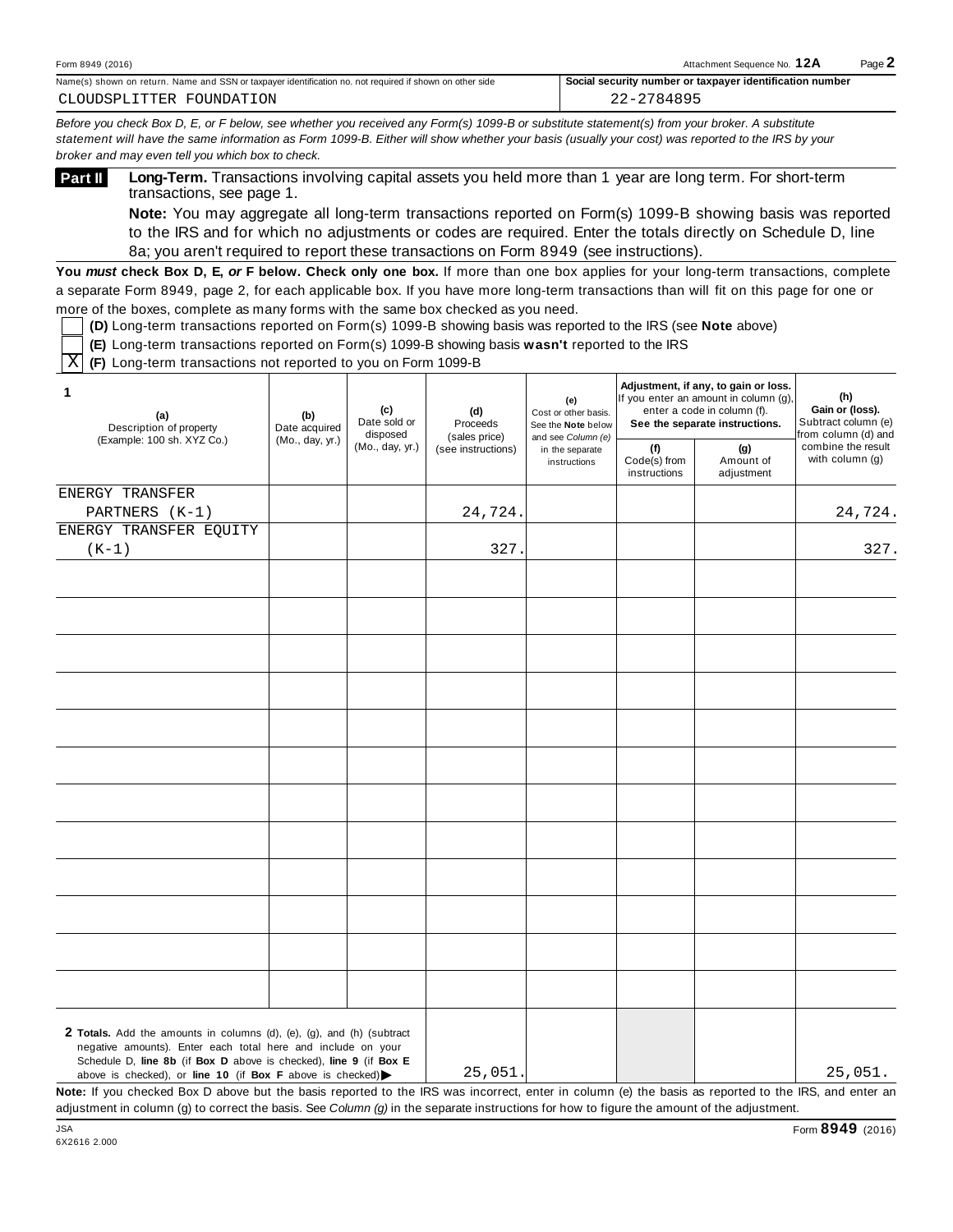Bender Lane Advisory LLC 4 Tower Pl Ste 1001 Albany, NY 12203-3721

\*\*\*\*\*\*\*\*\*\*\*\*\*\*\*\*\*\*\*\*\*\*\*\*\*

 Instructions for filing Cloudsplitter Foundation NY Form 500 New York 500 - Annual Filing for Charitable Org. for the period ended December 31, 2016

\*\*\*\*\*\*\*\*\*\*\*\*\*\*\*\*\*\*\*\*\*\*\*\*\*

Signature...

 The original return should be dated and signed by two officers of organization.

Filing...

 The signed return should be filed on or before June 30, 2017 with...

> NYS Office of the Attorney General Charities Bureau - Registration Section 120 Broadway New York, New York 10271

A filing fee of \$750. must be submitted with the report payable to the NYS Department of Law.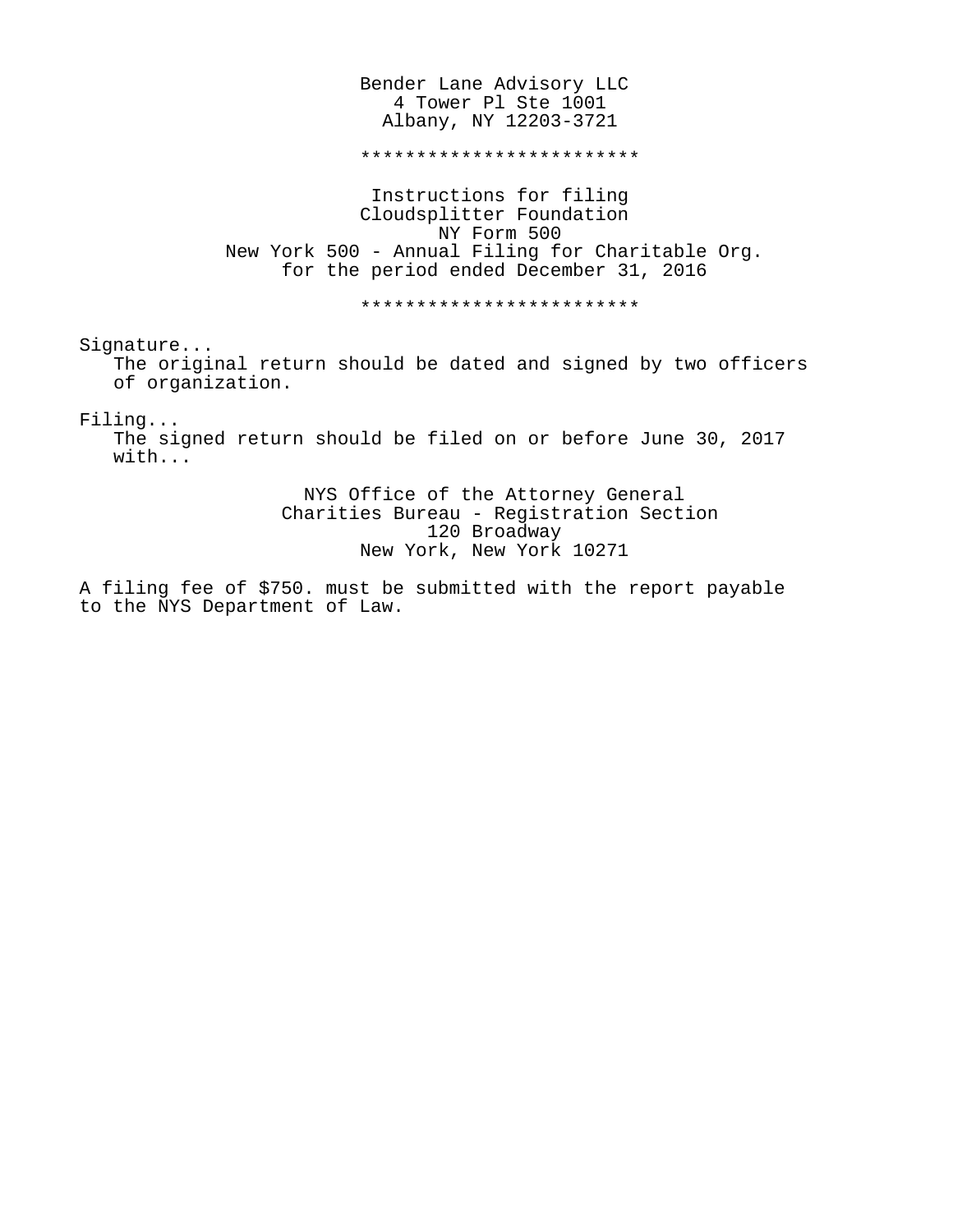# CHAR500<br>**CHAR500 Example 1** Send with fee and attachments to: 2016

**1. General Information**

NYS Annual Filing for Charitable Organizations www.CharitiesNYS.com

| For Fiscal Year Beginning                                                                                                       | $(mm/dd/yyyy)$ _                                                           | $\frac{\text{(mm/dd/yyyy)} - 01}{\text{Name of Organization: CLOUDSPLITTER FOUNDATION}}$                                                                  |                             | $\frac{12}{1}$ / $\frac{31}{1}$ / 2016                                                                                                                                                                                                                                                                                                                                                                                                                                                                                                                                                                                                                                                                                                                                                 |
|---------------------------------------------------------------------------------------------------------------------------------|----------------------------------------------------------------------------|-----------------------------------------------------------------------------------------------------------------------------------------------------------|-----------------------------|----------------------------------------------------------------------------------------------------------------------------------------------------------------------------------------------------------------------------------------------------------------------------------------------------------------------------------------------------------------------------------------------------------------------------------------------------------------------------------------------------------------------------------------------------------------------------------------------------------------------------------------------------------------------------------------------------------------------------------------------------------------------------------------|
| Check if Applicable:<br>Address Change                                                                                          |                                                                            |                                                                                                                                                           |                             | Employer Identification Number (EIN):<br>22-2784895                                                                                                                                                                                                                                                                                                                                                                                                                                                                                                                                                                                                                                                                                                                                    |
| Name Change                                                                                                                     | Mailing Address:                                                           |                                                                                                                                                           |                             | NY Registration Number:                                                                                                                                                                                                                                                                                                                                                                                                                                                                                                                                                                                                                                                                                                                                                                |
| Initial Filing                                                                                                                  | 62 MOIR ROAD, PO BOX 1199                                                  |                                                                                                                                                           |                             | $40 - 66 - 27$                                                                                                                                                                                                                                                                                                                                                                                                                                                                                                                                                                                                                                                                                                                                                                         |
| <b>Final Filing</b>                                                                                                             | City / State / Zip:                                                        |                                                                                                                                                           |                             | Telephone:                                                                                                                                                                                                                                                                                                                                                                                                                                                                                                                                                                                                                                                                                                                                                                             |
| Amended Filing                                                                                                                  | SARANAC LAKE, NY, 12983                                                    |                                                                                                                                                           |                             | $(518)$ 218-1221                                                                                                                                                                                                                                                                                                                                                                                                                                                                                                                                                                                                                                                                                                                                                                       |
| Reg ID Pending                                                                                                                  | Website:                                                                   |                                                                                                                                                           | Email:                      |                                                                                                                                                                                                                                                                                                                                                                                                                                                                                                                                                                                                                                                                                                                                                                                        |
|                                                                                                                                 | WWW.KEET-FOUNDATION.ORG                                                    |                                                                                                                                                           |                             |                                                                                                                                                                                                                                                                                                                                                                                                                                                                                                                                                                                                                                                                                                                                                                                        |
| Check your organization's<br>registration category:                                                                             | Χ<br>7A only                                                               | EPTL only<br>DUAL (7A & EPTL)                                                                                                                             | <b>EXEMPT</b>               | Confirm your Registration Category in the<br>Charities Registry at www.CharitiesNYS.com.                                                                                                                                                                                                                                                                                                                                                                                                                                                                                                                                                                                                                                                                                               |
| 2. Certification                                                                                                                |                                                                            |                                                                                                                                                           |                             |                                                                                                                                                                                                                                                                                                                                                                                                                                                                                                                                                                                                                                                                                                                                                                                        |
| See instructions for certification requirements. Improper certification is a violation of law that may be subject to penalties. |                                                                            |                                                                                                                                                           |                             |                                                                                                                                                                                                                                                                                                                                                                                                                                                                                                                                                                                                                                                                                                                                                                                        |
|                                                                                                                                 |                                                                            | they are true, correct and complete in accordance with the laws of the State of New York applicable to this report.                                       |                             | We certify under penalties of perjury that we reviewed this report, including all attachments, and to the best of our knowledge and belief,                                                                                                                                                                                                                                                                                                                                                                                                                                                                                                                                                                                                                                            |
|                                                                                                                                 |                                                                            |                                                                                                                                                           | ERNEST E KEET               |                                                                                                                                                                                                                                                                                                                                                                                                                                                                                                                                                                                                                                                                                                                                                                                        |
| President or Authorized Officer:                                                                                                | Signature                                                                  |                                                                                                                                                           | <b>Print Name and Title</b> | Date                                                                                                                                                                                                                                                                                                                                                                                                                                                                                                                                                                                                                                                                                                                                                                                   |
| Chief Financial Officer or Treasurer:                                                                                           |                                                                            |                                                                                                                                                           | NANCY R KEET                |                                                                                                                                                                                                                                                                                                                                                                                                                                                                                                                                                                                                                                                                                                                                                                                        |
|                                                                                                                                 | Signature                                                                  |                                                                                                                                                           | <b>Print Name and Title</b> | Date                                                                                                                                                                                                                                                                                                                                                                                                                                                                                                                                                                                                                                                                                                                                                                                   |
| 3. Annual Reporting Exemption                                                                                                   |                                                                            |                                                                                                                                                           |                             |                                                                                                                                                                                                                                                                                                                                                                                                                                                                                                                                                                                                                                                                                                                                                                                        |
| attachments and pay applicable fees.                                                                                            | Or the organization qualifies for another 7A exemption (see instructions). |                                                                                                                                                           |                             | Check the exemption(s) that apply to your filing. If your organization is claiming an exemption under one category (7A or EPTL only filers) or both<br>categories (DUAL filers) that apply to your registration, complete only parts 1, 2, and 3, and submit the certified Char500. No fee, schedules, or additional<br>attachments are required. If you cannot claim an exemption or are a DUAL filer that claims only one exemption, you must file applicable schedules and<br>3a. 7A filing exemption: Total contributions from NY State including residents, foundations, government agencies, etc. did not exceed \$25,000<br>and the organization did not engage a professional fund raiser (PFR) or fund raising counsel (FRC) to solicit contributions during the fiscal year. |
| the fiscal year.                                                                                                                |                                                                            |                                                                                                                                                           |                             | 3b. EPTL filing exemption: Gross receipts did not exceed \$25,000 and the market value of assets did not exceed \$25,000 at any time during                                                                                                                                                                                                                                                                                                                                                                                                                                                                                                                                                                                                                                            |
| 4. Schedules and Attachments                                                                                                    |                                                                            |                                                                                                                                                           |                             |                                                                                                                                                                                                                                                                                                                                                                                                                                                                                                                                                                                                                                                                                                                                                                                        |
| See the following page<br>for a checklist of<br>schedules and<br>attachments to<br>complete your filing.                        | $X \mid$<br>Yes<br>No<br>ΧI<br>Yes<br>No                                   | for fund raising activity in NY State? If yes, complete Schedule 4a.<br>4b. Did the organization receive government grants? If yes, complete Schedule 4b. |                             | 4a. Did your organization use a professional fund raiser, fund raising counsel or commercial co-venturer                                                                                                                                                                                                                                                                                                                                                                                                                                                                                                                                                                                                                                                                               |
| <b>5. Fee</b>                                                                                                                   |                                                                            |                                                                                                                                                           |                             |                                                                                                                                                                                                                                                                                                                                                                                                                                                                                                                                                                                                                                                                                                                                                                                        |
| See the checklist on the                                                                                                        | 7A filing fee:                                                             | EPTL filing fee:                                                                                                                                          | Total fee:                  |                                                                                                                                                                                                                                                                                                                                                                                                                                                                                                                                                                                                                                                                                                                                                                                        |
| next page to calculate your<br>fee(s). Indicate fee(s) you<br>are submitting here:                                              |                                                                            | S<br>750.                                                                                                                                                 | 750.                        | Make a single check or money order<br>payable to:<br>"Department of Law"                                                                                                                                                                                                                                                                                                                                                                                                                                                                                                                                                                                                                                                                                                               |
|                                                                                                                                 |                                                                            |                                                                                                                                                           |                             |                                                                                                                                                                                                                                                                                                                                                                                                                                                                                                                                                                                                                                                                                                                                                                                        |

CHAR500 Annual Filing for Charitable Organizations (Updated December 2016) CHAR500 Annual Filing for Charitable Organizations (Updated December 2016)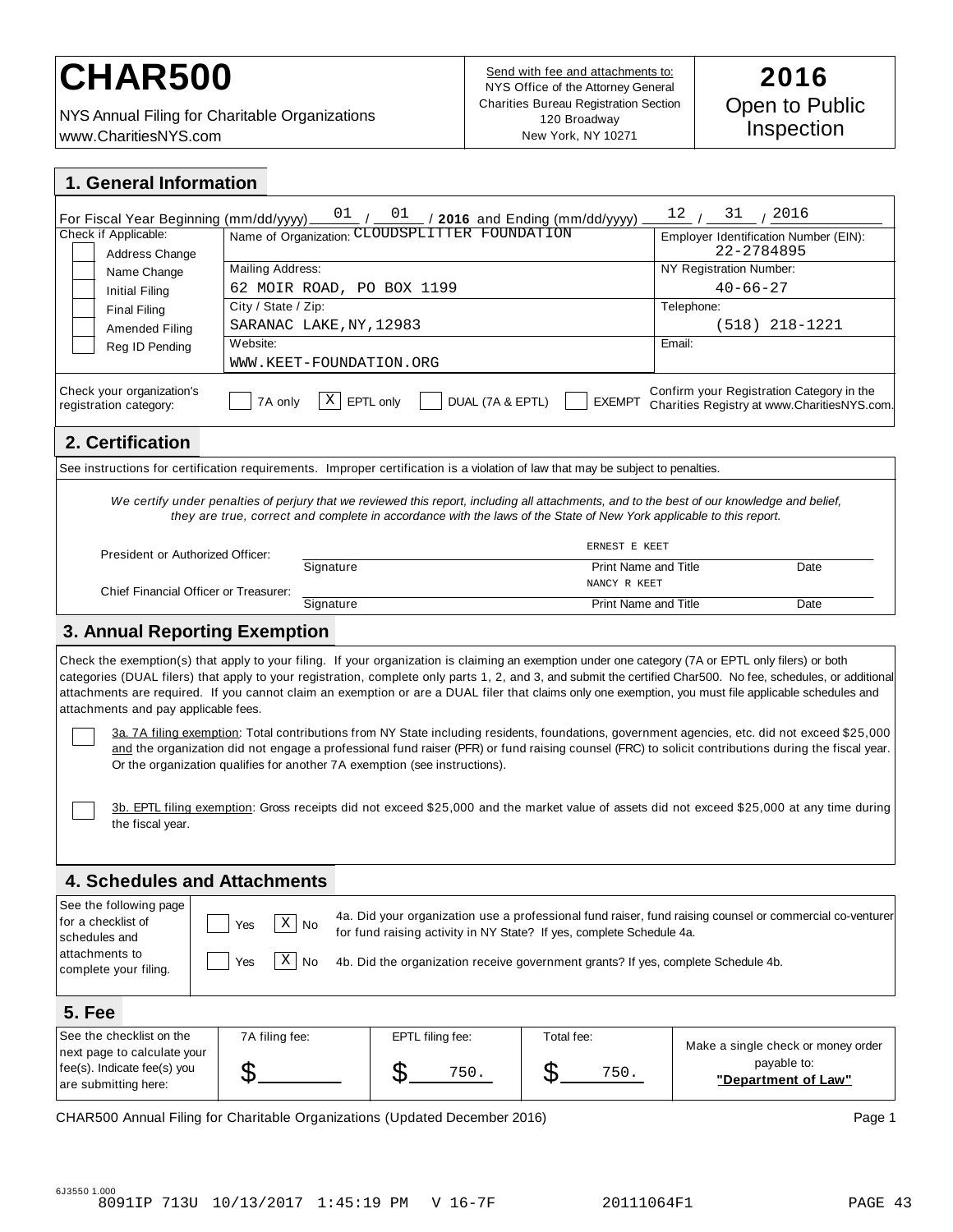CHAR500 Simply submit the certified CHAR500 with no fee, schedule, or additional attachments IF:<br>The Your organization is registered as 7A only and you marked the 7A filing exemption in Part 3.

- Your organization is registered as EPTL only and you marked the EPTL filing exemption in Part 3.

Annual Filing Checklist | - Your organization is registered as DUAL and you marked both the 7A and EPTL filing exemption in Part 3.

# **Checklist of Schedules and Attachments**

| Check the schedules you must submit with your CHAR500 as described in Part 4:                                                                    |                                                                                                                                                       |  |  |  |  |  |  |
|--------------------------------------------------------------------------------------------------------------------------------------------------|-------------------------------------------------------------------------------------------------------------------------------------------------------|--|--|--|--|--|--|
| If you answered "yes" in Part 4a, submit Schedule 4a: Professional Fund Raisers (PFR), Fund Raising Counsel (FRC), Commercial Co-Venturers (CCV) |                                                                                                                                                       |  |  |  |  |  |  |
| If you answered "yes" in Part 4b, submit Schedule 4b: Government Grants                                                                          |                                                                                                                                                       |  |  |  |  |  |  |
| Check the financial attachments you must submit with your CHAR500:                                                                               |                                                                                                                                                       |  |  |  |  |  |  |
| Χ<br>IRS Form 990, 990-EZ, or 990-PF, and 990-T if applicable                                                                                    |                                                                                                                                                       |  |  |  |  |  |  |
| All additional IRS Form 990 Schedules, including Schedule B (Schedule of Contributors).                                                          |                                                                                                                                                       |  |  |  |  |  |  |
| Our organization was eligible for and filed an IRS 990-N e-postcard. We have included an IRS Form 990-EZ for state purposes only.                |                                                                                                                                                       |  |  |  |  |  |  |
| If you are a 7A only or DUAL filer, submit the applicable independent Certified Public Accountant's Review or Audit Report:                      |                                                                                                                                                       |  |  |  |  |  |  |
| Review Report if you received total revenue and support greater than \$250,000 and up to \$750,000.                                              |                                                                                                                                                       |  |  |  |  |  |  |
| Audit Report if you received total revenue and support greater than \$750,000                                                                    |                                                                                                                                                       |  |  |  |  |  |  |
| No Review Report or Audit Report is required because total revenue and support is less than \$250,000                                            |                                                                                                                                                       |  |  |  |  |  |  |
| We are a DUAL filer and checked box 3a, no Review Report or Audit Report is required                                                             |                                                                                                                                                       |  |  |  |  |  |  |
|                                                                                                                                                  |                                                                                                                                                       |  |  |  |  |  |  |
| <b>Calculate Your Fee</b>                                                                                                                        |                                                                                                                                                       |  |  |  |  |  |  |
| For 7A and DUAL filers, calculate the 7A fee:                                                                                                    | Is my Registration Category 7A, EPTL, DUAL or EXEMPT?                                                                                                 |  |  |  |  |  |  |
| \$0, if you checked the 7A exemption in Part 3a                                                                                                  | Organizations are assigned a Registration Category upon<br>registration with the NY Charities Bureau:                                                 |  |  |  |  |  |  |
| \$25, if you did not check the 7A exemption in Part 3a                                                                                           |                                                                                                                                                       |  |  |  |  |  |  |
|                                                                                                                                                  | 7A filers are registered to solicit contributions in New York                                                                                         |  |  |  |  |  |  |
| For EPTL and DUAL filers, calculate the EPTL fee:                                                                                                | under Article 7-A of the Executive Law ("7A")                                                                                                         |  |  |  |  |  |  |
| \$0, if you checked the EPTL exemption in Part 3b                                                                                                | <b>EPTL</b> filers are registered under the Estates, Powers & Trusts<br>Law ("EPTL") because they hold assets and/or conduct                          |  |  |  |  |  |  |
| \$25, if the NET WORTH is less than \$50,000                                                                                                     | activites for charitable purposes in NY.                                                                                                              |  |  |  |  |  |  |
| \$50, if the NET WORTH is \$50,000 or more but less than \$250,000                                                                               | <b>DUAL</b> filers are registered under both 7A and EPTL.                                                                                             |  |  |  |  |  |  |
| \$100, if the NET WORTH is \$250,000 or more but less than \$1,000,000                                                                           | <b>EXEMPT</b> filers have registered with the NY Charities Bureau<br>and meet conditions in Schedule E - Registration                                 |  |  |  |  |  |  |
| \$250, if the NET WORTH is \$1,000,000 or more but less than \$10,000,000                                                                        | <b>Exemption for Charitable Organizations.</b> These<br>organizations are not required to file annual financial reports<br>but may do so voluntarily. |  |  |  |  |  |  |
| Χ<br>\$750, if the NET WORTH is \$10,000,000 or more but less than \$50,000,000                                                                  | Confirm your Registration Category and learn more about NY                                                                                            |  |  |  |  |  |  |
| \$1500, if the NET WORTH is \$50,000,000 or more                                                                                                 | law at www.CharitiesNYS.com.                                                                                                                          |  |  |  |  |  |  |

Send your CHAR500, all schedules and attachments, and total fee to:

NYS Office of the Attorney General Charities Bureau Registration Section 120 Broadway New York, NY 10271

#### *Where do I find my organization's NET WORTH?*

**Send Your Filing**  $\blacksquare$ 

- IRS From 990 Part I, line 22
- IRS Form 990 EZ Part I line 21
- IRS Form 990 PF, calculate the difference between Total Assets at Fair Market Value (Part II, line 16(c)) and Total Liabilities (Part II, line 23(b)).

#### CHAR500 Annual Filing for Charitable Organizations (Updated December 2016) Page 2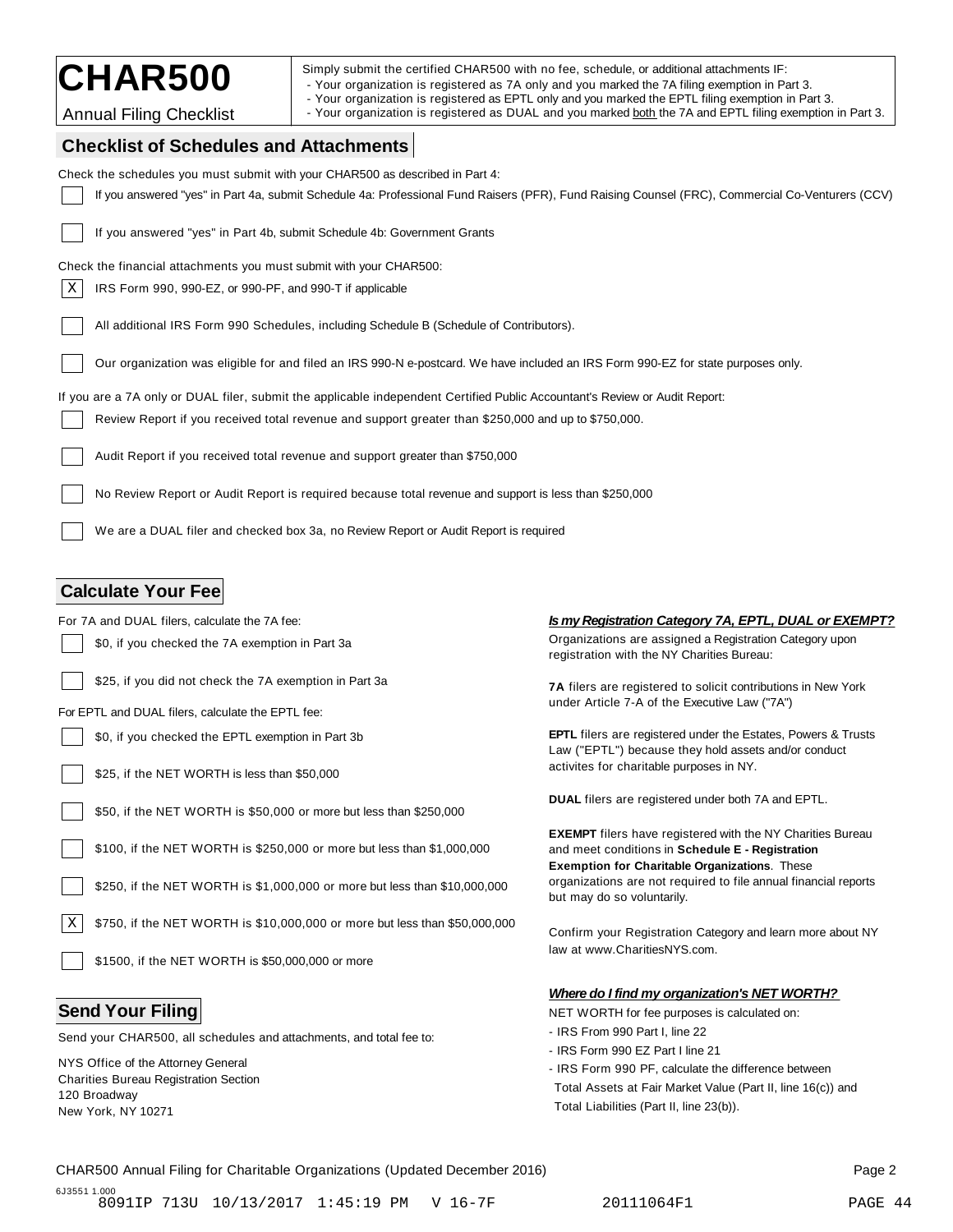# **CHAR500** 2016

Schedule 4a: Professional Fund Raisers, Fund Raising Counsels, Commercial Co-Venturers www.CharitiesNYS.com

If you checked the box in question 4a in Part 4 on the CHAR500 Annual Filing for Charitable Organizations, complete this schedule for EACH Professional Fund Raiser (PFR), Fund Raising Counsel (FRC) or Commercial Co-Venturer (CCV) that the organization engaged for fund raising activity in NY State. The PFR or FRC should provide its NY Registration Number to you. Include this schedule with your certified CHAR500 NYS Annual Filing for Charitable Organizations and use additional pages if necessary.

# **1. Organization Information**

| Name of Organization:    | NY Registration Number: |
|--------------------------|-------------------------|
| CLOUDSPLITTER FOUNDATION | $40 - 66 - 27$          |

### **2. Professional Fund Raiser, Fund Raising Counsel, Commercial Co-Venturer Information**

| Fund Raising Professional type: | Name of FRP:        | NY Registration Number: |
|---------------------------------|---------------------|-------------------------|
| <b>Professional Fund Raiser</b> |                     |                         |
|                                 | Mailing Address:    | Telephone:              |
| <b>Fund Raising Counsel</b>     |                     |                         |
| <b>Commercial Co-Venturer</b>   | City / State / Zip: |                         |
|                                 |                     |                         |

### **3. Contract Information**

| Contract Start Date: | Contract End Date: |
|----------------------|--------------------|
|                      |                    |

# **4. Description of Services**

Services provided by FRP:

# **5. Description of Compensation**

| Compensation arrangement with FRP: | Amount Paid to FRP: |
|------------------------------------|---------------------|
|                                    |                     |
|                                    |                     |
|                                    |                     |

# **6. Commercial Co-Venturer (CCV) Report**

If services were provided by a CCV, did the CCV provide the charitable organization with the interim or closing report(s) required by Section 173(a) part 3 of the Executive Law Article 7A?  $Yes \mid \text{No}$ 

# **Definitions**

A **Professional Fund Raiser (PFR)**, in addition to other activities, conducts solicitation of contributions and/or handles the donations (Article 7A, 171-a.4). A **Fund Raising Counsel (FRC)** does not solicit or handle contributions but limits activities to advising or assisting a charitable organization to perform such functions for itself (Article 7A, 171-a.9).

A **Commercial Co-Venturer (CCV)** is an individual or for-profit company that is regularly and primarily engaged in trade or commerce other than raising funds for a charitable organization and who advertises that the purchase or use of goods, services, entertainment or any other thing of value will benefit a charitable organization (Article 7A, 171-a.6).

CHAR500 Schedule 4a: Professional Fund Raisers, Fund Raising Counsels, Commercial Co-Venturers (Updated December 2016) Page 1